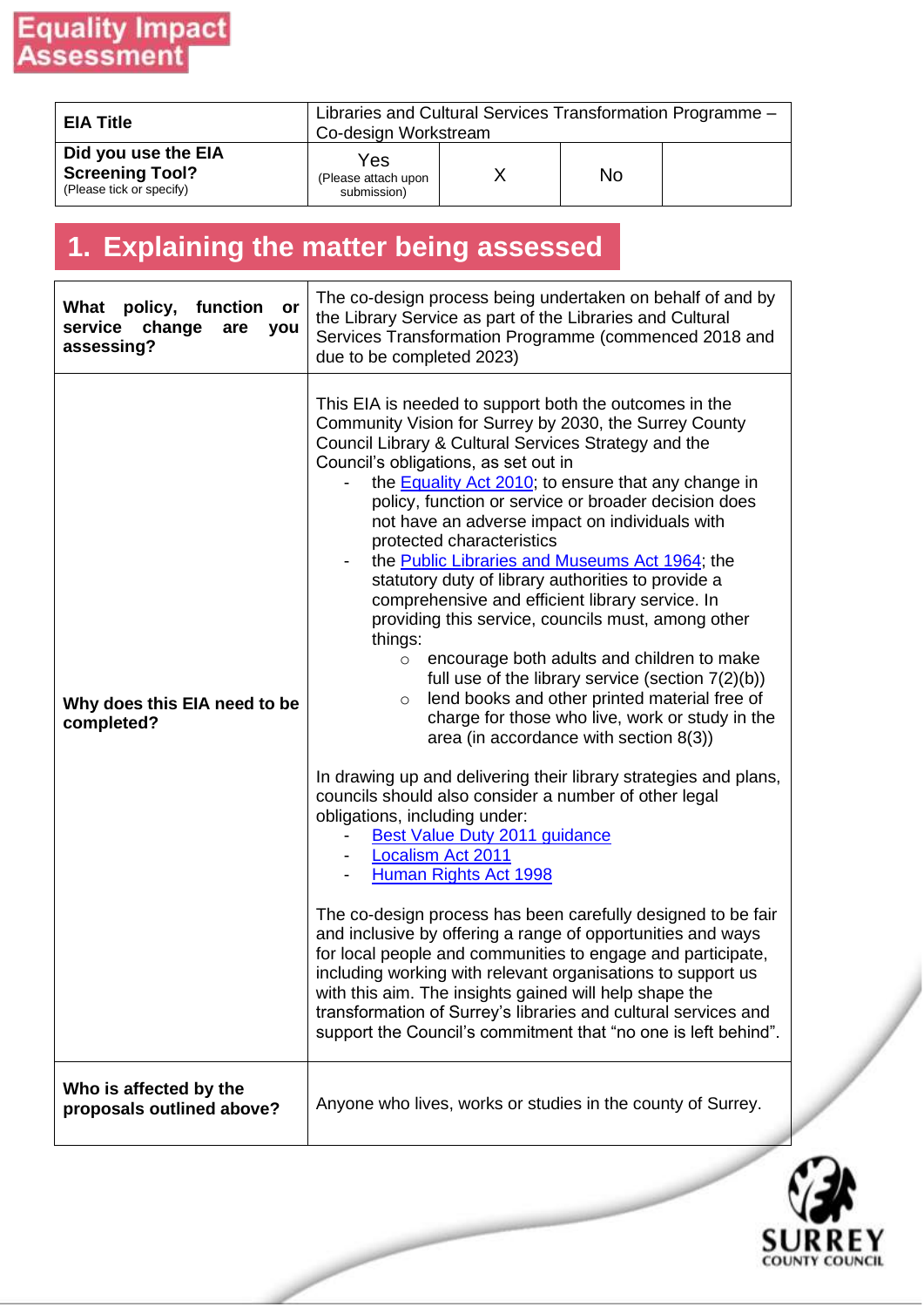| How does your service<br>proposal support the<br>outcomes in the Community<br>Vision for Surrey 2030? | Our proposal supports the work of the Libraries and Cultural<br>Services Transformation Programme as set out in the Library<br>and Cultural Services Strategy 2020-2025 and the<br><b>Community Vision for Surrey by 2030.</b><br>The co-design process particularly supports Strategic<br>Objective 5 of the Libraries and Cultural Services Strategy<br>2020 - 2025: 'We will increase opportunities for community-<br>led services and enable local people to increasingly influence<br>and deliver services'.<br>We will do this by working with those who live, work and<br>study in Surrey to understand their needs and what matters<br>most locally to create modern library services that respond to<br>those needs and preferences.                                                                                                                                                                                                                                                                                                                                                                                                                                                                             |   |                     |  |  |  |
|-------------------------------------------------------------------------------------------------------|---------------------------------------------------------------------------------------------------------------------------------------------------------------------------------------------------------------------------------------------------------------------------------------------------------------------------------------------------------------------------------------------------------------------------------------------------------------------------------------------------------------------------------------------------------------------------------------------------------------------------------------------------------------------------------------------------------------------------------------------------------------------------------------------------------------------------------------------------------------------------------------------------------------------------------------------------------------------------------------------------------------------------------------------------------------------------------------------------------------------------------------------------------------------------------------------------------------------------|---|---------------------|--|--|--|
|                                                                                                       | <b>County Wide</b>                                                                                                                                                                                                                                                                                                                                                                                                                                                                                                                                                                                                                                                                                                                                                                                                                                                                                                                                                                                                                                                                                                                                                                                                        | X | Runnymede           |  |  |  |
| Are there any specific                                                                                | Elmbridge                                                                                                                                                                                                                                                                                                                                                                                                                                                                                                                                                                                                                                                                                                                                                                                                                                                                                                                                                                                                                                                                                                                                                                                                                 |   | Spelthorne          |  |  |  |
| geographies in Surrey where                                                                           | <b>Epsom and Ewell</b>                                                                                                                                                                                                                                                                                                                                                                                                                                                                                                                                                                                                                                                                                                                                                                                                                                                                                                                                                                                                                                                                                                                                                                                                    |   | <b>Surrey Heath</b> |  |  |  |
| this will make an impact?<br>(Please tick or specify)                                                 | Guildford                                                                                                                                                                                                                                                                                                                                                                                                                                                                                                                                                                                                                                                                                                                                                                                                                                                                                                                                                                                                                                                                                                                                                                                                                 |   | Tandridge           |  |  |  |
|                                                                                                       | Mole Valley                                                                                                                                                                                                                                                                                                                                                                                                                                                                                                                                                                                                                                                                                                                                                                                                                                                                                                                                                                                                                                                                                                                                                                                                               |   | Waverley            |  |  |  |
|                                                                                                       | Reigate and Banstead                                                                                                                                                                                                                                                                                                                                                                                                                                                                                                                                                                                                                                                                                                                                                                                                                                                                                                                                                                                                                                                                                                                                                                                                      |   | Woking              |  |  |  |
|                                                                                                       | Not Applicable                                                                                                                                                                                                                                                                                                                                                                                                                                                                                                                                                                                                                                                                                                                                                                                                                                                                                                                                                                                                                                                                                                                                                                                                            |   |                     |  |  |  |
| <b>Briefly list what evidence</b><br>you have gathered on the<br>impact of your proposals?            | County Divisions (please specify if appropriate):<br><b>Office of National Statistics (ONS)</b><br>Surrey's Community Profile Analysis -forming part of the<br>Library and Cultural Services Strategy 2020-2025<br><b>Surrey County Council Libraries and Cultural Services</b><br><b>Transformation Strategy Consultation Analysis - January</b><br>2019Referecne to<br>Library Membership Data - October and November 2020<br><b>Surrey County Council HR Records</b><br><b>NHS Website - Coronavirus Guidance</b><br>Census 2011<br><b>British Social Attitudes Survey 2011</b><br>Carers UK Report - State of Caring 2017 & 2019<br><b>Surrey Carers Strategy 2021 - 2024</b><br><b>Ofcom Disability Consumer Research 2018</b><br>Ofcom Access and Inclusion in 2018<br><b>Public Health England Report - Disparities in the risk and</b><br>outcomes of COVID-19 (published 2020)<br><b>Deafblind UK</b><br><b>Surrey Uncovered 2017</b><br><b>Index of Multiple Deprivation (IMD) 2019</b><br><b>Local Insight Surrey area profile (published 3 August 2020)</b><br>which includes data and information from:<br>2018 Mid-Year Estimates<br>(Office of National Statistics)<br>Department for Work & Pensions<br>٠ |   |                     |  |  |  |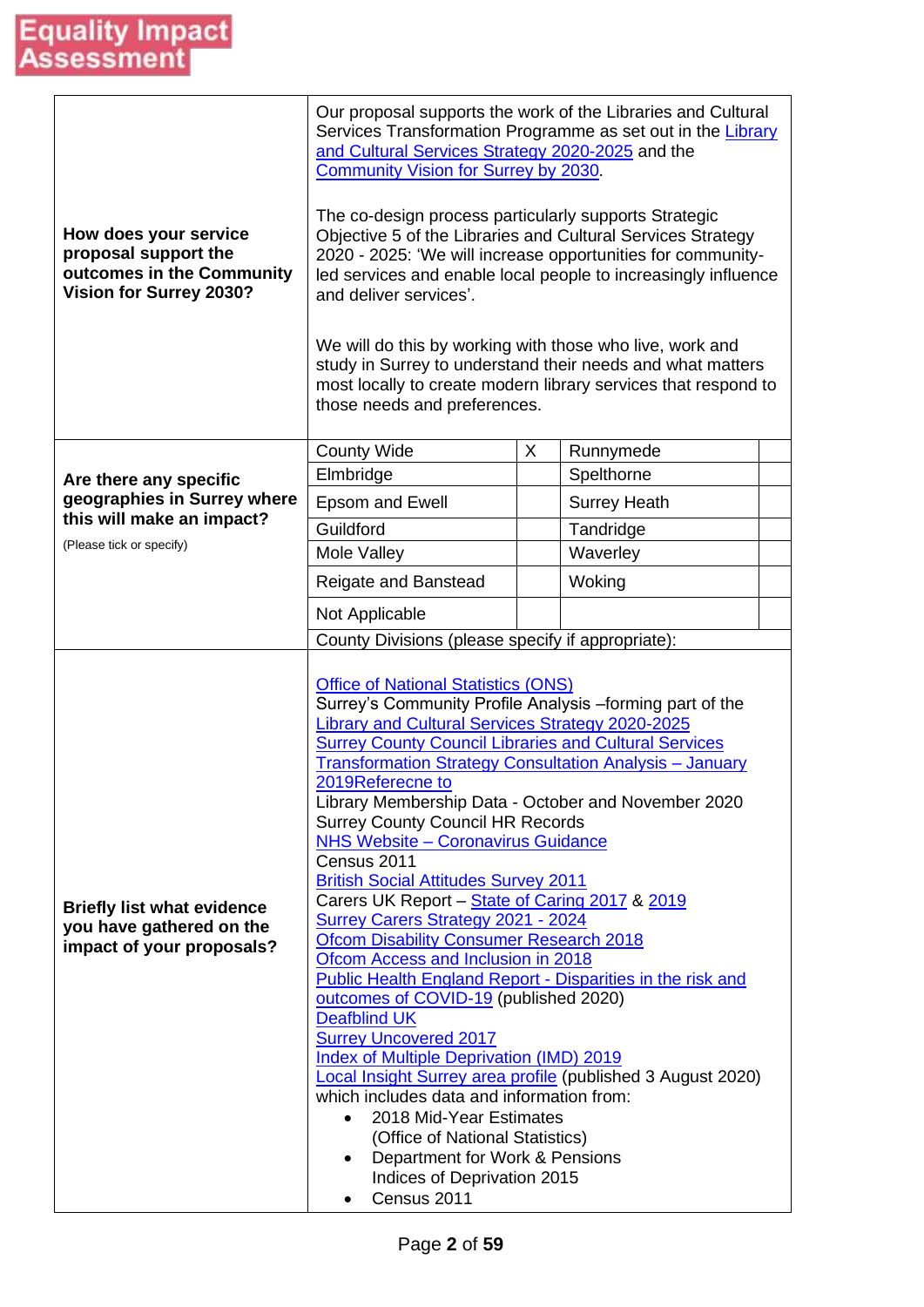| Joint Strategic Needs Assessment (JSNA) for Surrey and<br>specifically JSNA Surrey Context: People and Place |
|--------------------------------------------------------------------------------------------------------------|
| References and links to sources and, where relevant pages,<br>are provided throughout.                       |
|                                                                                                              |
|                                                                                                              |
|                                                                                                              |
|                                                                                                              |
|                                                                                                              |
|                                                                                                              |
|                                                                                                              |
|                                                                                                              |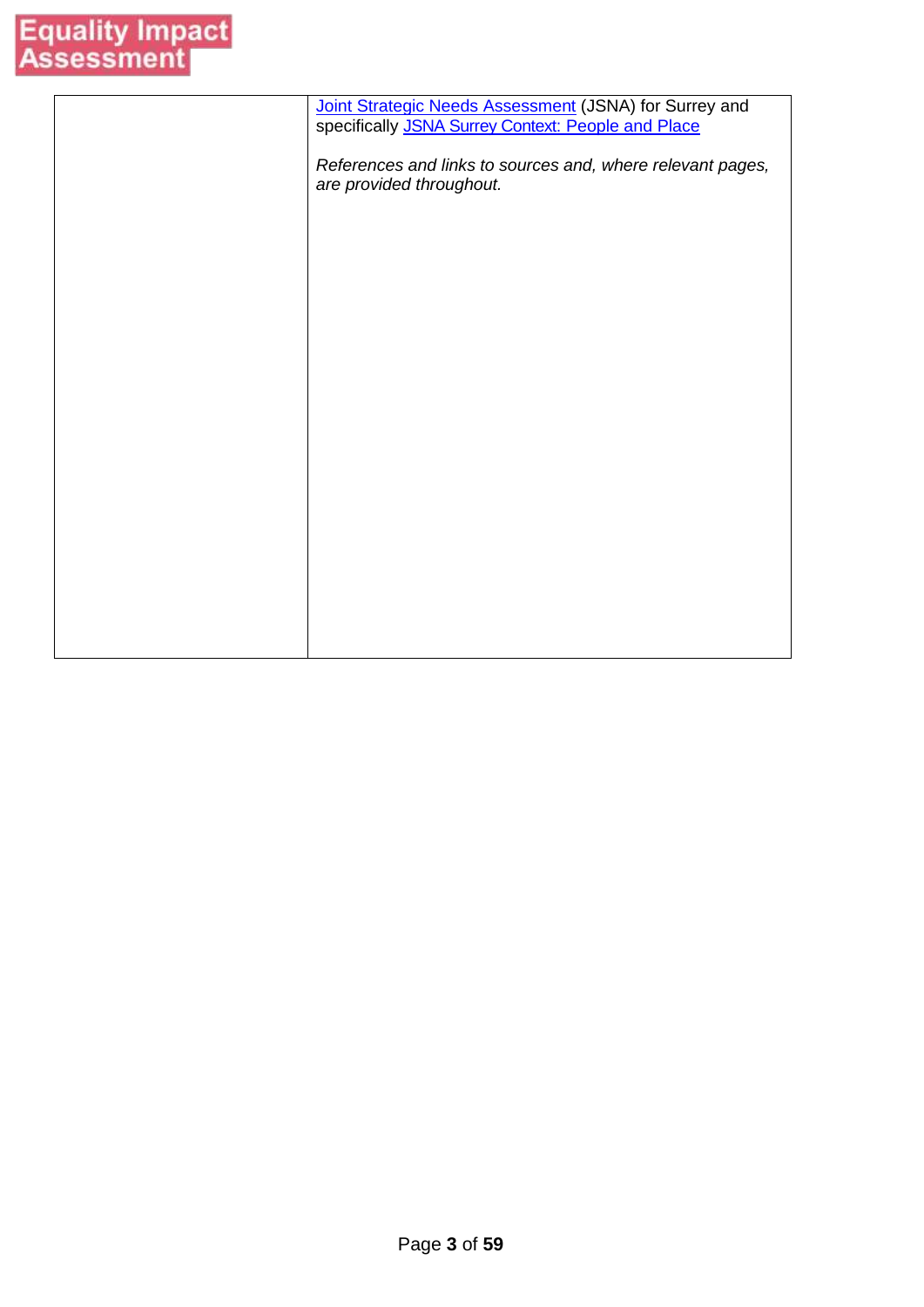### **2. Service Users / Residents**

There are 10 protected characteristics to consider in your proposal. These are:

- 1. Age including younger and older people
- 2. Disability
- 3. Gender reassignment\*
- 4. Pregnancy and maternity
- 5. Race including ethnic or national origins, colour or nationality
- 6. Religion or belief including lack of belief
- 7. Sex
- 8. Sexual orientation\*
- 9. Marriage/civil partnerships\*
- 10.Carers protected by association
- 11.Socio-economic disadvantage\*\*

\* Our screening suggests there is no impact for gender reassignment, sexual orientation and marriage/civil partnerships and if and when an impact arises this will be included in the updated version of the EIA.

\*\* Though not included in the Equality Act 2010, Surrey County Council recognises that socio-economic disadvantage is a significant contributor to inequality across the County and therefore regards this as an additional factor.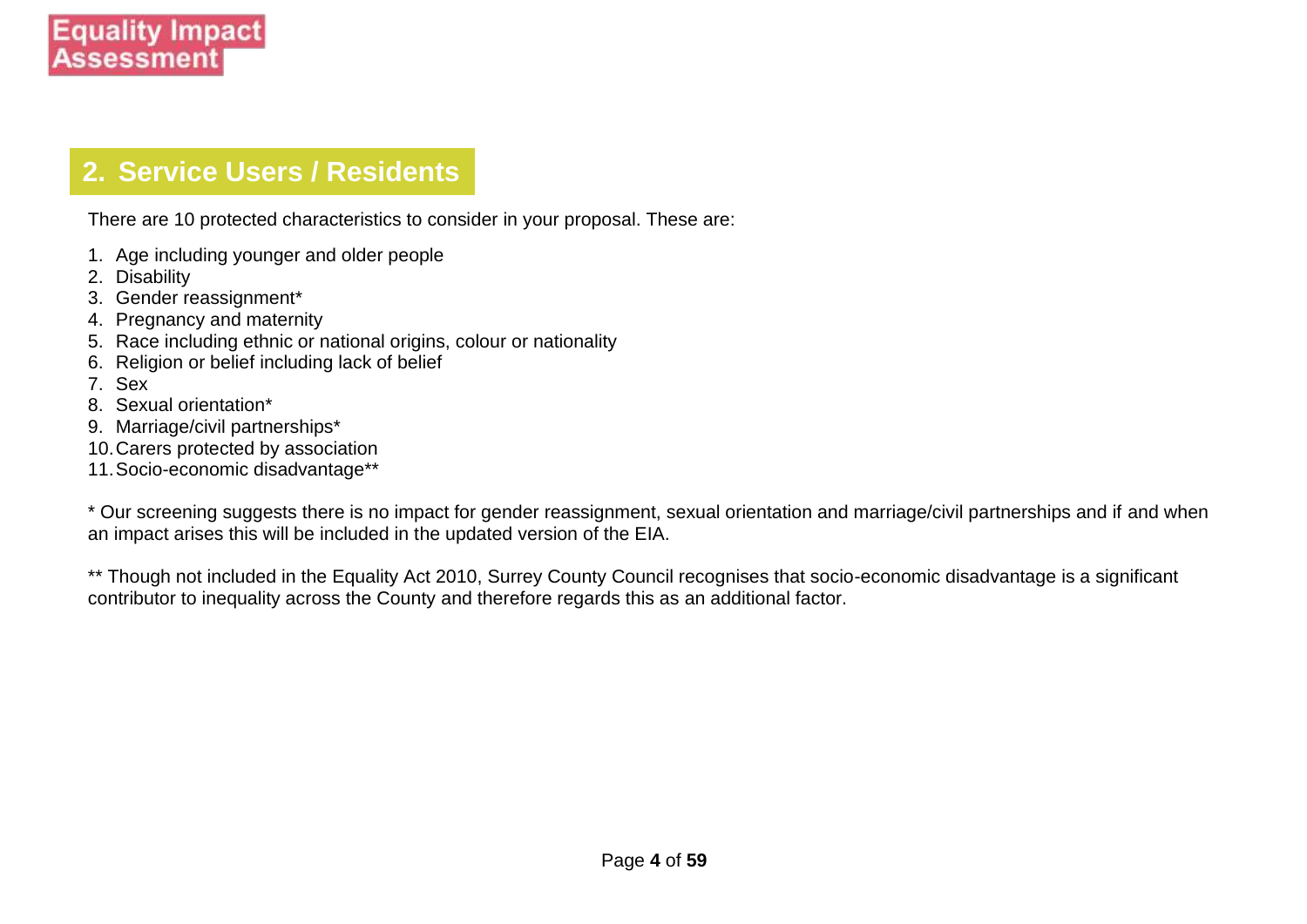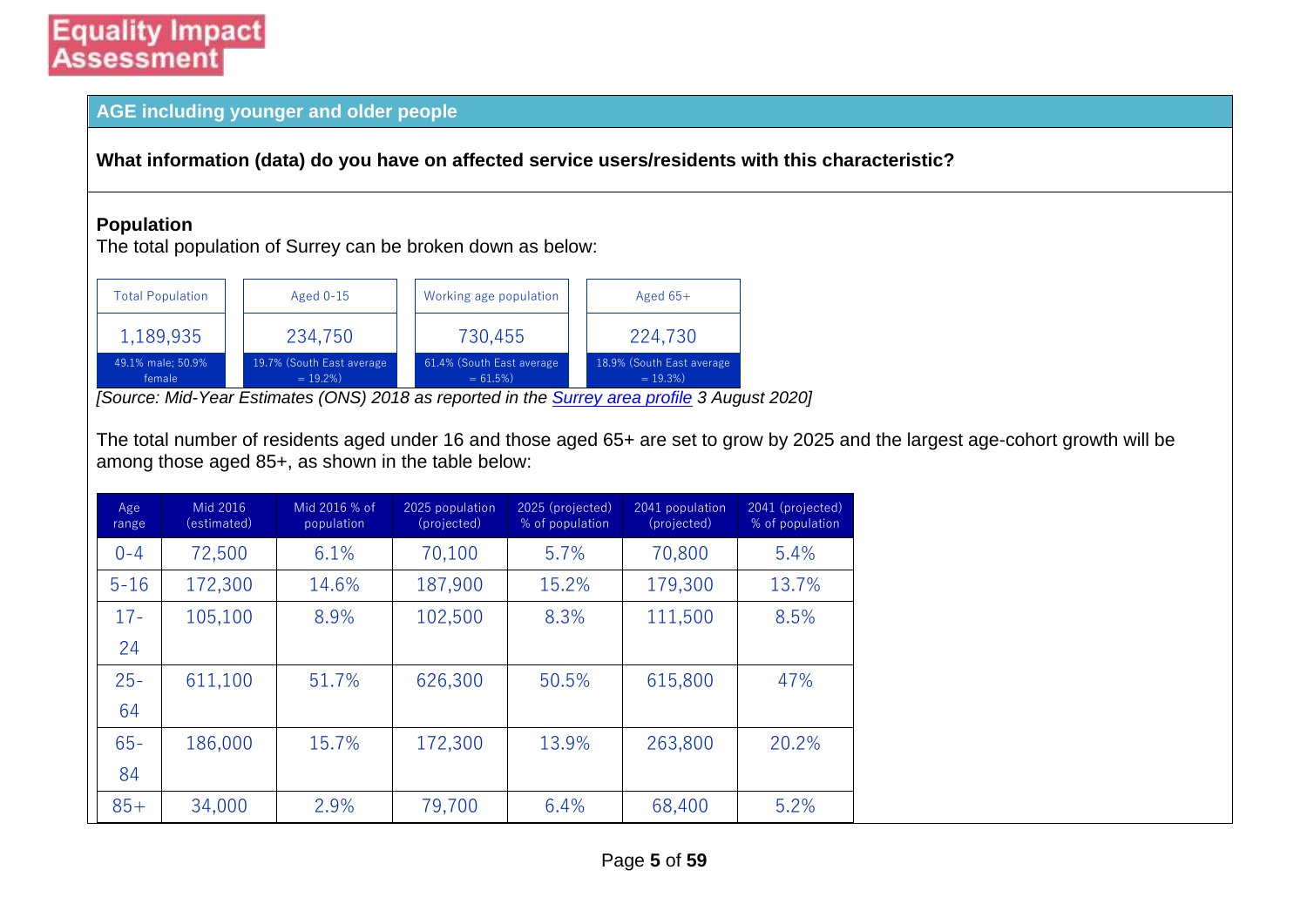| 1,181,000<br>All                                        |                                                                                                            | 1,239,000               |                                                                                       | 1,309,500               |  |                                                                                                                                                                                                                                                                                                                                                                                                                                                                                                                                                                                                                                                                                                                                                                                                                                                                                                                                                                                                                                                                                                                                                      |  |  |  |
|---------------------------------------------------------|------------------------------------------------------------------------------------------------------------|-------------------------|---------------------------------------------------------------------------------------|-------------------------|--|------------------------------------------------------------------------------------------------------------------------------------------------------------------------------------------------------------------------------------------------------------------------------------------------------------------------------------------------------------------------------------------------------------------------------------------------------------------------------------------------------------------------------------------------------------------------------------------------------------------------------------------------------------------------------------------------------------------------------------------------------------------------------------------------------------------------------------------------------------------------------------------------------------------------------------------------------------------------------------------------------------------------------------------------------------------------------------------------------------------------------------------------------|--|--|--|
|                                                         | [Mid 2016-based population projections, ONS 2018 as reported in the JSNA Surrey Context: People and Place] |                         |                                                                                       |                         |  |                                                                                                                                                                                                                                                                                                                                                                                                                                                                                                                                                                                                                                                                                                                                                                                                                                                                                                                                                                                                                                                                                                                                                      |  |  |  |
| more aged over 85 by 2025.<br><b>Library Membership</b> | but there will be 15,600 additional children aged 5-16.                                                    |                         | into account other non-demographic factors which could influence demand.              |                         |  | The proportion of the population aged under 5 is projected to fall from 6.1% in 2016 to 5.7% in 2025. The proportion aged 5-16 is<br>projected to increase the same period from 14.6% to 15.2%. By 2025 the overall number of under 5s is projected to have fallen by 2,400<br>The proportion of the population aged over 65 is projected to increase from 18.6% in 2016 to 20.4% in 2025, with the proportion of over<br>85s projected to increase from 2.9% to 6.4% over the same period. This will lead to an additional 32,000 over 65s in total with 45,700<br>The projected demographic change would cause an initial rise in demand for children's services over the next 5 years, with demand<br>falling after 2023, but the demand for services for older people will continue to rise over the next 25 years. However, this does not take<br>[Source: JSNA Surrey Context - updated in February 2019 to include data from the 2017 population estimates and the 2016 based population projections.]<br>Current library membership, in both standard and Open Ticket (for residents with a short- or long-term medical condition that has a |  |  |  |
|                                                         |                                                                                                            |                         | substantial and negative effect on their day to day life) categories are shown below: |                         |  |                                                                                                                                                                                                                                                                                                                                                                                                                                                                                                                                                                                                                                                                                                                                                                                                                                                                                                                                                                                                                                                                                                                                                      |  |  |  |
|                                                         | Borrowers aged 0-4                                                                                         | Borrowers aged 5-<br>15 | Borrowers aged 16-17                                                                  | Borrowers aged<br>$18+$ |  |                                                                                                                                                                                                                                                                                                                                                                                                                                                                                                                                                                                                                                                                                                                                                                                                                                                                                                                                                                                                                                                                                                                                                      |  |  |  |
| Total                                                   | 11,648                                                                                                     | 75,498                  | 5,721                                                                                 | 187,445                 |  |                                                                                                                                                                                                                                                                                                                                                                                                                                                                                                                                                                                                                                                                                                                                                                                                                                                                                                                                                                                                                                                                                                                                                      |  |  |  |
| Standard                                                | 11,639                                                                                                     | 75,409                  | 5,673                                                                                 | 181,039                 |  |                                                                                                                                                                                                                                                                                                                                                                                                                                                                                                                                                                                                                                                                                                                                                                                                                                                                                                                                                                                                                                                                                                                                                      |  |  |  |
| Open Ticket                                             | 9                                                                                                          | 89                      | 48                                                                                    | 6,406                   |  |                                                                                                                                                                                                                                                                                                                                                                                                                                                                                                                                                                                                                                                                                                                                                                                                                                                                                                                                                                                                                                                                                                                                                      |  |  |  |
| [Source: Library membership data as at 3 Nov 2020]      |                                                                                                            |                         |                                                                                       |                         |  |                                                                                                                                                                                                                                                                                                                                                                                                                                                                                                                                                                                                                                                                                                                                                                                                                                                                                                                                                                                                                                                                                                                                                      |  |  |  |

Membership data shows that around 37% of the population in Surrey aged under 0-15 have joined the library service, but this falls to around 26% for those aged over 16. The number of 'active borrowers' (people who have registered with the library service who have used the service in the last 12 months) per 1,000 population is a key indication of how well a library service engages with the public.

We therefore need to ensure that the people we engage with in the co-design process reflect the ages of those who live, work and study in Surrey, so that we can tailor our library service to meet their needs.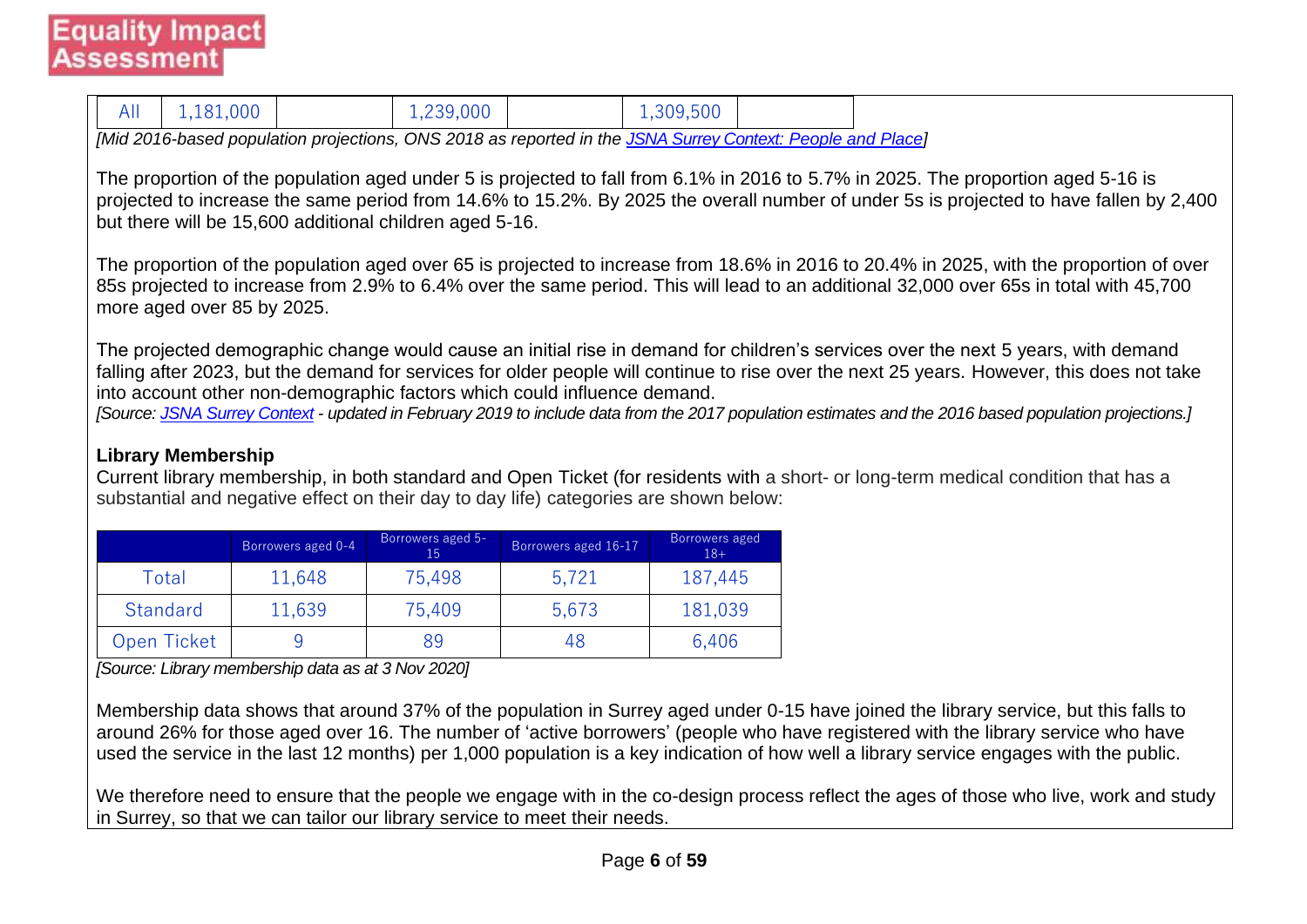| <b>Impacts</b><br>(Please tick or<br>specify)                                                                                         | Positive |                                                                                                                                                                                                              | Negative                                                                                          |                                                                                                                                                                                                                                                                                                                                                                                                                                                                                                                                                                                                                                                | <b>Both</b>                                       |                                    |                                 |
|---------------------------------------------------------------------------------------------------------------------------------------|----------|--------------------------------------------------------------------------------------------------------------------------------------------------------------------------------------------------------------|---------------------------------------------------------------------------------------------------|------------------------------------------------------------------------------------------------------------------------------------------------------------------------------------------------------------------------------------------------------------------------------------------------------------------------------------------------------------------------------------------------------------------------------------------------------------------------------------------------------------------------------------------------------------------------------------------------------------------------------------------------|---------------------------------------------------|------------------------------------|---------------------------------|
| <b>Impacts identified</b>                                                                                                             |          | <b>Supporting evidence</b>                                                                                                                                                                                   | impacts?                                                                                          | How will you maximise positive/minimise negative                                                                                                                                                                                                                                                                                                                                                                                                                                                                                                                                                                                               | <b>When will</b><br>this be<br>implemented<br>by? |                                    | <b>Owner</b>                    |
| What impacts have you<br><i>identified?</i>                                                                                           |          | What are you basing this<br>on?                                                                                                                                                                              | Actions to mitigate or enhance impacts                                                            | Due date                                                                                                                                                                                                                                                                                                                                                                                                                                                                                                                                                                                                                                       |                                                   | Who is<br>responsible<br>for this? |                                 |
| <b>Unequal participation in</b><br>online activities and<br>events, including lower<br>participation amongst people<br>aged over 65s. |          | According to the <b>Office of</b><br><b>National Statistics (ONS)</b><br>research on digital<br>exclusion and age, over<br>half of all adult internet<br>non-users were over the<br>age of 75 years in 2018. | (but are not limited to):<br>Older people<br>Age UK Surrey<br>$\bullet$<br>$\bullet$<br>$\bullet$ | We will engage with relevant organisations in local<br>areas to make introductions and help increase online<br>participation. Examples of such organisations include<br>Royal British Legion<br>Reengage-charity working across Surrey to provide<br>social activities and interaction for older people.<br>Surrey U3A Network-advance the education of the<br>public, particularly of older people no longer in full-<br>time gainful employment<br>Local Age Concern branches<br>The Alzheimer's Society<br><b>Children and Young People</b><br>SCC Youth Offer Development Team who run youth<br>clubs and Youth Havens in Surrey Age 10-18 | 19 January<br>2021                                |                                    | Ben Skipp /<br>Tara<br>Marshall |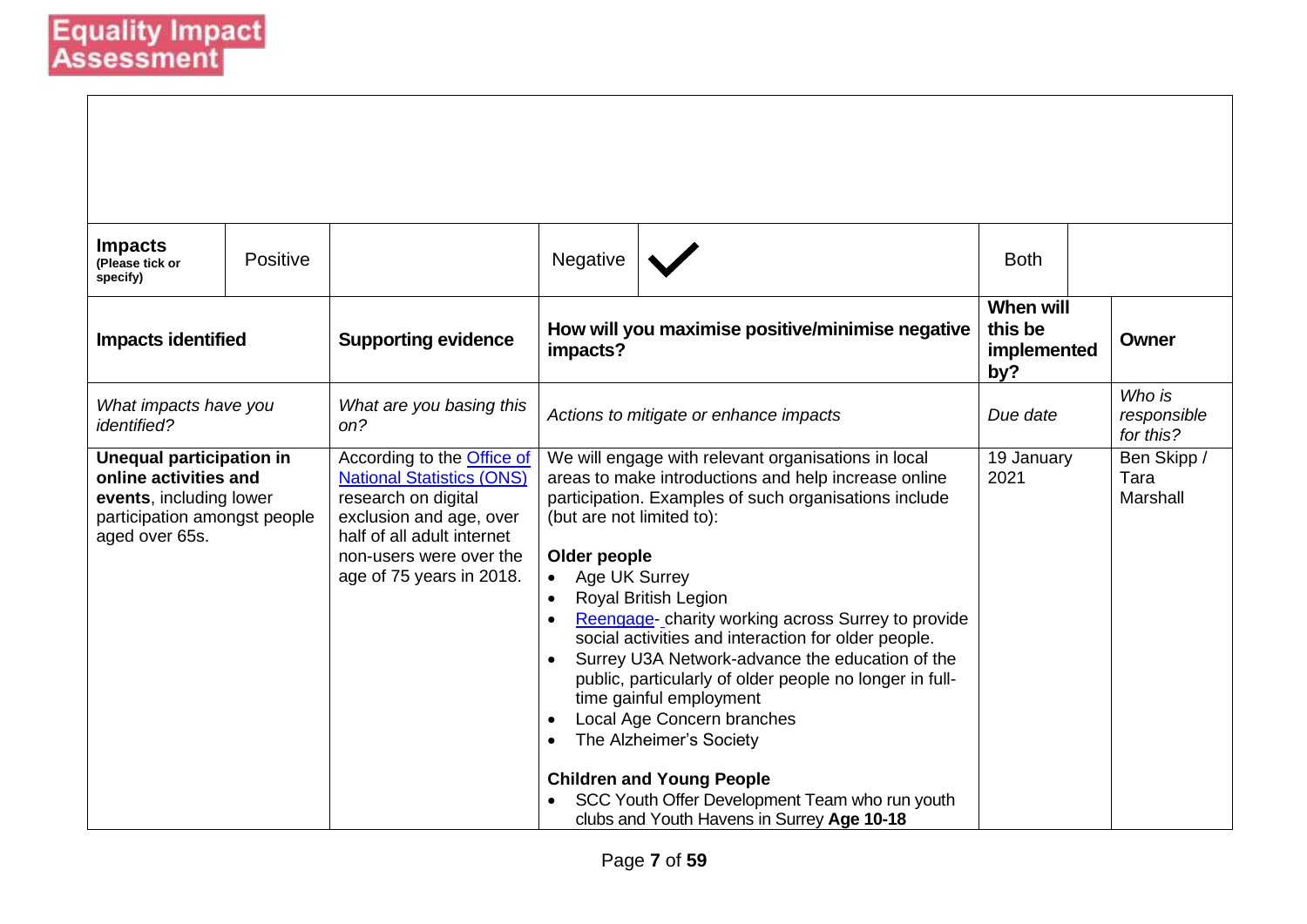|                                                                                            |                                                                                                                                                                                                                                                        | SCC Youth advisors who work with care leavers and<br><b>SEND Age 10-18</b><br>Eikon charity that offers free youth clubs and activities<br>$\bullet$<br>in Surrey Age 11-16<br><b>Surrey Youth Cabinet democratically elected and</b><br>$\bullet$<br>selected young people aged 11 to 19 representing<br>youth participation groups and the 11 Boroughs within<br>Surrey<br>SCYP (Surrey Clubs for Young People) that support<br>youth clubs and activities in Surrey (Clubs supported<br>span Age $6 - 18$ )<br>Barnardos (Age 3 - 25)<br>$\bullet$<br>People without access to technology at home will be<br>invited to participate in online activities and events<br>using the technology in libraries.<br>We will offer alternative ways for people to engage and<br>participate where they cannot access online methods,<br>such as in-depth interviews over the telephone or<br>surveys by post. |                    |                                 |
|--------------------------------------------------------------------------------------------|--------------------------------------------------------------------------------------------------------------------------------------------------------------------------------------------------------------------------------------------------------|----------------------------------------------------------------------------------------------------------------------------------------------------------------------------------------------------------------------------------------------------------------------------------------------------------------------------------------------------------------------------------------------------------------------------------------------------------------------------------------------------------------------------------------------------------------------------------------------------------------------------------------------------------------------------------------------------------------------------------------------------------------------------------------------------------------------------------------------------------------------------------------------------------|--------------------|---------------------------------|
| Under-representation of<br>people in particular age<br>groups, including those<br>under 18 | <b>Surrey County Council's</b><br>libraries and cultural<br>services consultation.<br>carried out between<br>October 2018 and<br>January 2019 on libraries<br>and cultural services.<br>For example, only 0.4%<br>of all respondents were<br>under 18. | There will be opportunities for people to participate in a<br>variety of ways, including face-to-face, online and<br>telephone to reach all age groups.<br>We will engage relevant organisations in local areas,<br>including charities, to make introductions and help support<br>engagement with particular age groups e.g. schools to<br>reach younger people or, as above, to reach older people.<br>Examples of such organisations include (but are not<br>limited to):<br>Older people<br>Age UK Surrey<br><b>Royal British Legion</b><br>$\bullet$                                                                                                                                                                                                                                                                                                                                                | 19 January<br>2021 | Ben Skipp /<br>Tara<br>Marshall |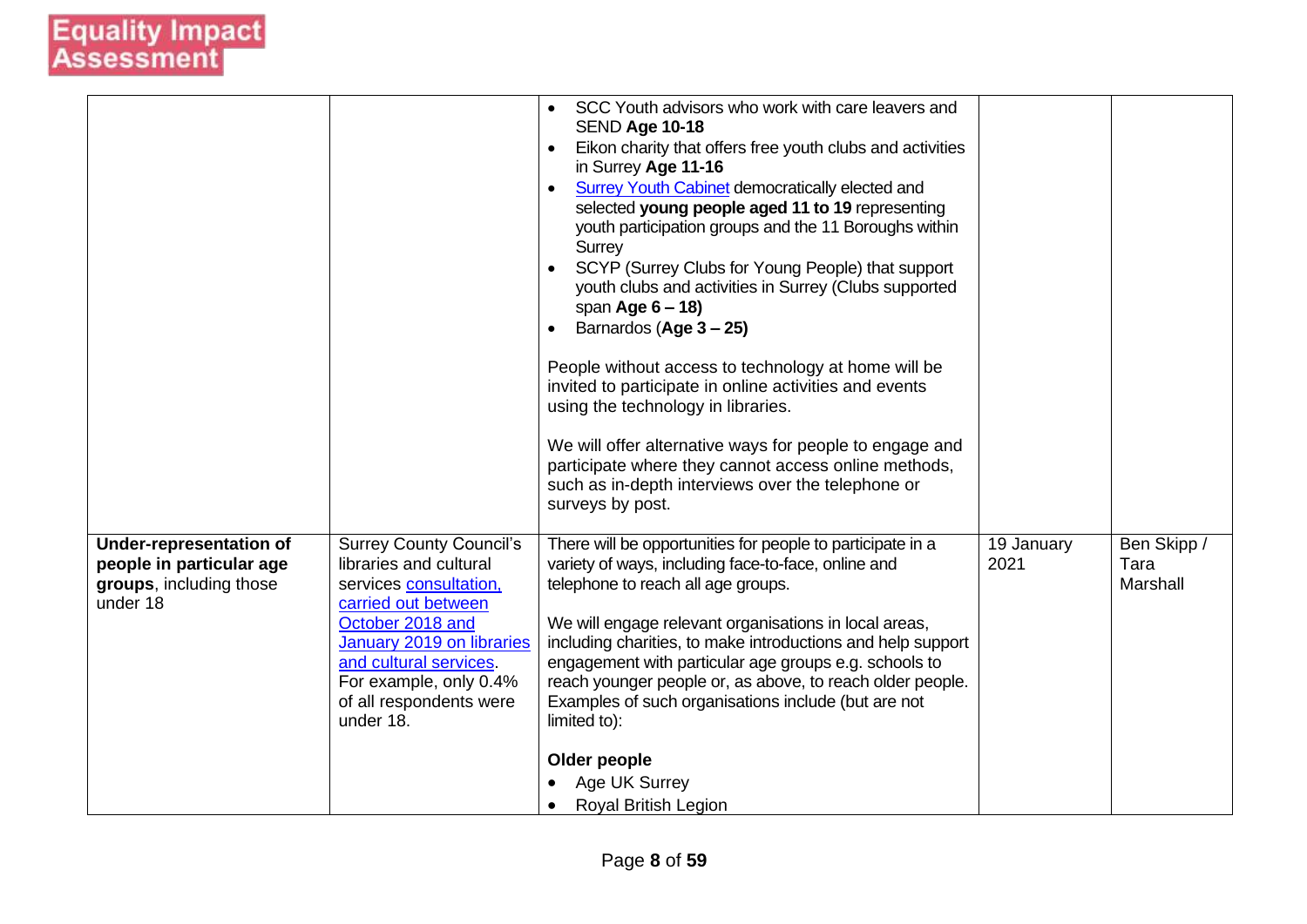|                                                                                                                        |                                                                      | Reengage charity working across Surrey to provide<br>social activities and interaction for older people.<br>Surrey U3A Network-advance the education of the<br>public, particularly of older people no longer in full-<br>time gainful employment                                                                                                                                                                                                                                                                                                                                                                                                                                                                                                                                                                                                                                                                                                                                                                          |                    |                                 |
|------------------------------------------------------------------------------------------------------------------------|----------------------------------------------------------------------|----------------------------------------------------------------------------------------------------------------------------------------------------------------------------------------------------------------------------------------------------------------------------------------------------------------------------------------------------------------------------------------------------------------------------------------------------------------------------------------------------------------------------------------------------------------------------------------------------------------------------------------------------------------------------------------------------------------------------------------------------------------------------------------------------------------------------------------------------------------------------------------------------------------------------------------------------------------------------------------------------------------------------|--------------------|---------------------------------|
|                                                                                                                        |                                                                      | Local Age Concern branches<br>The Alzheimer's Society                                                                                                                                                                                                                                                                                                                                                                                                                                                                                                                                                                                                                                                                                                                                                                                                                                                                                                                                                                      |                    |                                 |
|                                                                                                                        |                                                                      | <b>Children and Young People</b><br>SCC Youth Offer Development Team who run youth<br>clubs and Youth Havens in Surrey Age 10-18<br>SCC Youth advisors working with care leavers and<br>SEND Age 10-18<br>Eikon charity that offers free youth clubs and activities<br>in Surrey Age 11-16<br><b>Surrey Youth Cabinet democratically elected and</b><br>selected young people aged 11 to 19 representing<br>youth participation groups and the 11 Boroughs within<br><b>Surrey</b><br>SYCP (Surrey Clubs for Young People) that support<br>youth clubs and activities in Surrey (Clubs<br>supported span $Age 6 - 18$ )<br>Barnardos (Age 3 – 25)<br>Primary, Secondary and Post 16 Education colleges<br>local to each area $(Age 5 - 19+)$<br>We will ask participants to complete equalities<br>monitoring forms after speaking with us. This will enable<br>us to monitor participation levels and then target people<br>with particular characteristics who are not represented<br>and encourage them to participate. |                    |                                 |
| <b>Under-representation of</b><br>people over 70; avoiding<br>face-to-face engagement due<br>to COVID-19 vulnerability | As per NHS guidance,<br>over 70s are at moderate<br>risk of COVID-19 | We will engage relevant organisations in local areas,<br>including charities, examples as listed above, to help<br>support engagement and to reach people over 70.                                                                                                                                                                                                                                                                                                                                                                                                                                                                                                                                                                                                                                                                                                                                                                                                                                                         | 19 January<br>2021 | Ben Skipp /<br>Tara<br>Marshall |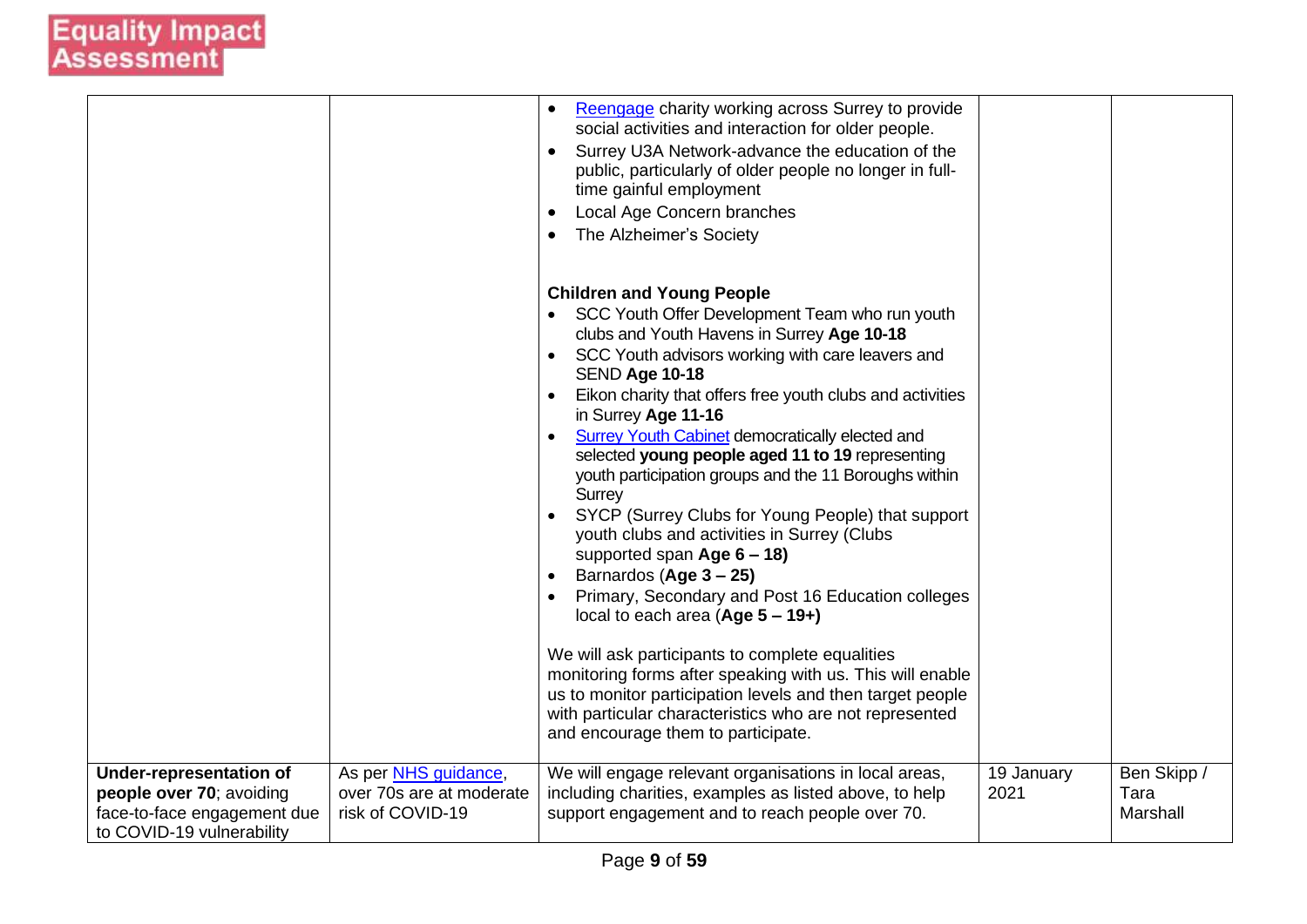|                                                                                                                                                                              | We will ensure that government guidelines, around<br>COVID-19, are always followed, such as social distancing,<br>wearing face coverings when required and increased<br>hand washing to help protect the safety of participants.                                           |  |
|------------------------------------------------------------------------------------------------------------------------------------------------------------------------------|----------------------------------------------------------------------------------------------------------------------------------------------------------------------------------------------------------------------------------------------------------------------------|--|
|                                                                                                                                                                              | We will write and regularly update risk assessments to<br>ensure that all co-design activities and events are<br>conducted safely and in accordance with Health &<br>Safety protocols from Surrey County Council.                                                          |  |
|                                                                                                                                                                              | We will ensure that any planned face-to-face<br>engagement is also offered in ways that make it safe for<br>the over 70s to participate.                                                                                                                                   |  |
|                                                                                                                                                                              | We will enable people to engage and participate online.<br>This will include use of an online community engagement<br>platform, such as Commonplace, to gather people's views<br>about their area.                                                                         |  |
|                                                                                                                                                                              | We will use SCC and library social media platforms to<br>communicate with and engage existing audiences.                                                                                                                                                                   |  |
|                                                                                                                                                                              | We will offer alternative ways for people to engage and<br>participate where they cannot access or effectively use<br>online methods, such as in-depth interviews over the<br>telephone or surveys by post.                                                                |  |
|                                                                                                                                                                              | We will ask participants to complete equalities<br>monitoring forms after speaking with us. This will enable<br>us to monitor participation levels and then target people<br>with particular characteristics who are not represented<br>and encourage them to participate. |  |
| What other changes is the council planning/already in place that may affect the same groups of residents?<br>Are there any dependencies decisions makers need to be aware of |                                                                                                                                                                                                                                                                            |  |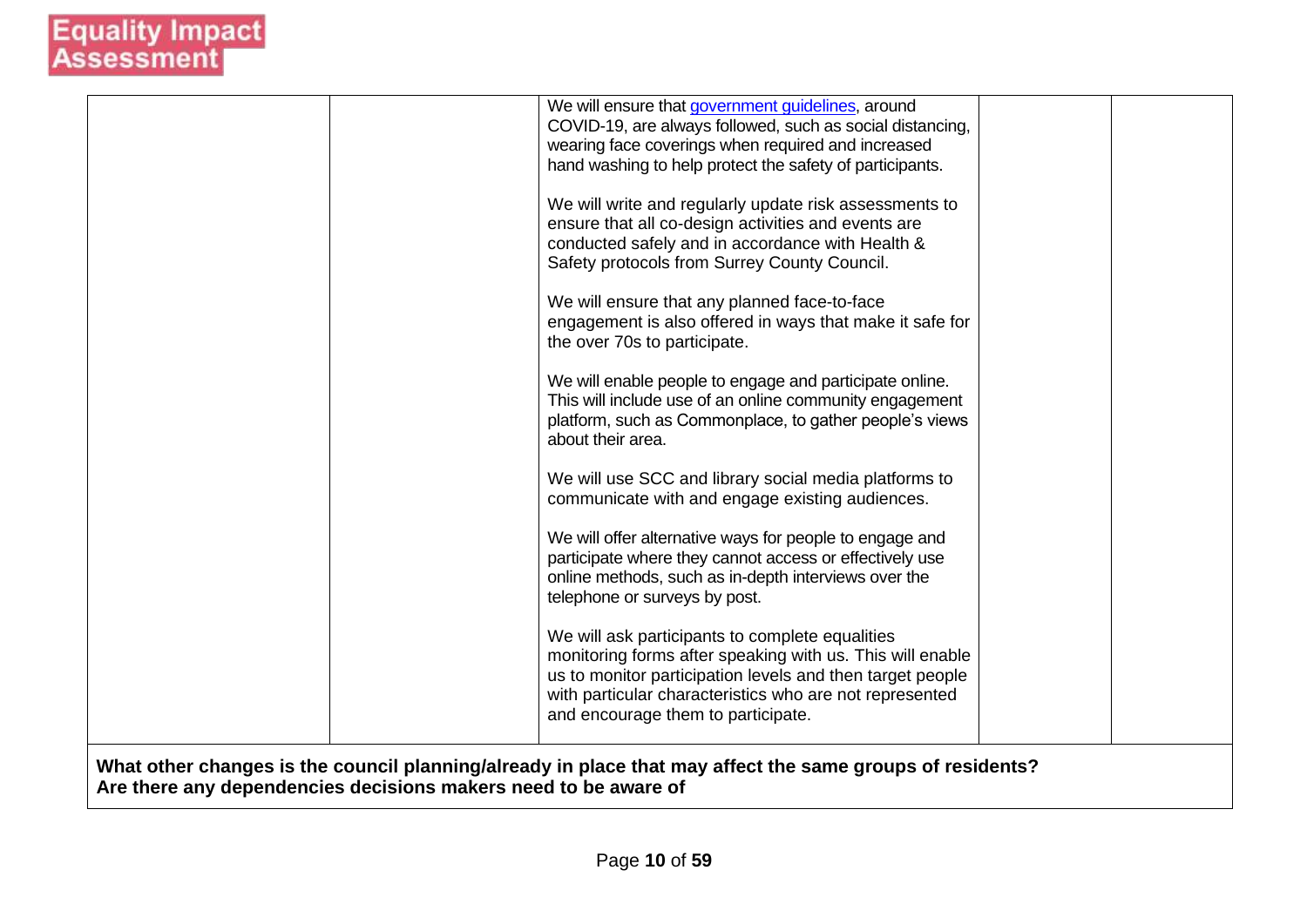None we are currently aware of, but we will engage with Surrey County Council colleagues and District and Borough authorities throughout the co-design process.

#### **Any negative impacts that cannot be mitigated? Please identify impact and explain why**

The current COVID 19 pandemic means that the process may be impacted in unforeseen ways, for example by changes to government advice affected how the co-design work can be undertaken. This EIA is a live document, and if any negative impacts that cannot be mitigated come to light, they will be recorded in this section of the EIA.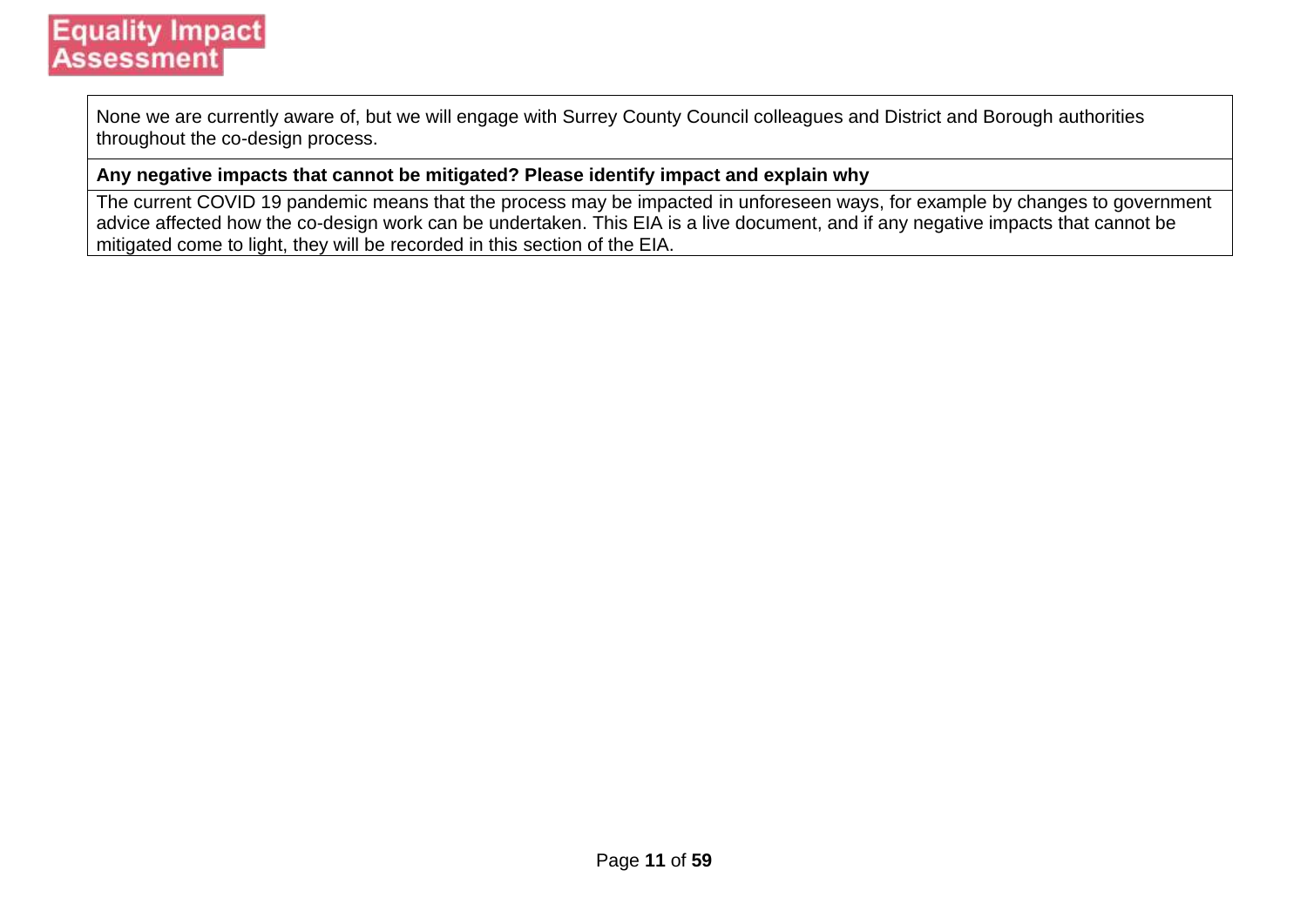#### **DISABILITY**

**What information (data) do you have on affected service users/residents with this characteristic?**

The Department for Work & Pensions (April 2020) gives the following breakdown of three measures of disability – those claiming Attendance Allowance, Personal Independence Payments and Disability Living Allowance:

| Attendance Allowance claimants (Nov-19)    | Personal Independence Payment (PIP) (Apr-<br><b>20</b> | PIP Males (Apr-20)                                                                   | PIP Females (Apr-20)                                |  |  |
|--------------------------------------------|--------------------------------------------------------|--------------------------------------------------------------------------------------|-----------------------------------------------------|--|--|
| 25,665                                     | 21,930                                                 | 10,260                                                                               | 11,670                                              |  |  |
| 11.4% of people (South East= $11.8\%$ )    | 3.0% of people (South East= 4.3%)                      | 2.8% of males (South East= 4.0%)                                                     | 3.2% of females (South East= 4.6%)                  |  |  |
| PIP with mental health conditions (Apr-20) | PIP with respiratory disease (Apr-20)                  | Households on Universal Credit - Limited<br>Capability for Work Entitlement (Feb-20) | Disability Living Allowance claimants<br>$(Nov-19)$ |  |  |
| 8,675                                      | 695                                                    | 2.225                                                                                | 19,095                                              |  |  |
| 1.2% of people (South East= 1.6%)          | $0.1\%$ of people (South East= $0.2\%$ )               | 0.5% of households (South East= 0.9%)                                                | 1.6% of people (South East= 2.0%)                   |  |  |

*[Source: Department for Work & Pensions as reported in the [Surrey area profile](https://local.communityinsight.org/reports/1387/LocalInsight-Surrey-ca138790334_8de157a018752049cc9b2af1e0bcc381-20200803131059001.doc) 3 August 2020]*

Attendance Allowance is payable to people over the age of 65 who are so severely disabled, physically or mentally, that they need a great deal of help with personal care or supervision. Until April 2013, Disability Living Allowance was payable to children and adults in or out of work who are below the age of 65 and who were disabled and required help with personal care or had walking difficulties. It is a non-means tested benefit, which means it is not affected by income. From April 2013 Personal Independence Payments (PIP) were introduced to replace Disability Living Allowance for all new claimants. PIP helps with some of the extra costs caused by long-term disability, ill-health or terminal ill-health.

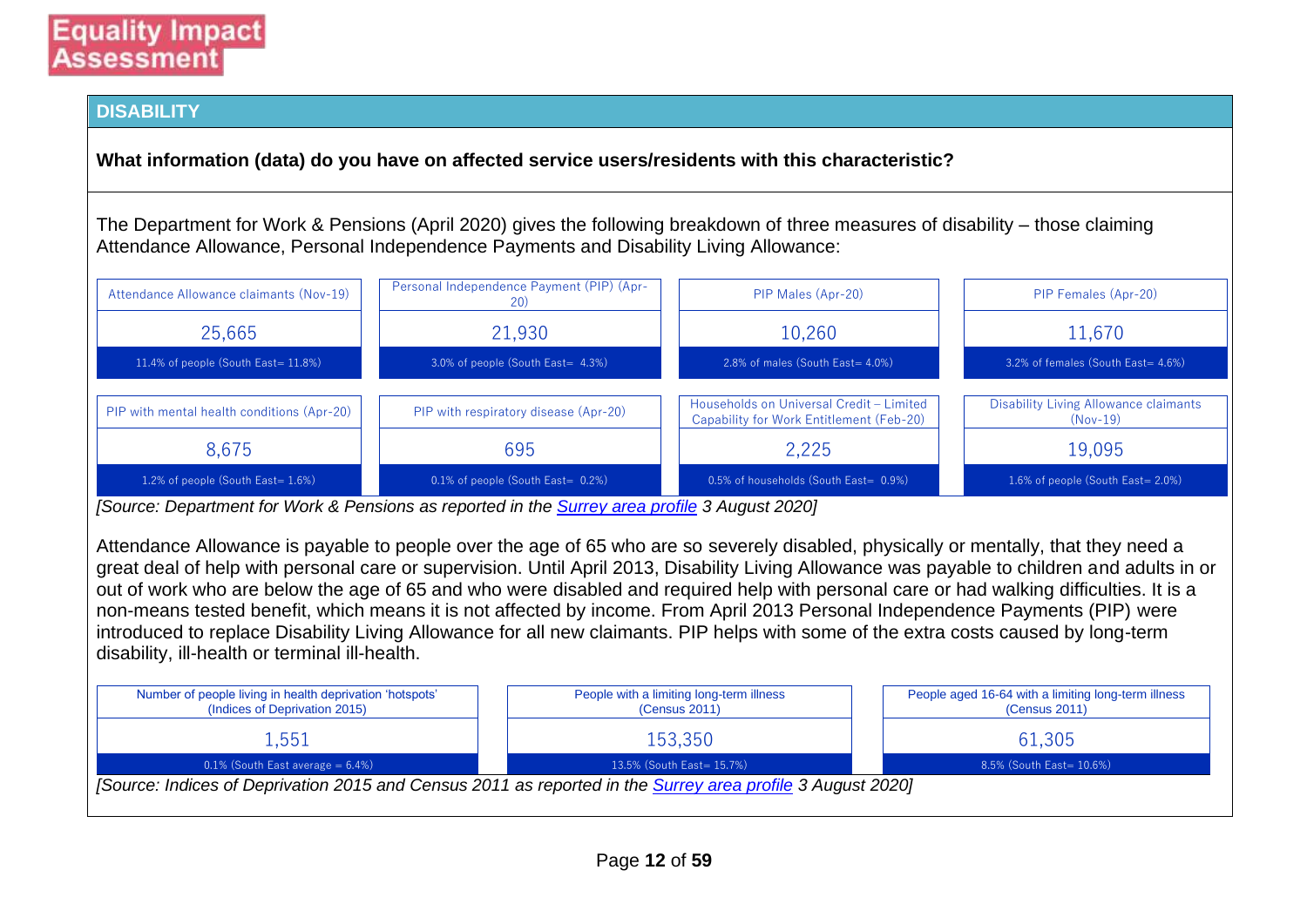Whilst these figures show that numbers of residents in Surrey with a disability are lower than the average for the South East region, there are still a noticeable number of residents who need additional support due to a disability or long-term illness.

#### **Current library membership**

The library service offers Open Ticket membership for people who have a 'short or long term medical condition that has a substantial and negative effect on their day to day life'. The Library Direct service is for those people who find it difficult or impossible to visit their local library because of illness, disability, mobility problems or caring responsibilities (including young carers).

Current library membership of these different categories is shown below:

|                                                                                                                                                                                                  |                                                                                                          | Borrowers aged 0-4                                                                                                                                                                           | Borrowers aged 5-<br>15 |                                                                                                                                                                                                                                                                                                                                                                      | Borrowers aged 16-17 | Borrowers aged<br>$18+$ |  |                                     |  |  |
|--------------------------------------------------------------------------------------------------------------------------------------------------------------------------------------------------|----------------------------------------------------------------------------------------------------------|----------------------------------------------------------------------------------------------------------------------------------------------------------------------------------------------|-------------------------|----------------------------------------------------------------------------------------------------------------------------------------------------------------------------------------------------------------------------------------------------------------------------------------------------------------------------------------------------------------------|----------------------|-------------------------|--|-------------------------------------|--|--|
| Open Ticket                                                                                                                                                                                      |                                                                                                          | 9                                                                                                                                                                                            | 89                      |                                                                                                                                                                                                                                                                                                                                                                      | 48                   | 6,406                   |  |                                     |  |  |
|                                                                                                                                                                                                  | <b>Library Direct members</b><br>181<br>(all ages)<br>[Source: Library membership data as at 3 Nov 2020] |                                                                                                                                                                                              |                         |                                                                                                                                                                                                                                                                                                                                                                      |                      |                         |  |                                     |  |  |
| <b>Impacts</b><br>(Please tick or<br>specify)                                                                                                                                                    | Positive                                                                                                 |                                                                                                                                                                                              |                         | <b>Negative</b>                                                                                                                                                                                                                                                                                                                                                      |                      |                         |  | <b>Both</b>                         |  |  |
| <b>Supporting evidence</b><br><b>Impacts identified</b>                                                                                                                                          |                                                                                                          | How will you maximise positive/minimise<br>negative impacts?                                                                                                                                 |                         | <b>When will</b><br>this be<br>implemented<br>by?                                                                                                                                                                                                                                                                                                                    |                      | Owner                   |  |                                     |  |  |
| What impacts have you<br><i>identified?</i>                                                                                                                                                      |                                                                                                          | What are you basing this<br>on?                                                                                                                                                              |                         | Actions to mitigate or enhance impacts                                                                                                                                                                                                                                                                                                                               |                      | Due date                |  | Who is<br>responsible for<br>this?  |  |  |
| <b>Under-representation of</b><br>people who are<br>housebound and/or those<br>with restricted travel<br>capability due to a disability,<br>which could restrict physical<br>forms of engagement |                                                                                                          | The Office of National<br>Statistics (ONS)<br><b>Opinions Survey 2011</b><br>found that around a fifth<br>of disabled people report<br>having difficulties related<br>to their impairment or |                         | We will engage with relevant organisations, such as<br>those who support or represent this group, to ensure<br>they are aware of and able to participate in the<br>process. Examples of such organisations include (but<br>are not limited to):<br><b>Surrey Coalition for Disabled People</b><br>$\bullet$<br>SILC (Surrey Independent Living Council)<br>$\bullet$ |                      | 19 January<br>2021      |  | Ben Skipp /<br><b>Tara Marshall</b> |  |  |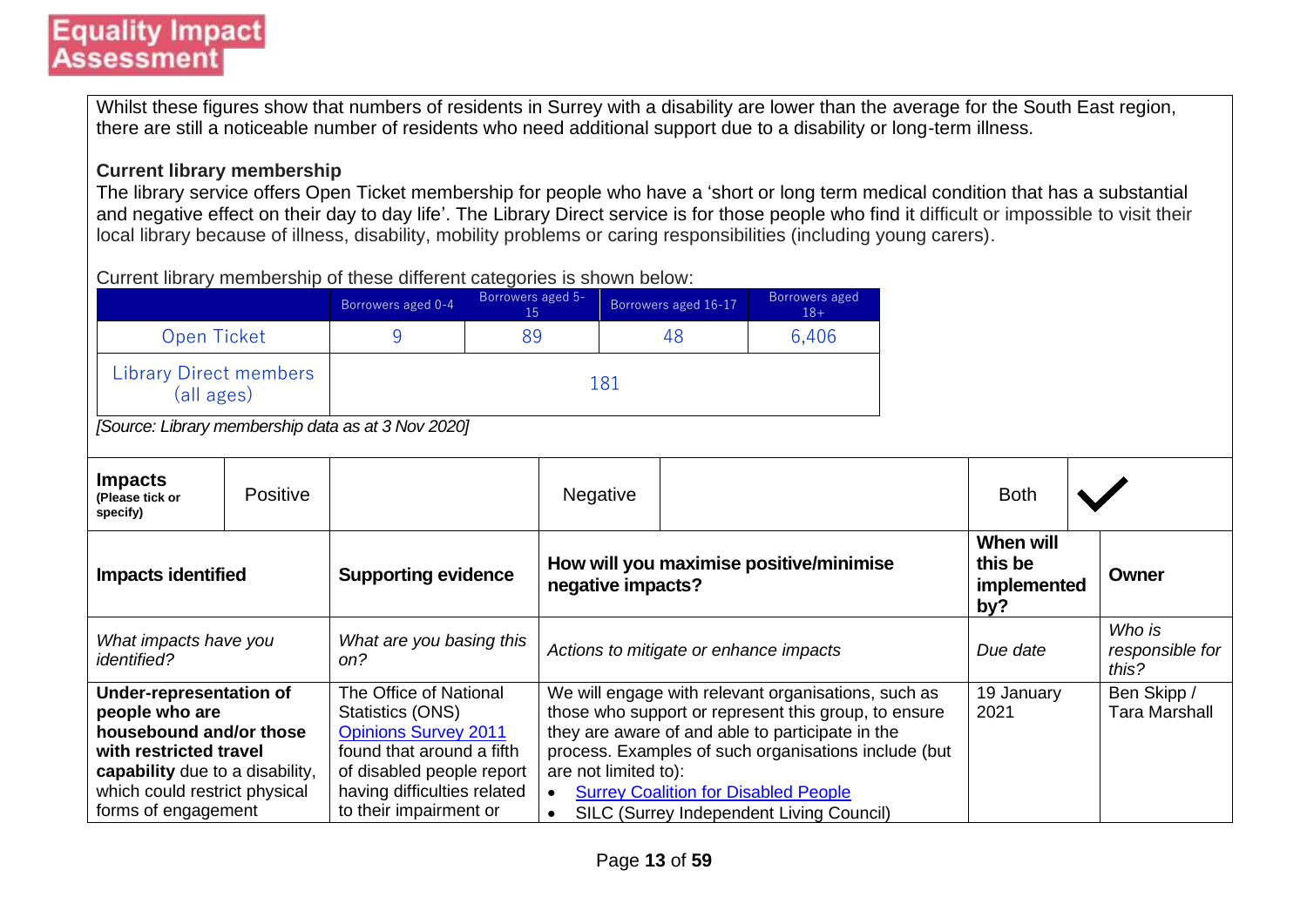| disability in accessing<br>transport | SCC Learning Disability Partnership Board + Local                                                             |
|--------------------------------------|---------------------------------------------------------------------------------------------------------------|
|                                      | Valuing Groups run by SCC adult social care<br>Surrey Choices who support disabled people,<br>$\bullet$       |
|                                      | autistic people, those with sensory needs, those                                                              |
|                                      | with mental health problems and older people.                                                                 |
|                                      | <b>Sight for Surrey</b><br>$\bullet$<br>Woking Mind a mental health charity with support<br>$\bullet$         |
|                                      | groups and activities across Surrey.                                                                          |
|                                      | <b>Healthwatch Surrey</b>                                                                                     |
|                                      | <b>National Autistic Society Surrey Branch</b><br>$\bullet$                                                   |
|                                      | Catalyst<br>$\bullet$<br><b>Family Voice Surrey</b>                                                           |
|                                      |                                                                                                               |
|                                      | We will enable people to engage and participate                                                               |
|                                      | online. This will include use of an online community<br>engagement platform, such as Commonplace, to          |
|                                      | gather people's views about their area. Commonplace                                                           |
|                                      | has an AA rating for accessibility and offers a range of                                                      |
|                                      | options to support people visiting the site, such as<br>screen reader functionality, and customisable display |
|                                      | options.                                                                                                      |
|                                      |                                                                                                               |
|                                      | We will use SCC and library social media platforms to<br>communicate with and engage existing audiences.      |
|                                      |                                                                                                               |
|                                      | We will offer alternative ways for people to engage                                                           |
|                                      | and participate where they cannot access or                                                                   |
|                                      | effectively use online methods, such as in-depth<br>interviews over the telephone or surveys by post.         |
|                                      |                                                                                                               |
|                                      | We will ask participants to complete equalities                                                               |
|                                      | monitoring forms after speaking with us. This will<br>enable us to monitor participation levels and then      |
|                                      | target people with particular characteristics who are                                                         |
|                                      | not represented, to encourage them to participate.                                                            |
|                                      |                                                                                                               |
|                                      |                                                                                                               |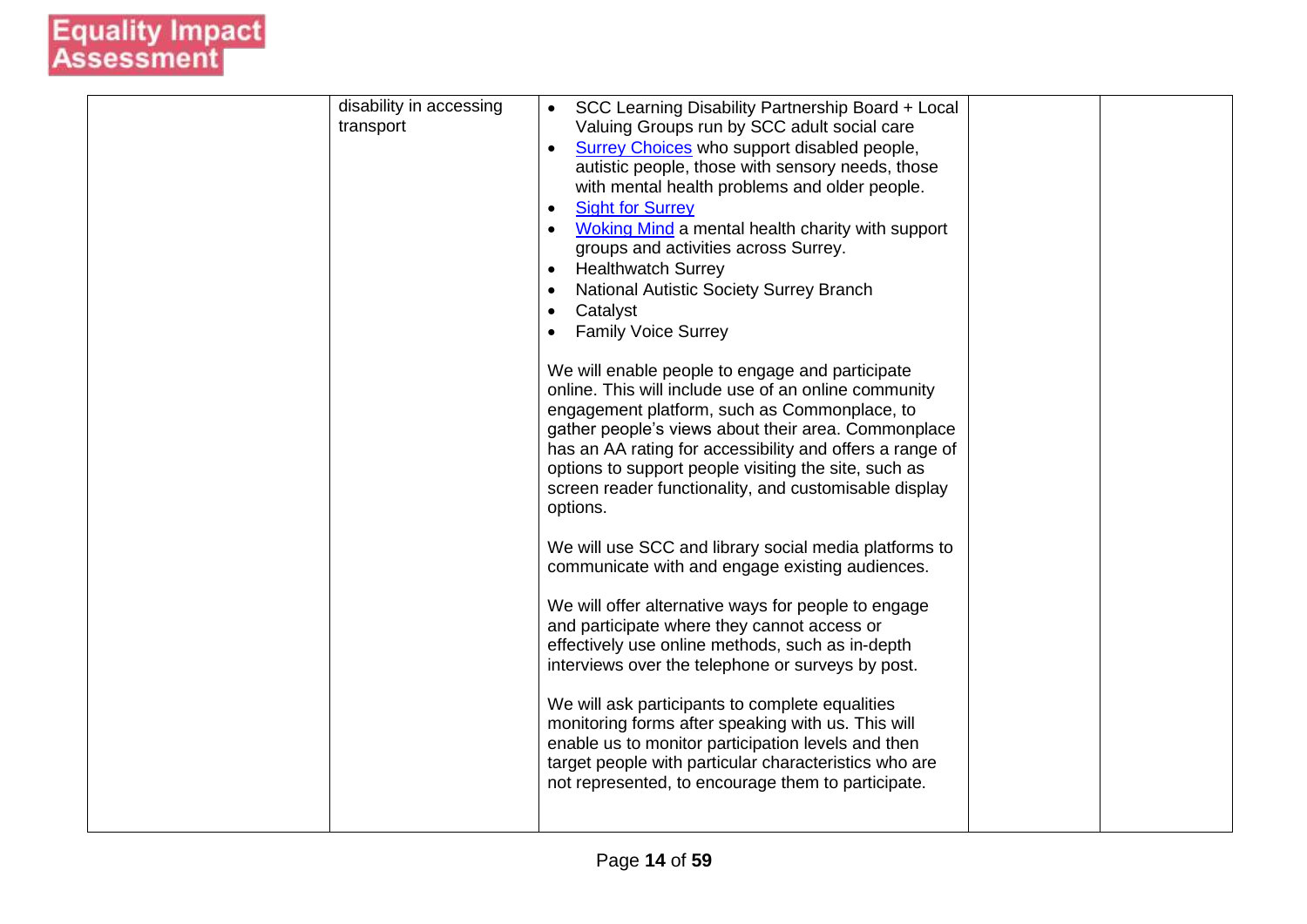| Under-representation of<br>disabled people due to lack<br>of access to the internet<br>and other communication<br>channels  | <b>The British Social Attitudes</b><br>Survey 2011 found that<br>disabled people are<br>significantly less likely to<br>live in households with<br>access to the internet than | We will engage with relevant organisations, such as<br>those who support or represent this group, to ensure<br>they are aware of and able to participate in the<br>process. An example of such an organisation is<br>Surrey Coalition of Disabled People.                                                                                                                                                | 19 January<br>2021 | Ben Skipp /<br><b>Tara Marshall</b> |
|-----------------------------------------------------------------------------------------------------------------------------|--------------------------------------------------------------------------------------------------------------------------------------------------------------------------------|----------------------------------------------------------------------------------------------------------------------------------------------------------------------------------------------------------------------------------------------------------------------------------------------------------------------------------------------------------------------------------------------------------|--------------------|-------------------------------------|
|                                                                                                                             | non-disabled people. In<br>2011, 61% of disabled<br>people lived in households<br>with internet access,<br>compared to 86% of non-                                             | We will offer alternative ways for people to engage<br>and participate where they cannot access or<br>effectively use online methods, such as in-depth<br>interviews over the telephone or surveys by post.                                                                                                                                                                                              |                    |                                     |
|                                                                                                                             | disabled people<br>The 2018 Ofcom Disability<br><b>Consumer Research also</b><br>indicated that most                                                                           | People could access the internet and online methods<br>in libraries or attend a physical activity or event held at<br>a library or other location, such as community centres,<br>subject to COVID restrictions.                                                                                                                                                                                          |                    |                                     |
|                                                                                                                             | disability groups have<br>fewer communication<br>devices and services in<br>their household compared<br>to non-disabled people                                                 | We will ask participants to complete equalities<br>monitoring forms after speaking with us. This will<br>enable us to monitor participation levels and then<br>target people with particular characteristics who are<br>not represented, to encourage them to participate.                                                                                                                               |                    |                                     |
| Exclusion of people with a<br>hearing or visual<br>impairment who have<br>difficulty participating with<br>certain methods. | <b>Information on Deafblind</b><br><b>UK</b>                                                                                                                                   | Our marketing and engagement methods/materials will<br>use appropriate accessible communication formats for<br>those that have hearing or visual impairments, in line<br>with official government guidance, which outlines various<br>options for formats.                                                                                                                                               | 19 January<br>2021 | Ben Skipp /<br><b>Tara Marshall</b> |
|                                                                                                                             |                                                                                                                                                                                | We will engage with a range of organisations to<br>ensure that we enable people with hearing of visual<br>impairments to participate. Examples of such<br>organisations include (but are not limited to):<br><b>Surrey Coalition for Disabled People</b><br>SILC (Surrey Independent Living Council)<br>SCC Learning Disability Partnership Board + Local<br>Valuing Groups run by SCC adult social care |                    |                                     |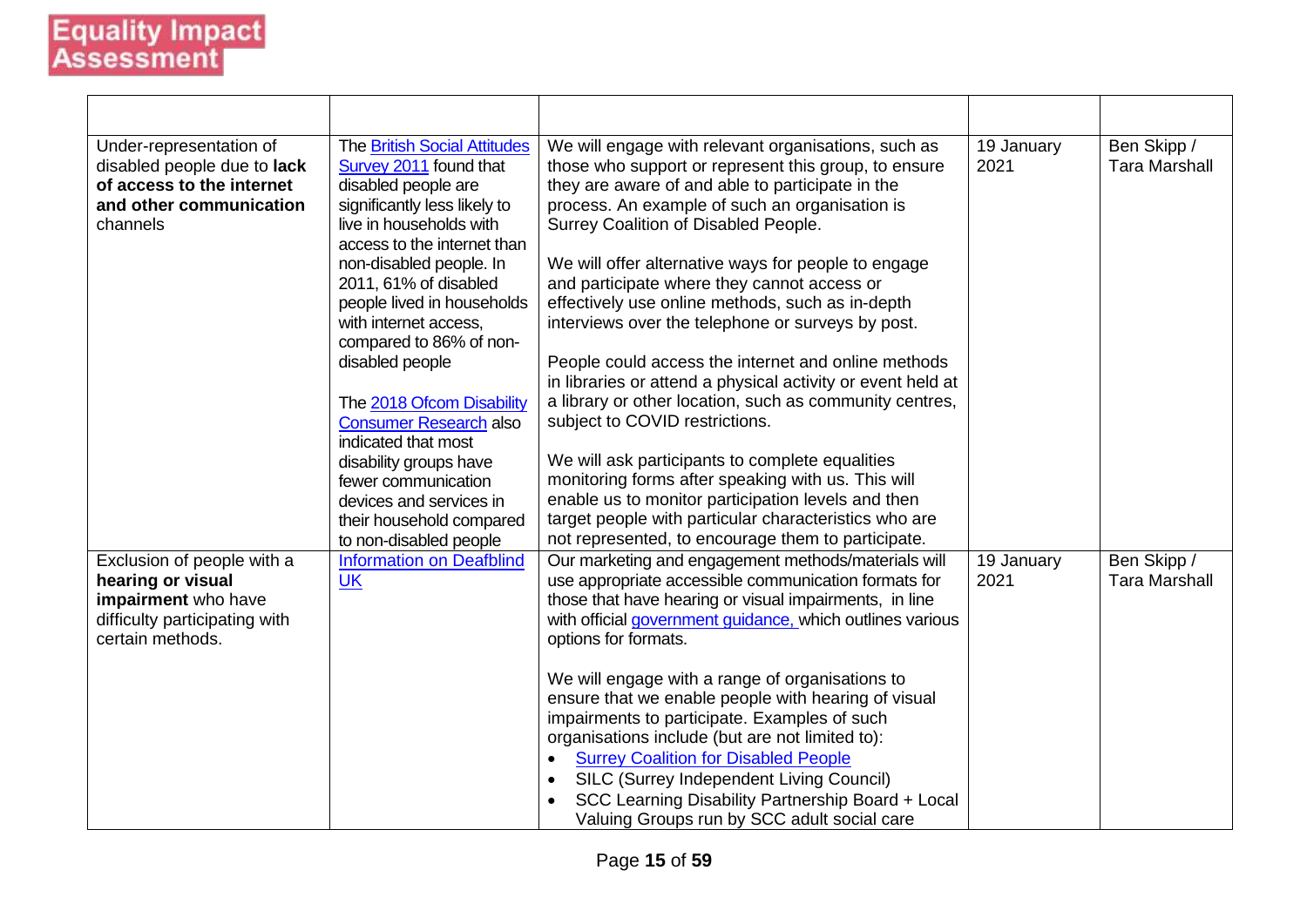|  | <b>Surrey Choices</b> - supports disabled people,<br>$\bullet$<br>autistic people, those with sensory needs, those<br>with mental health problems and older people.<br><b>Sight for Surrey</b><br>$\bullet$<br><b>Woking Mind (Mental health charity with support</b><br>$\bullet$<br>groups and activities across Surrey.<br><b>Healthwatch Surrey</b><br>$\bullet$<br>National Autistic Society Surrey Branch<br>$\bullet$<br>Catalyst<br>$\bullet$<br><b>Family Voice Surrey</b><br>$\bullet$                                                                                                                                                                                                                                                                                                                                                                                                                                                                                                                                                                                                                                                                                                                                                                                                                                |  |
|--|---------------------------------------------------------------------------------------------------------------------------------------------------------------------------------------------------------------------------------------------------------------------------------------------------------------------------------------------------------------------------------------------------------------------------------------------------------------------------------------------------------------------------------------------------------------------------------------------------------------------------------------------------------------------------------------------------------------------------------------------------------------------------------------------------------------------------------------------------------------------------------------------------------------------------------------------------------------------------------------------------------------------------------------------------------------------------------------------------------------------------------------------------------------------------------------------------------------------------------------------------------------------------------------------------------------------------------|--|
|  | We will ensure that physical locations and spaces where<br>engagement activities and events are held will be<br>chosen with hearing/visual impairments in mind e.g. by<br>using appropriately sized meeting rooms which offer<br>control over lighting, layout and sound, ensuring<br>written/printed materials are high contrast (e.g. black text<br>with a yellow background) and in large fonts (e.g. Arial),<br>and by identifying the relevant communication support<br>for individuals, such as sign language interpretation, lip<br>reading, hearing loops, speech to text reporting, audio<br>description or a combination. We will also look relevant<br>communication support options for online methods, such<br>as video sessions where individuals have specific<br>requirements, such a sign language interpretation,<br>Further advice will be obtained from relevant charities<br>such as BID Services.<br>We will enable people to engage and participate online.<br>This will include use of an online community<br>engagement platform, such as Commonplace, to gather<br>people's views about their area. Commonplace has an<br>AA rating for accessibility and offers a range of options<br>to support people visiting the site, such as screen reader<br>functionality, and customisable display options. |  |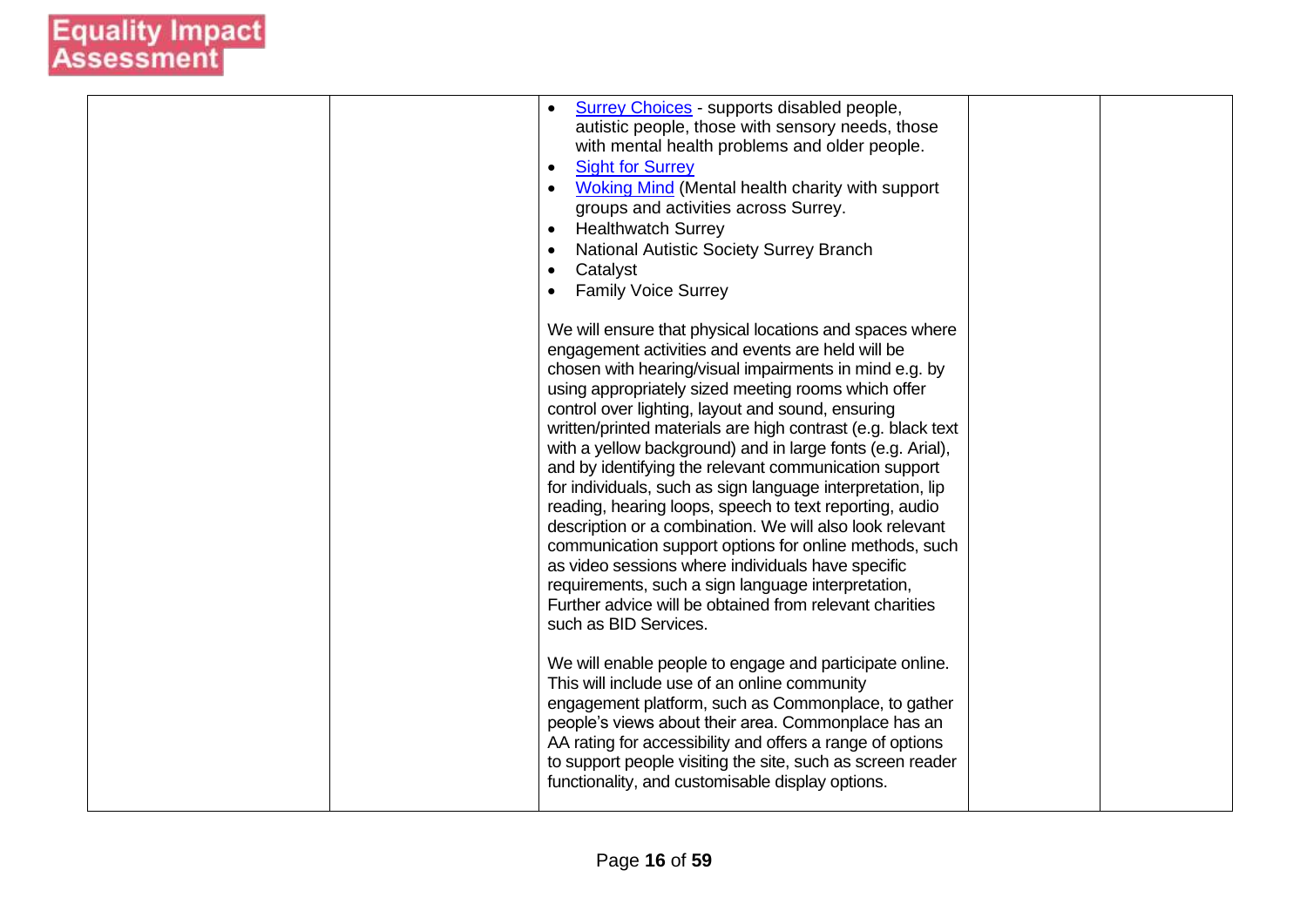| <b>NHS official guidance</b><br>We will engage relevant organisations in local areas,<br>Ben Skipp /<br><b>Under-representation of</b><br>19 January<br>confirms higher<br><b>Tara Marshall</b><br>people with a disability due<br>including charities, such as those examples listed above,<br>2021<br>to certain long-term health<br>vulnerability and<br>to help support engagement and to reach people with<br>activities to avoid<br>conditions in relation to face-<br>disabilities due to long term health conditions.<br>to-face engagement due to<br><b>COVID-19 vulnerability</b><br>We will ensure that government guidelines around<br>COVID-19 are always followed, such as social distancing,<br>wearing face coverings when required and increased<br>hand washing to help protect the safety of participants.<br>We will write and regularly update risk assessments to<br>ensure that all co-design activities and events are<br>conducted safely and in accordance with Health & Safety<br>protocols from Surrey County Council.<br>We will ensure there are alternative ways to engage and<br>participate where people are unable or unwilling to attend<br>physical and face to face activities and events.<br>We will enable people to engage and participate |  | We will ask participants to complete equalities<br>monitoring forms after speaking with us. This will<br>enable us to monitor participation levels and then<br>target people with particular characteristics who are<br>not represented, to encourage them to participate. |  |
|------------------------------------------------------------------------------------------------------------------------------------------------------------------------------------------------------------------------------------------------------------------------------------------------------------------------------------------------------------------------------------------------------------------------------------------------------------------------------------------------------------------------------------------------------------------------------------------------------------------------------------------------------------------------------------------------------------------------------------------------------------------------------------------------------------------------------------------------------------------------------------------------------------------------------------------------------------------------------------------------------------------------------------------------------------------------------------------------------------------------------------------------------------------------------------------------------------------------------------------------------------------------------------|--|----------------------------------------------------------------------------------------------------------------------------------------------------------------------------------------------------------------------------------------------------------------------------|--|
| engagement platform, such as Commonplace, to<br>gather people's views about their area.<br>We will use SCC and library social media platforms to<br>communicate with and engage existing audiences.<br>We will offer virtual methods, such as in-depth interviews<br>via video, over the telephone or surveys by post.<br>We will ask participants to complete equalities<br>monitoring forms after speaking with us. This will<br>enable us to monitor participation levels and then                                                                                                                                                                                                                                                                                                                                                                                                                                                                                                                                                                                                                                                                                                                                                                                              |  | online. This will include use of an online community                                                                                                                                                                                                                       |  |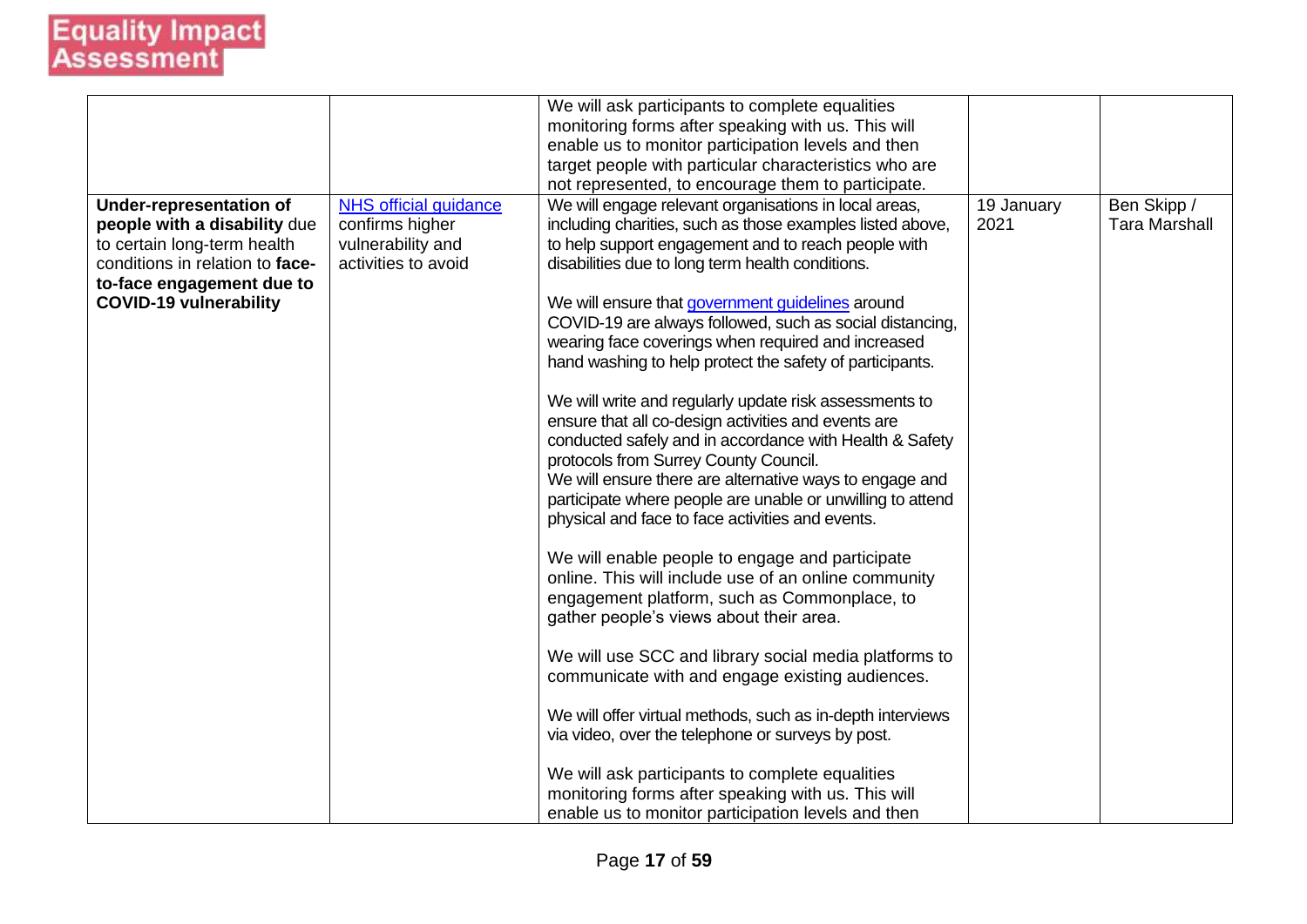

|                                                                                                                                                                              |  | target people with particular characteristics who are<br>not represented, to encourage them to participate.                                                                                                                                                                                                                                                                                                |  |  |  |  |  |
|------------------------------------------------------------------------------------------------------------------------------------------------------------------------------|--|------------------------------------------------------------------------------------------------------------------------------------------------------------------------------------------------------------------------------------------------------------------------------------------------------------------------------------------------------------------------------------------------------------|--|--|--|--|--|
| What other changes is the council planning/already in place that may affect the same groups of residents?<br>Are there any dependencies decisions makers need to be aware of |  |                                                                                                                                                                                                                                                                                                                                                                                                            |  |  |  |  |  |
| None currently aware of but we will engage with SCC colleagues, Districts and Boroughs throughout the co-design process.                                                     |  |                                                                                                                                                                                                                                                                                                                                                                                                            |  |  |  |  |  |
|                                                                                                                                                                              |  | Any negative impacts that cannot be mitigated? Please identify impact and explain why                                                                                                                                                                                                                                                                                                                      |  |  |  |  |  |
| consultations, into account.<br>mitigated come to light, they will be recorded in this section of the EIA.                                                                   |  | None we are currently aware of. We will check each time we are planning engagement and ensure this is taking other activity, such as<br>The current COVID 19 pandemic means that the process may be impacted in unforeseen ways, for example by changes to government<br>advice affected how the co-design work can be undertaken. This EIA is a live document, and if any negative impacts that cannot be |  |  |  |  |  |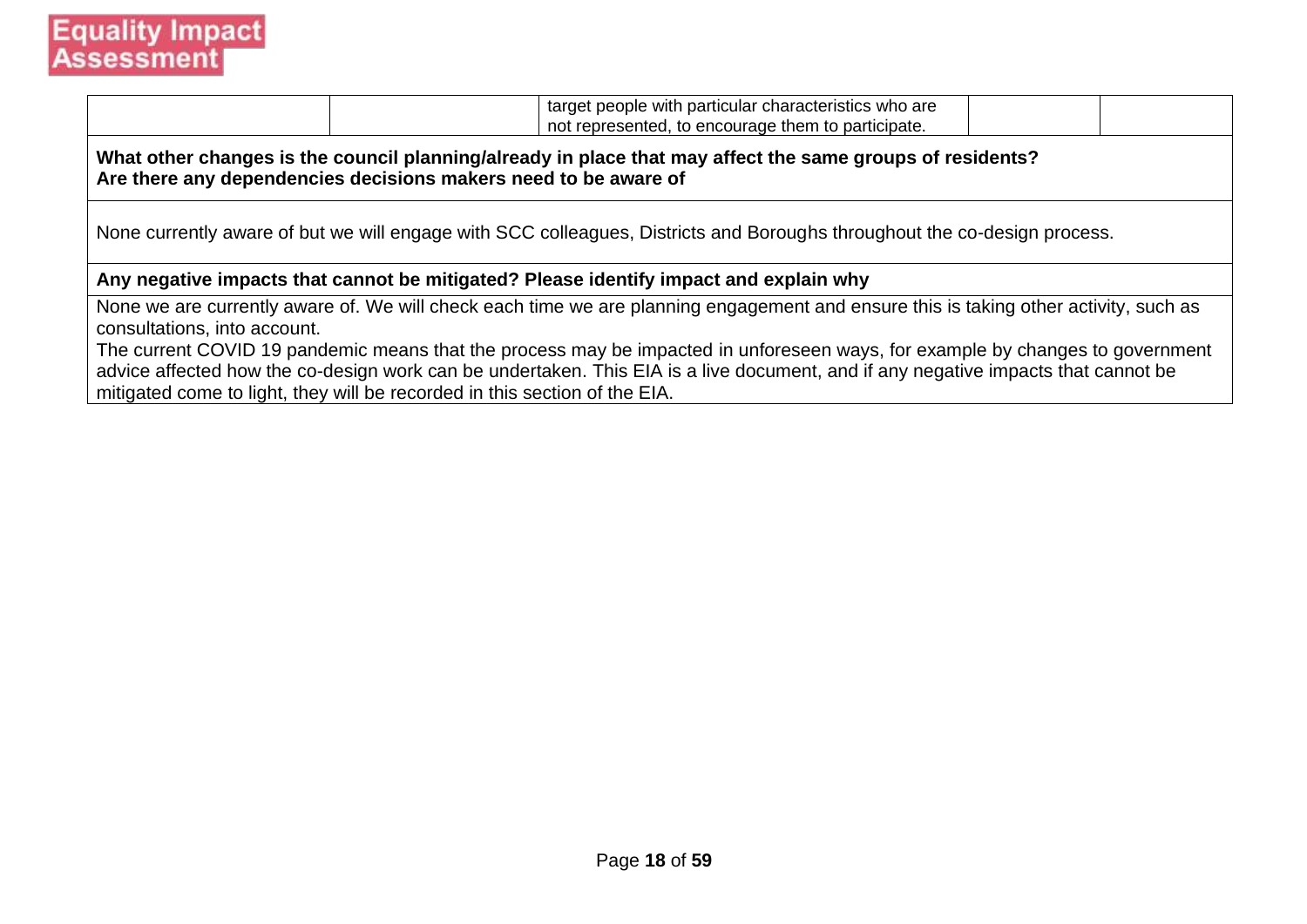#### **PREGNANCY AND MATERNITY**

#### **What information (data) do you have on affected service users/residents with this characteristic?**

Surrey County Council does not currently collect data from its library users in relation to this protected characteristic. However, we do have the below information which gives us a baseline regarding those that might be affected by the co-design process.

The number of births to mothers living in Surrey reached a peak of 14,237 in 2012. However, the rate has fallen since then and there were 12,881 births in 2017. In 2017 the number of births per 1,000 females aged 15-44 years was 60.1, which was slightly lower than the rate for England (61.2).

*[Source: [JSNA Surrey Context](https://www.surreyi.gov.uk/jsna/surrey-context/) - updated in February 2019 to include data from the 2017 population estimates and the 2016 based population projections.]*

| <b>Impacts</b><br>(Please tick or<br>specify)                                                                                           | <b>Positive</b> |                                                                                                                                                                                                           | <b>Negative</b>                                              |                                                                                                                                                                                                                                                                                                                                                                                                        | <b>Both</b>                          |  |                                    |       |
|-----------------------------------------------------------------------------------------------------------------------------------------|-----------------|-----------------------------------------------------------------------------------------------------------------------------------------------------------------------------------------------------------|--------------------------------------------------------------|--------------------------------------------------------------------------------------------------------------------------------------------------------------------------------------------------------------------------------------------------------------------------------------------------------------------------------------------------------------------------------------------------------|--------------------------------------|--|------------------------------------|-------|
| <b>Impacts identified</b>                                                                                                               |                 | <b>Supporting</b><br>evidence                                                                                                                                                                             | How will you maximise positive/minimise<br>negative impacts? |                                                                                                                                                                                                                                                                                                                                                                                                        | When will this be<br>implemented by? |  |                                    | Owner |
| What impacts have you<br><i>identified?</i>                                                                                             |                 | What are you basing<br>this on?                                                                                                                                                                           | Actions to mitigate or enhance impacts                       |                                                                                                                                                                                                                                                                                                                                                                                                        | Due date                             |  | Who is<br>responsible for<br>this? |       |
| Under-representation of<br>pregnant women from<br>face-to-face engagement<br>as they are currently at<br>moderate risk from<br>COVID-19 |                 | NHS official guidance<br>confirms that pregnant<br>women have been<br>placed in the moderate<br>risk group for COVID-<br>19 as a precaution<br>Specific advice for<br>around pregnancy and<br>coronavirus | safety of participants.<br><b>Surrey County Council.</b>     | We will ensure that government guidelines, around<br>COVID-19, are always followed, such as social<br>distancing, wearing face coverings when required<br>and increased hand washing to help protect the<br>We will write and regularly update risk<br>assessments to ensure that all co-design activities<br>and events are conducted safely and in<br>accordance with Health & Safety protocols from | 19 January 2021                      |  | Ben Skipp / Tara<br>Marshall       |       |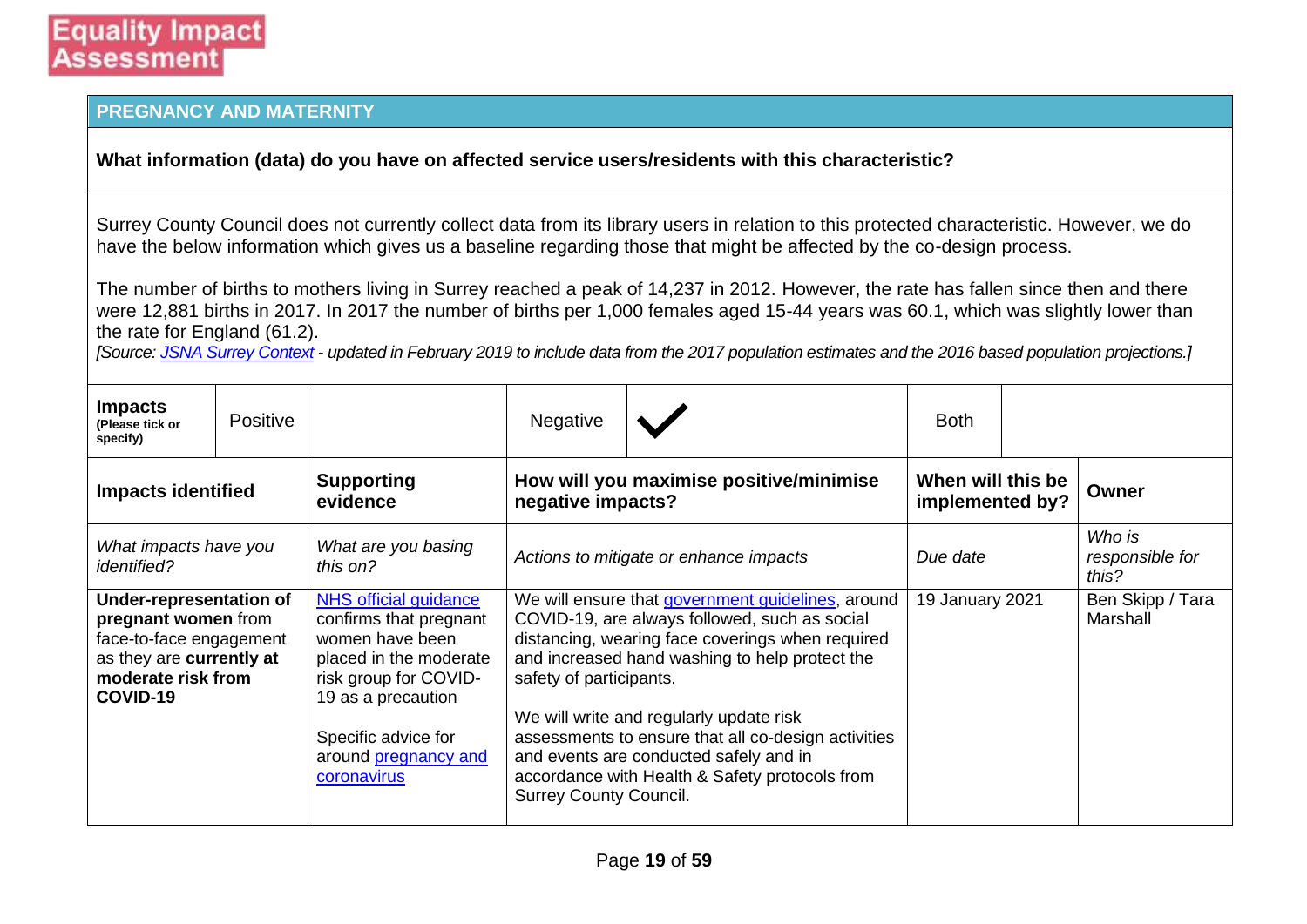|                                                                                                                                                                              | We will ensure there are alternative ways to engage<br>and participate where people are unable or unwilling<br>to attend physical and face to face activities and<br>events, such as workshops in libraries.<br>We will enable people to engage and participate<br>online. This will include use of an online community<br>engagement platform, such as Commonplace, to<br>gather people's views about their area.<br>We will use SCC and library social media<br>platforms to communicate with and engage<br>existing audiences.<br>We will offer virtual methods, such as in-depth<br>interviews via video, over the telephone or surveys<br>by post, which we will promote in places where<br>We will promote the co-design process in medical<br>settings (e.g. GP surgeries and hospitals) where |  |  |  |  |  |
|------------------------------------------------------------------------------------------------------------------------------------------------------------------------------|-------------------------------------------------------------------------------------------------------------------------------------------------------------------------------------------------------------------------------------------------------------------------------------------------------------------------------------------------------------------------------------------------------------------------------------------------------------------------------------------------------------------------------------------------------------------------------------------------------------------------------------------------------------------------------------------------------------------------------------------------------------------------------------------------------|--|--|--|--|--|
|                                                                                                                                                                              | pregnant women are likely to visit.                                                                                                                                                                                                                                                                                                                                                                                                                                                                                                                                                                                                                                                                                                                                                                   |  |  |  |  |  |
| What other changes is the council planning/already in place that may affect the same groups of residents?<br>Are there any dependencies decisions makers need to be aware of |                                                                                                                                                                                                                                                                                                                                                                                                                                                                                                                                                                                                                                                                                                                                                                                                       |  |  |  |  |  |
| None currently aware of but we will engage with SCC colleagues, Districts and Boroughs throughout the co-design process.                                                     |                                                                                                                                                                                                                                                                                                                                                                                                                                                                                                                                                                                                                                                                                                                                                                                                       |  |  |  |  |  |
|                                                                                                                                                                              | Any negative impacts that cannot be mitigated? Please identify impact and explain why                                                                                                                                                                                                                                                                                                                                                                                                                                                                                                                                                                                                                                                                                                                 |  |  |  |  |  |
|                                                                                                                                                                              |                                                                                                                                                                                                                                                                                                                                                                                                                                                                                                                                                                                                                                                                                                                                                                                                       |  |  |  |  |  |

None we are currently aware of.

The current COVID 19 pandemic means that the process may be impacted in unforeseen ways, for example by changes to government advice affected how the co-design work can be undertaken. This EIA is a live document, and if any negative impacts that cannot be mitigated come to light, they will be recorded in this section of the EIA.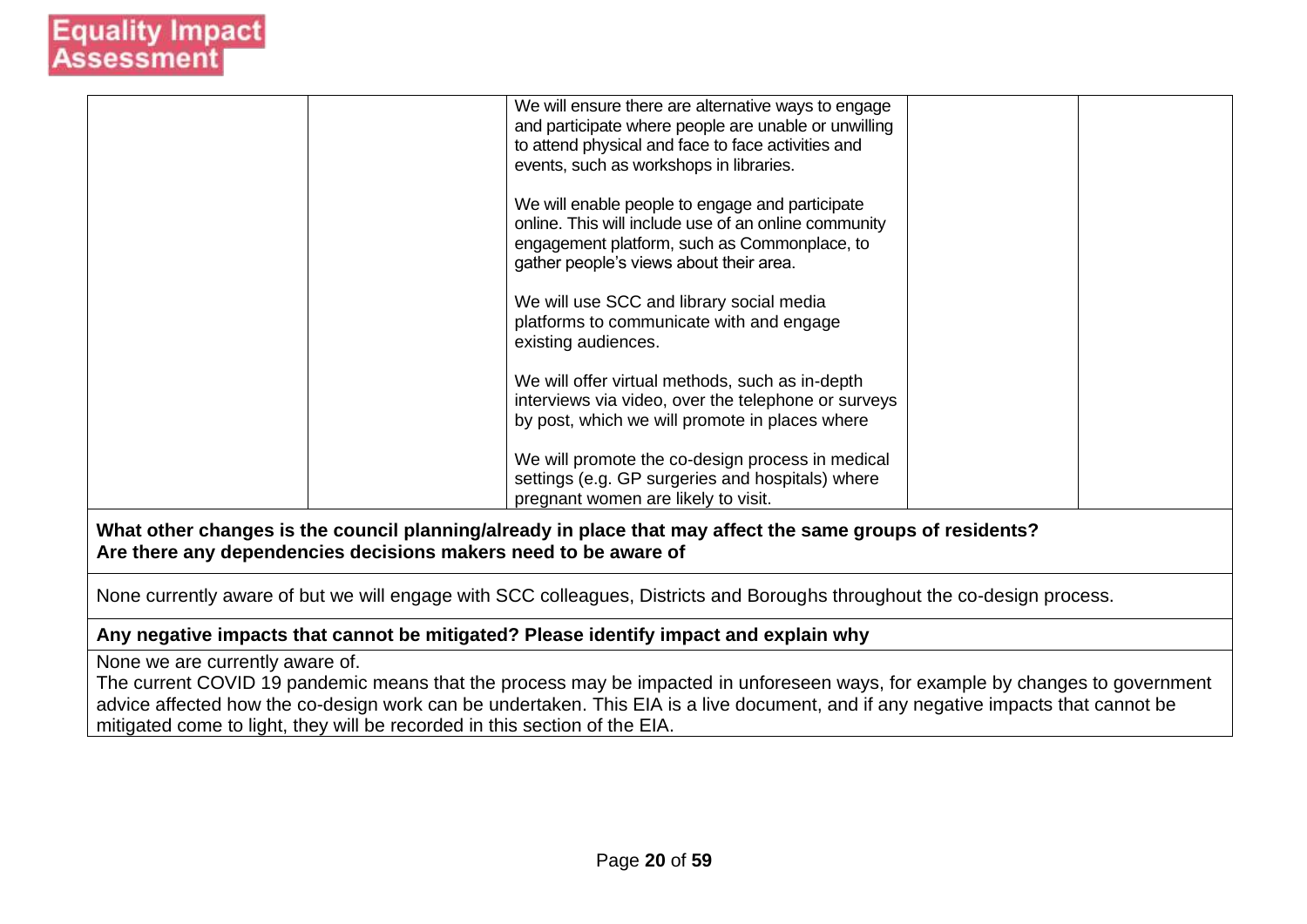**RACE including ethnic or national origins, colour or nationality**

**What information (data) do you have on affected service users/residents with this characteristic?**

Surrey County Council does not currently collect data on the race of its library users. However, we do have the below information which gives us a baseline regarding those that might be affected by the co-design process.

The 2011 Census gives the following information about the ethnicity of the residents of Surrey.

| <b>White British</b>                      | Non-White                               | White-non-British                       | <b>Mixed</b>                            |
|-------------------------------------------|-----------------------------------------|-----------------------------------------|-----------------------------------------|
| 945,675                                   | 108,710                                 | 78,010                                  | 23,555                                  |
| $83.5\%$ (South East average = $85.2\%$ ) | $9.6\%$ (South East average = 9.3%)     | $6.9\%$ (South East average = $5.4\%$ ) | $2.1\%$ (South East average = 1.9%)     |
|                                           |                                         |                                         |                                         |
| Asian                                     | <b>Black</b>                            | Other ethnic group                      | Households with multiple<br>ethnicities |
| 63,500                                    | 12,430                                  | 9,225                                   | 51,010                                  |
| 5.6% (South East average $= 5.2\%$ )      | $1.1\%$ (South East average = $1.6\%$ ) | $0.8\%$ (South East average = $0.6\%$ ) | $11.2\%$ (South East average = 9.0%)    |

*[Source: Census 2011 as reported in the [Surrey area profile](https://local.communityinsight.org/reports/1387/LocalInsight-Surrey-ca138790334_8de157a018752049cc9b2af1e0bcc381-20200803131059001.doc) 3 August 2020]*

83.5% of the population reported their ethnic group as 'White British' in the 2011 Census and 6.9% of the population belonged to other white ethnic groups; 'Irish', 'Gypsy or Irish Traveller' and 'Other White'. The next largest ethnic group was 'Indian' with 20,200 people (1.8% of the population) followed by Pakistani (1.0%). Woking is the most diverse local authority in Surrey with 16.4% of its population from non-white ethnic groups. Waverley is the least diverse with 90.6% White British.

4,100 usual residents (0.4% of the population) reported their ethnic group as Arab and 2,300 usual residents (0.2% of the population) described themselves as Gypsy or Irish Traveller, making it the smallest reported ethnic category in 2011. However it is widely believed that the Gypsy, Roma and Traveller community is under reported in the Census. *[Source: [JSNA Surrey Context\]](https://www.surreyi.gov.uk/jsna/surrey-context/)*

The older population is less diverse than the younger cohorts. 92.5 % of people aged 65+ are White British with just 2.7% in non-white ethnic groups.

*[Source: [JSNA Surrey Context\]](https://www.surreyi.gov.uk/jsna/surrey-context/)*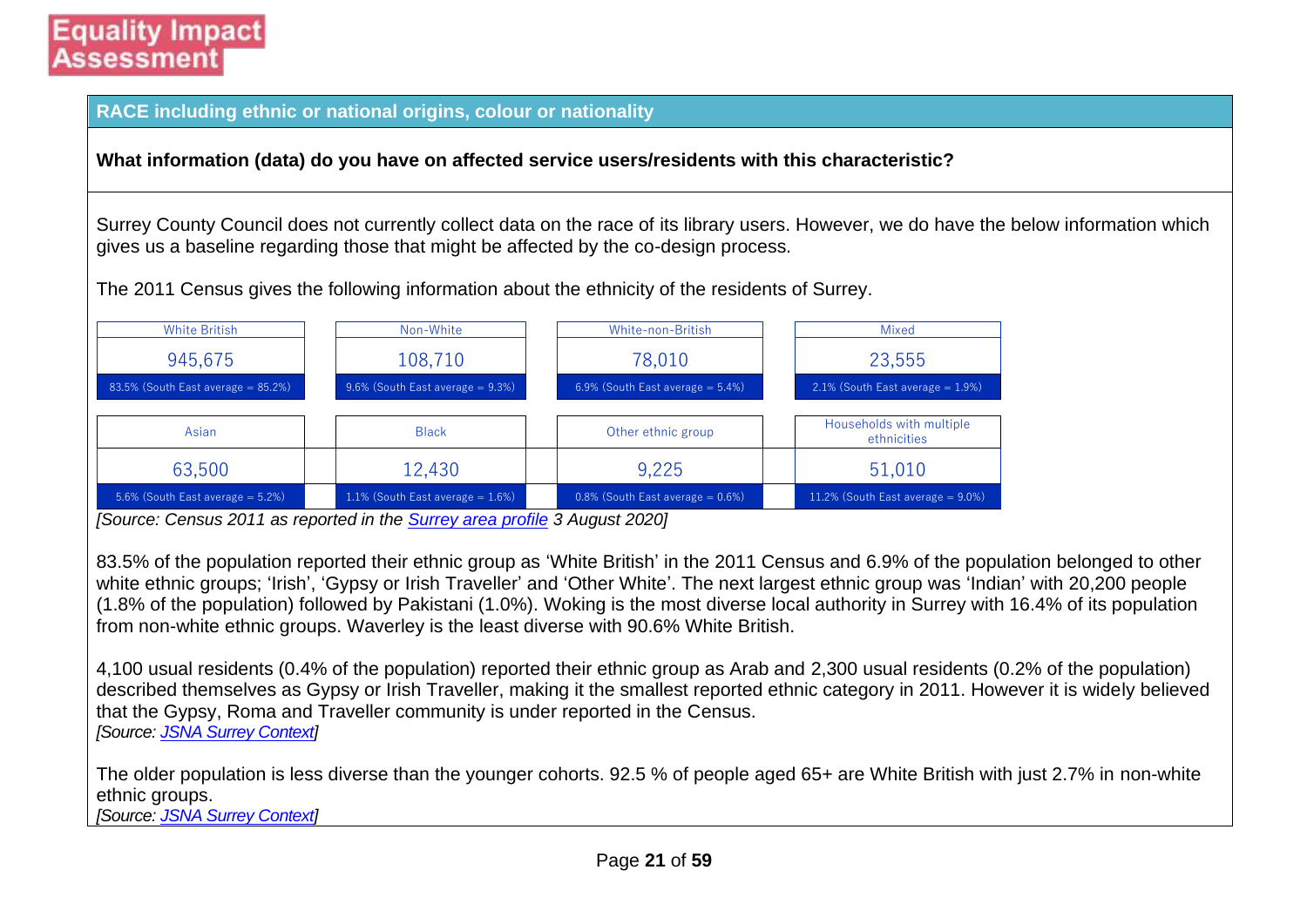The proportion of the population from black and minority ethnic groups is smaller in Surrey than in the country as a whole and varies across the county. This provides a challenge to ensure that the needs of these small communities and individuals are appropriately met. Some minority ethnic groups may be hard to reach because of language or differences in culture which contribute to inequalities. *[Source: [JSNA Surrey Context\]](https://www.surreyi.gov.uk/jsna/surrey-context/)*

#### **Main language and proficiency in English**

In Surrey, 94% of people aged 3 and overstated that their main language was English. Nearly 65,000 Surrey residents speak a language other than English as their main language. The most common other languages spoken in Surrey are Polish (6,634 speakers) and Chinese languages (4,426 speakers). Most of them consider that they can speak English "well" or "very well", but nearly 6,500 people cannot speak English well and a further 1,000 cannot speak English at all. The borough with the highest number of people with poor English skills is Woking where nearly 1,500 cannot speak English or can't speak it well. *[Source: [JSNA Surrey Context\]](https://www.surreyi.gov.uk/jsna/surrey-context/)*

| <b>Impacts</b><br>(Please tick or<br>specify)   | <b>Positive</b> |                                                                                                                                                                                                                                                                | Negative                                                                                                                                                                                                                                                                                                                                                                                                                                                                                                                              |  | <b>Both</b>                          |                                    |                              |
|-------------------------------------------------|-----------------|----------------------------------------------------------------------------------------------------------------------------------------------------------------------------------------------------------------------------------------------------------------|---------------------------------------------------------------------------------------------------------------------------------------------------------------------------------------------------------------------------------------------------------------------------------------------------------------------------------------------------------------------------------------------------------------------------------------------------------------------------------------------------------------------------------------|--|--------------------------------------|------------------------------------|------------------------------|
| <b>Impacts identified</b>                       |                 | <b>Supporting evidence</b>                                                                                                                                                                                                                                     | How will you maximise<br>positive/minimise negative impacts?                                                                                                                                                                                                                                                                                                                                                                                                                                                                          |  | When will this be<br>implemented by? |                                    | Owner                        |
| What impacts have you<br><i>identified?</i>     |                 | What are you basing this<br>on?                                                                                                                                                                                                                                | Actions to mitigate or enhance impacts<br>Due date                                                                                                                                                                                                                                                                                                                                                                                                                                                                                    |  |                                      | Who is<br>responsible for<br>this? |                              |
| Under-representation of<br>specific race groups |                 | Different race groups may<br>be more/less likely to<br>participate in research. For<br>example, an analysis of<br><b>Surrey County Council's</b><br>consultation on libraries<br>and cultural services<br>indicated that over 86% of<br>respondents were White | We will engage with organisations who<br>support or represent different groups to<br>ensure people in the local area are aware of<br>and able to participate in the process.<br>Examples of such organisations include (but<br>are not limited to):<br>Surrey Minority Ethnic Forum (SMEF)<br><b>Surrey County Council's REMA (Race</b><br>$\bullet$<br><b>Equality and Minorities Achievement)</b><br>teamwork with schools and other<br>stakeholders to promote inclusive practices<br>and ensure that the requirements of equality |  | 19 January 2021                      |                                    | Ben Skipp / Tara<br>Marshall |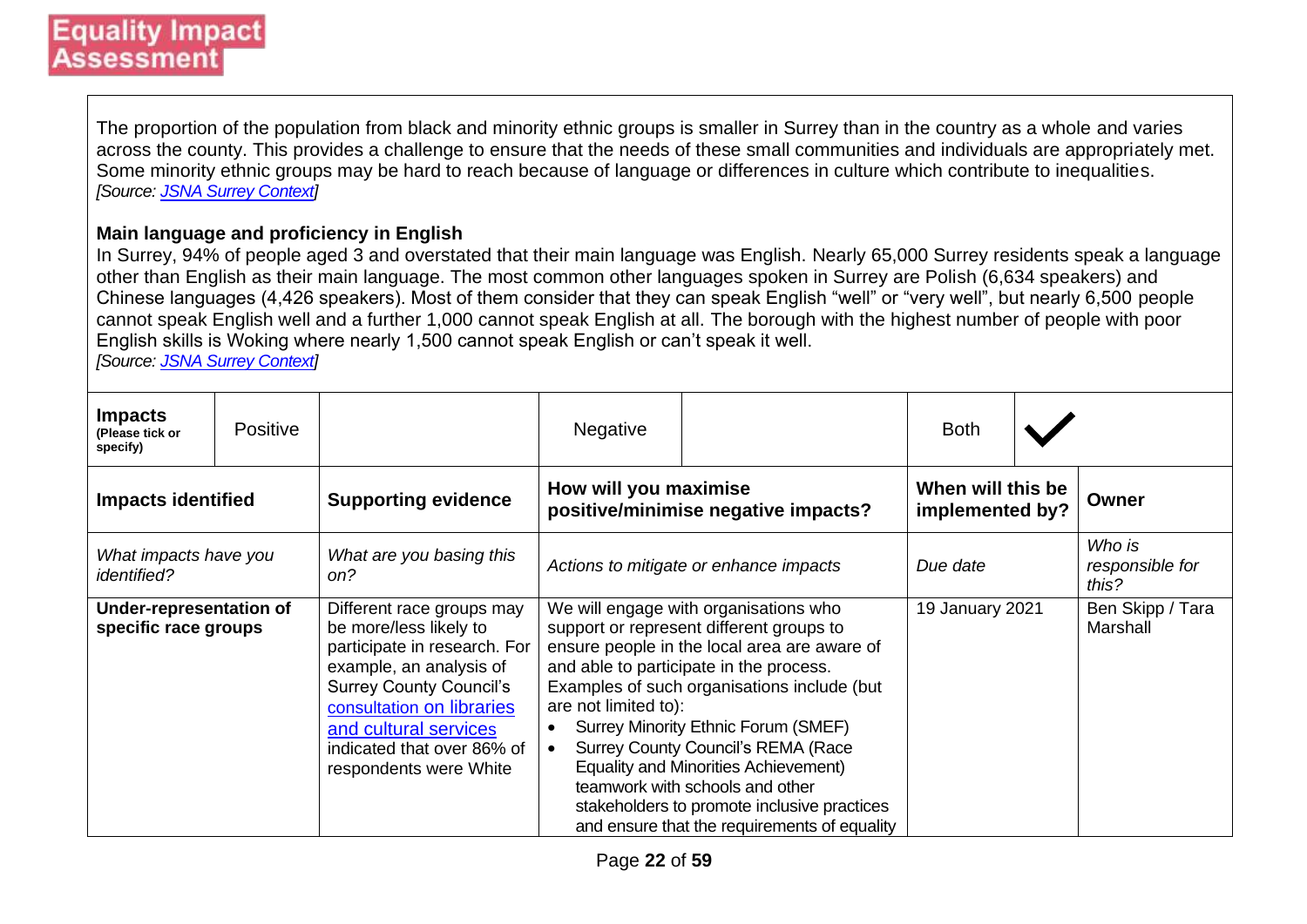|                                                                                                                      |          | legislation and other statutory entitlements<br>are met, with regard to children and young<br>people from ethnic minority communities.<br><b>Surrey County Council's MEGA (Minority</b><br>$\bullet$<br>Ethnic Group and Allies) staff network<br>We will engage with SCC staff, local<br>organisations, community networks, such as<br>those listed above, and joint and local<br>committees to get advice on additional<br>engagement approaches and facilitate<br>introductions to groups and individuals. We<br>will identify any local representatives who<br>have an in-depth knowledge of the specific<br>characteristics and needs of a given group<br>and who can serve as links with those<br>communities and help identify any issues with<br>engagement and advise on approach.<br>Engagement activities could include use of<br>existing forums and meetings with specific<br>groups, such as activities organised through<br>SMEF.<br>We will ask participants to complete equalities<br>monitoring forms after speaking with us. This<br>will enable us to monitor participation levels<br>and then target people with particular<br>characteristics who are not represented, to<br>encourage them to participate. |                 |                              |
|----------------------------------------------------------------------------------------------------------------------|----------|-----------------------------------------------------------------------------------------------------------------------------------------------------------------------------------------------------------------------------------------------------------------------------------------------------------------------------------------------------------------------------------------------------------------------------------------------------------------------------------------------------------------------------------------------------------------------------------------------------------------------------------------------------------------------------------------------------------------------------------------------------------------------------------------------------------------------------------------------------------------------------------------------------------------------------------------------------------------------------------------------------------------------------------------------------------------------------------------------------------------------------------------------------------------------------------------------------------------------------------|-----------------|------------------------------|
| <b>Under-representation of</b><br>specific racial groups due<br>to culture/traditions that<br>restrict participation | As above | We will engage with organisations who support<br>or represent different racial groups, such as<br>Surrey Minority Ethnic Forum (SMEF) or Surrey<br>Community Action, to promote awareness of the<br>opportunity to participate and to help us remove<br>any barriers to participation.                                                                                                                                                                                                                                                                                                                                                                                                                                                                                                                                                                                                                                                                                                                                                                                                                                                                                                                                            | 19 January 2021 | Ben Skipp / Tara<br>Marshall |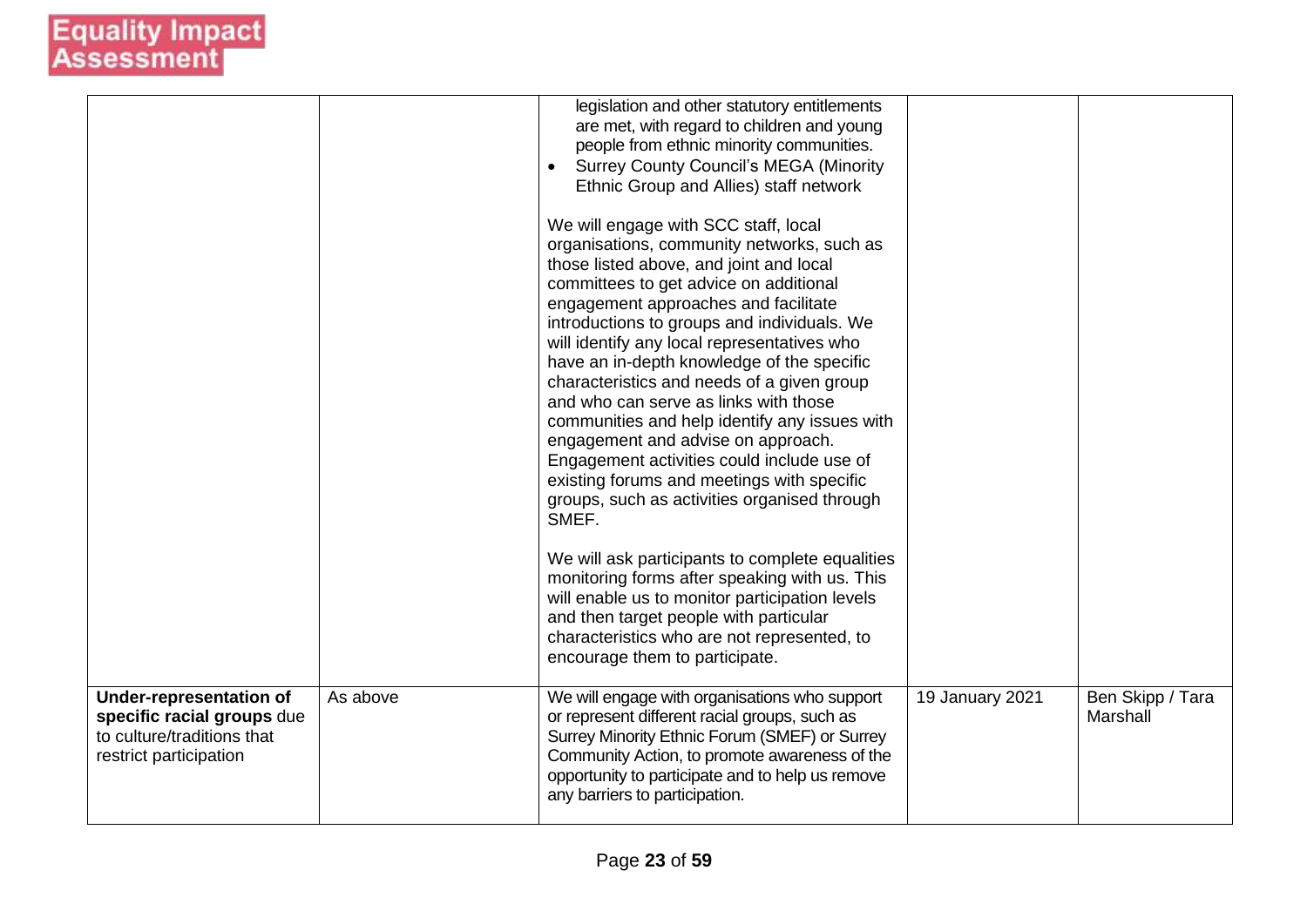|                                                                                                                                                                           |                                                                                                                                                                                                                                                              | We will identify local groups or representatives,<br>such as members of SMEF, who have an in-<br>depth knowledge of culture and traditions, to<br>advise on the approach to engagement and<br>how needs can be met in an appropriate way.<br>We will consider and respect cultural<br>preferences in planning engagement activities<br>and events and accommodate as far as<br>practicable, such as having single gender<br>activities or engaging through established<br>community groups.                                                        |                 |                              |
|---------------------------------------------------------------------------------------------------------------------------------------------------------------------------|--------------------------------------------------------------------------------------------------------------------------------------------------------------------------------------------------------------------------------------------------------------|----------------------------------------------------------------------------------------------------------------------------------------------------------------------------------------------------------------------------------------------------------------------------------------------------------------------------------------------------------------------------------------------------------------------------------------------------------------------------------------------------------------------------------------------------|-----------------|------------------------------|
| <b>Exclusion of non-English</b><br>speaking/reading people<br>who would have difficulty<br>understanding or<br>communicating                                              | Data from the Census<br>2011 show proportions of<br>people with varying levels<br>of English language<br>proficiency in different<br>areas of Surrey                                                                                                         | We will identify local community groups or<br>representatives, such as members of the Surrey<br>Minority Ethnic Forum (SMEF). We will contact<br>those groups in each local area to help facilitate<br>participation and support with translation and<br>participation by indirect means.<br>Based on feedback from those groups and<br>local population data, we will assess the need<br>for translating any materials, such as written<br>communications and surveys, in alternative<br>languages as and when needed.                            | 19 January 2021 | Ben Skipp / Tara<br>Marshall |
| <b>Under-representation of</b><br>people from a Black,<br>Asian or minority ethnic<br>background from face-to-<br>face engagement due to<br><b>COVID-19 vulnerability</b> | A report commissioned by<br><b>Public Health England</b><br>found that people from<br>Black ethnic groups are<br>more likely to be<br>diagnosed with COVID-19.<br>Death rates are also<br>highest among people of<br><b>Black and Asian ethnic</b><br>groups | We will identify local community groups or<br>representatives, such as members of the<br>Surrey Minority Ethnic Forum (SMEF), to help<br>support engagement and to reach people from<br>Black, Asian and minority ethnic communities<br>such as engaging through established<br>community groups and forums<br>We will ensure that government guidelines,<br>around COVID-19, are always followed, such<br>as social distancing, wearing face coverings<br>when required and increased hand washing to<br>help protect the safety of participants. | 19 January 2021 | Ben Skipp / Tara<br>Marshall |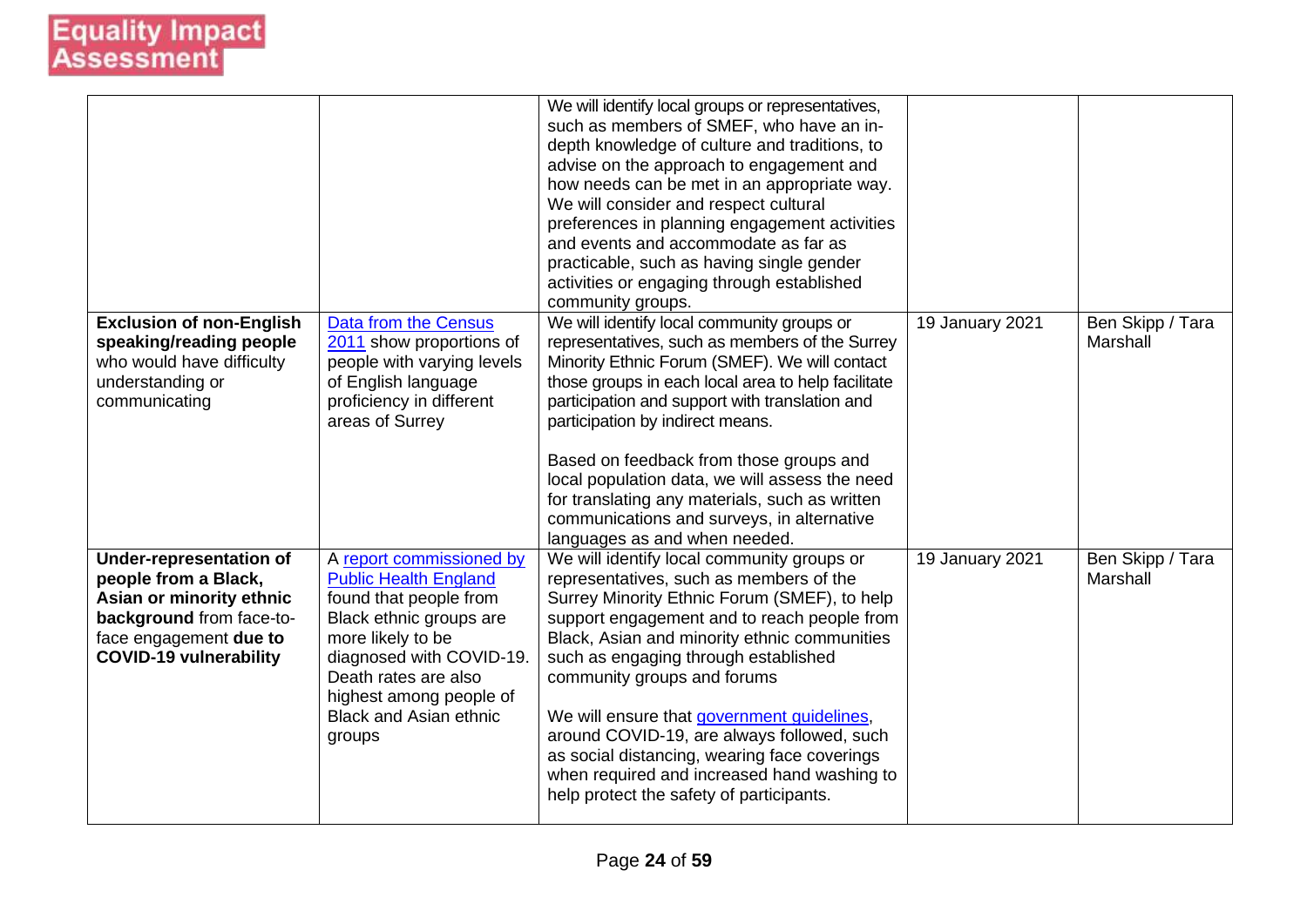|                                                                                                                                                                              |  | We will write and regularly update risk<br>assessments to ensure that all co-design<br>activities and events are conducted safely and |  |  |  |  |
|------------------------------------------------------------------------------------------------------------------------------------------------------------------------------|--|---------------------------------------------------------------------------------------------------------------------------------------|--|--|--|--|
|                                                                                                                                                                              |  | in accordance with Health & Safety protocols                                                                                          |  |  |  |  |
|                                                                                                                                                                              |  | from Surrey County Council.                                                                                                           |  |  |  |  |
|                                                                                                                                                                              |  |                                                                                                                                       |  |  |  |  |
|                                                                                                                                                                              |  | We will ensure there are alternative ways to                                                                                          |  |  |  |  |
|                                                                                                                                                                              |  | engage and participate where people are                                                                                               |  |  |  |  |
|                                                                                                                                                                              |  | unable or unwilling to attend physical and face                                                                                       |  |  |  |  |
|                                                                                                                                                                              |  | to face activities and events.                                                                                                        |  |  |  |  |
|                                                                                                                                                                              |  |                                                                                                                                       |  |  |  |  |
|                                                                                                                                                                              |  | We will enable people to engage and                                                                                                   |  |  |  |  |
|                                                                                                                                                                              |  | participate online. This will include use of an                                                                                       |  |  |  |  |
|                                                                                                                                                                              |  | online community engagement platform, such<br>as Commonplace, to gather people's views                                                |  |  |  |  |
|                                                                                                                                                                              |  | about their area.                                                                                                                     |  |  |  |  |
|                                                                                                                                                                              |  |                                                                                                                                       |  |  |  |  |
|                                                                                                                                                                              |  | We will offer virtual methods, such as in-depth                                                                                       |  |  |  |  |
|                                                                                                                                                                              |  | interviews via video, over the telephone or                                                                                           |  |  |  |  |
|                                                                                                                                                                              |  | surveys by post.                                                                                                                      |  |  |  |  |
| What other changes is the council planning/already in place that may affect the same groups of residents?<br>Are there any dependencies decisions makers need to be aware of |  |                                                                                                                                       |  |  |  |  |
|                                                                                                                                                                              |  |                                                                                                                                       |  |  |  |  |
| None currently aware of but we will engage with SCC colleagues, Districts and Boroughs throughout the co-design process.                                                     |  |                                                                                                                                       |  |  |  |  |
| Any negative impacts that cannot be mitigated? Please identify impact and explain why                                                                                        |  |                                                                                                                                       |  |  |  |  |
| None we are currently aware of.                                                                                                                                              |  |                                                                                                                                       |  |  |  |  |
|                                                                                                                                                                              |  |                                                                                                                                       |  |  |  |  |
|                                                                                                                                                                              |  | The current COVID 19 pandemic means that the process may be impacted in unforeseen ways, for example by changes to government         |  |  |  |  |
| advice affected how the co-design work can be undertaken. This EIA is a live document, and if any negative impacts that cannot be                                            |  |                                                                                                                                       |  |  |  |  |

mitigated come to light, they will be recorded in this section of the EIA.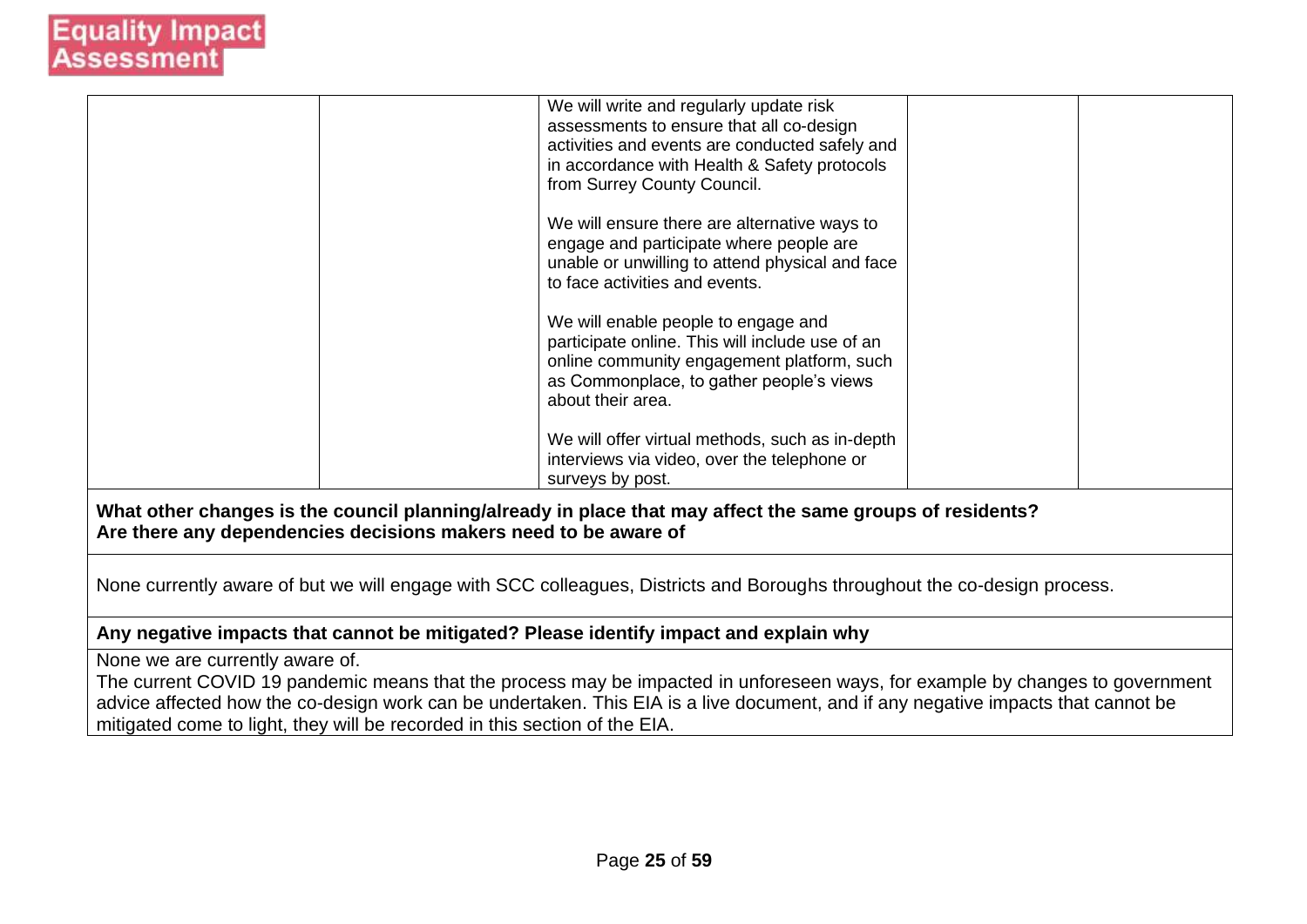#### **RELIGION OR BELIEF including lack of belief**

#### **What information (data) do you have on affected service users/residents with this characteristic?**

Surrey County Council does not currently collect data on the religion/belief of its library users. However, we do have the below information which gives us a baseline regarding those that might be affected by the co-design process.

The 2011 Census gives the following information regarding the religious beliefs of residents in Surrey:



*the [Surrey area profile](https://local.communityinsight.org/reports/1387/LocalInsight-Surrey-ca138790334_8de157a018752049cc9b2af1e0bcc381-20200803131059001.doc) 3 August 2020]*

In the 2011 Census, 62.8% of Surrey's population said that their religion was Christian. The proportion of people in Surrey who said they had no religion was 24.8%. The greatest number of people belonging to another religion in Surrey were Muslim, who made up 2.2% of the population. In the 2011 Census, Waverley (65.2%) had the highest proportion of the population who said their religion was Christian. The lowest was Woking (58.8%). Woking had the greatest proportion of Muslims in Surrey (7.4% of the borough's population) *[Source: [JSNA Surrey Context\]](https://www.surreyi.gov.uk/jsna/surrey-context/)*

| <b>Impacts</b><br>(Please tick or<br>specify) | Positive |                            | <b>Negative</b>                                              |  | <b>Both</b>                             |       |
|-----------------------------------------------|----------|----------------------------|--------------------------------------------------------------|--|-----------------------------------------|-------|
| <b>Impacts identified</b>                     |          | <b>Supporting evidence</b> | How will you maximise positive/minimise<br>negative impacts? |  | When will this<br>be implemented<br>by? | Owner |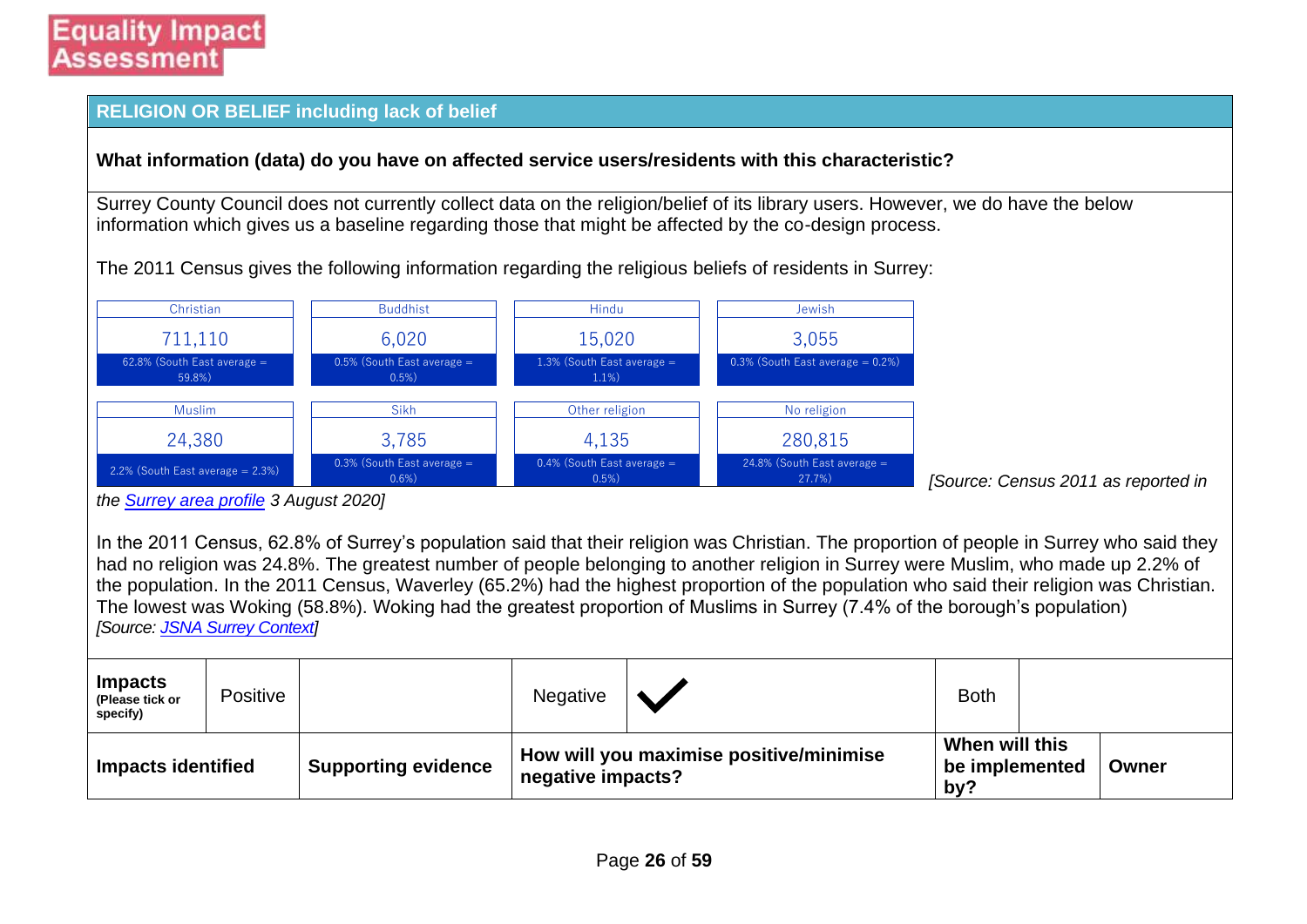| What impacts have you<br>identified?                       | What are you basing this<br>on?                                                                                                                                                                                                                                                             | Actions to mitigate or enhance impacts                                                                                                                                                                                                                                                                                                                                                                                                                                                                                                                                                                                                                                                                                                                                                                                                                                                                                                                                                                                                                                                                                                                                                                                                                                                                                                                                                                                                                                                                                   | Due date        | Who is<br>responsible for<br>this?  |
|------------------------------------------------------------|---------------------------------------------------------------------------------------------------------------------------------------------------------------------------------------------------------------------------------------------------------------------------------------------|--------------------------------------------------------------------------------------------------------------------------------------------------------------------------------------------------------------------------------------------------------------------------------------------------------------------------------------------------------------------------------------------------------------------------------------------------------------------------------------------------------------------------------------------------------------------------------------------------------------------------------------------------------------------------------------------------------------------------------------------------------------------------------------------------------------------------------------------------------------------------------------------------------------------------------------------------------------------------------------------------------------------------------------------------------------------------------------------------------------------------------------------------------------------------------------------------------------------------------------------------------------------------------------------------------------------------------------------------------------------------------------------------------------------------------------------------------------------------------------------------------------------------|-----------------|-------------------------------------|
| <b>Unequal representation</b><br>of different faith groups | Awareness of religious<br>calendars, customs and<br>prohibitions. We will be<br>gathering further<br>supporting evidence by<br>talking to the relevant<br>faith groups who can help<br>us understand the<br>impacts and what we<br>need to do to<br>successfully mitigate<br>against these. | We will engage with faith group leaders and<br>organisations to reach a variety of faith groups.<br>Examples of such leaders and organisations include<br>(but are not limited to):<br><b>Surrey Faith Links endeavours to engage faith</b><br>communities with the wider community and the<br>third sector at large.<br><b>Surrey Muslim Association</b><br>$\bullet$<br>Rabbi Goldberg Chaplain [Surrey Uni/Surrey Police]<br>$\bullet$<br><b>Surrey Hindu Cultural Association</b><br>$\bullet$<br><b>CofE Guildford Diocese</b><br>$\bullet$<br><b>Farnham Humanists</b><br>$\bullet$<br><b>Surrey Buddhist Association</b><br>Through local groups or representatives, such Surrey<br>Faith Links and faith group leaders, who have an in-<br>depth knowledge of religious traditions, to advise on the<br>approach to engagement and how needs can be met in<br>an appropriate way. We will consider and respect<br>religious beliefs, holidays and events when planning<br>engagement activities and events, and accommodate as<br>far as practicable, such as use of appropriate venues<br>and offering various dates.<br>We will ask participants to complete equalities<br>monitoring forms after speaking with us. This will enable<br>us to monitor participation levels and then target people<br>with particular characteristics who are not represented,<br>to encourage them to participate<br>What other changes is the council planning/already in place that may affect the same groups of residents? | 19 January 2021 | Ben Skipp /<br><b>Tara Marshall</b> |
|                                                            | Are there any dependencies decisions makers need to be aware of                                                                                                                                                                                                                             |                                                                                                                                                                                                                                                                                                                                                                                                                                                                                                                                                                                                                                                                                                                                                                                                                                                                                                                                                                                                                                                                                                                                                                                                                                                                                                                                                                                                                                                                                                                          |                 |                                     |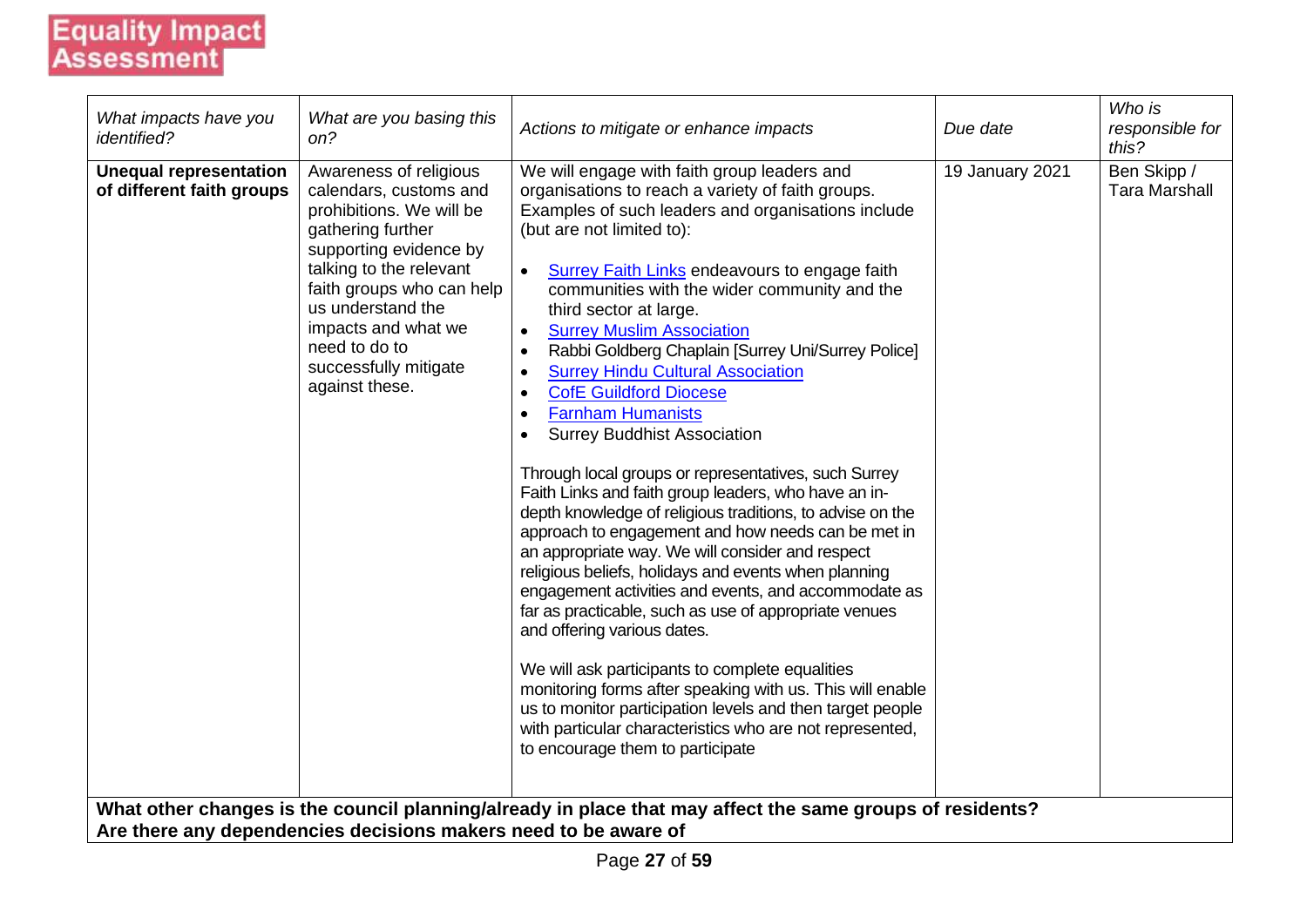None currently aware of but we will engage with SCC colleagues, Districts and Boroughs throughout the co-design process.

#### **Any negative impacts that cannot be mitigated? Please identify impact and explain why**

None we are currently aware of.

The current COVID 19 pandemic means that the process may be impacted in unforeseen ways, for example by changes to government advice affected how the co-design work can be undertaken. This EIA is a live document, and if any negative impacts that cannot be mitigated come to light, they will be recorded in this section of the EIA.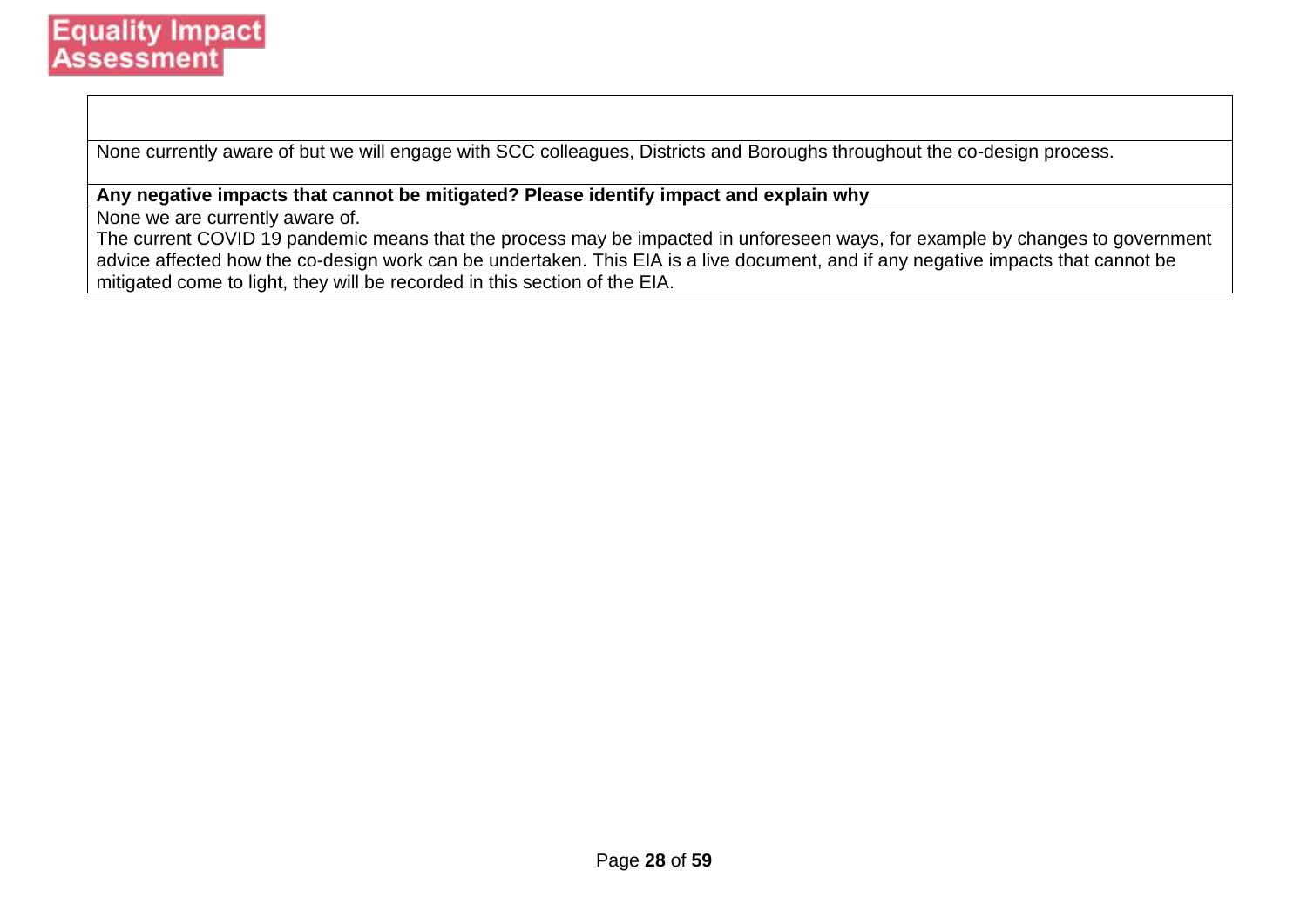#### **SEX**

**What information (data) do you have on affected service users/residents with this characteristic?**

Total Population

1,189,935

49.1% male; 50.9% female

*[Source: Mid-Year Estimates (ONS) 2018 as reported in the [Surrey area profile](https://local.communityinsight.org/reports/1387/LocalInsight-Surrey-ca138790334_8de157a018752049cc9b2af1e0bcc381-20200803131059001.doc) 3 August 2020]*

#### **Current library membership**

Current library membership of these different categories is shown below:

|                 | Number of members | Proportion of membership % |
|-----------------|-------------------|----------------------------|
| Female          | 202,394           | 62.29%                     |
| Male            | 122,124           | 37.59%                     |
| Other           |                   | 0.02%                      |
| <b>Declined</b> | 345               | 0.11%                      |

*[Source: Library membership data as at 8 Oct 2020]*

There is a higher proportion of females (62.29%) than males (37.59%) who have membership of libraries in Surrey.

| <b>Impacts</b><br>(Please tick or<br>specify) | Positive |                                 | <b>Negative</b>                        |                                         | <b>Both</b>                          |                                    |
|-----------------------------------------------|----------|---------------------------------|----------------------------------------|-----------------------------------------|--------------------------------------|------------------------------------|
| <b>Impacts identified</b>                     |          | <b>Supporting evidence</b>      | negative impacts?                      | How will you maximise positive/minimise | When will this be<br>implemented by? | Owner                              |
| What impacts have you<br><i>identified?</i>   |          | What are you basing this<br>on? | Actions to mitigate or enhance impacts |                                         | Due date                             | Who is<br>responsible for<br>this? |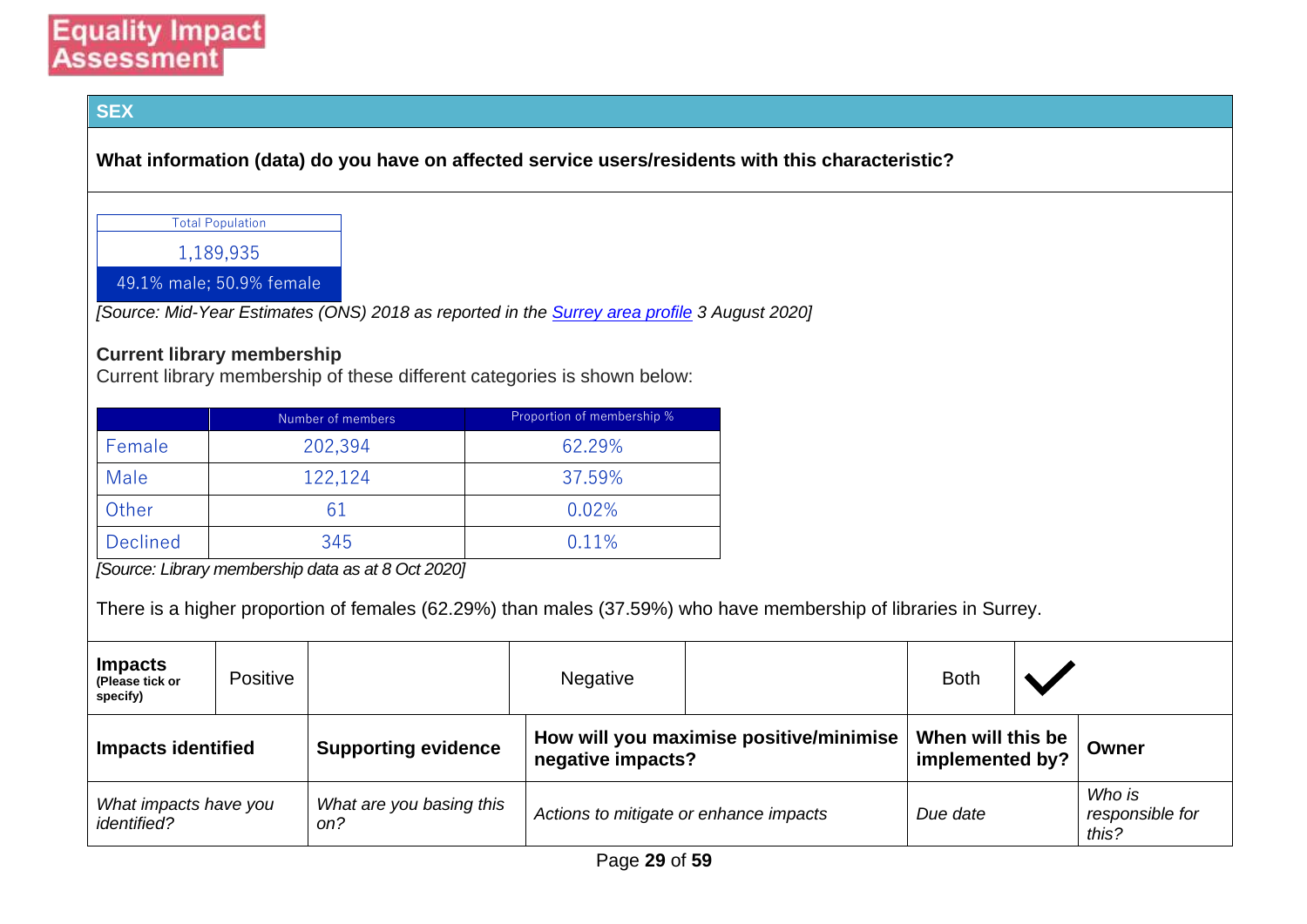| Under representation of | An analysis of Surrey                                           | We will identify and engage with local men's                                                                             | 19 January 2021 | Ben Skipp / Tara |
|-------------------------|-----------------------------------------------------------------|--------------------------------------------------------------------------------------------------------------------------|-----------------|------------------|
| males due to lack of    | <b>County Council's recent</b>                                  | community and social groups to ensure men in                                                                             |                 | Marshall         |
| engagement              | consultation on libraries                                       | the local area are aware of the process and                                                                              |                 |                  |
|                         | and cultural services                                           | help identify their preferences and most                                                                                 |                 |                  |
|                         | indicated that 31.08% of                                        | appropriate ways to engage and participate.                                                                              |                 |                  |
|                         | respondents were male,                                          |                                                                                                                          |                 |                  |
|                         | compared with 63.23%                                            | We will consider specific preferences in planning                                                                        |                 |                  |
|                         | who were female                                                 | engagement activities and events and                                                                                     |                 |                  |
|                         |                                                                 | accommodate as far as practicable, such as                                                                               |                 |                  |
|                         |                                                                 | having single gender activities or engaging                                                                              |                 |                  |
|                         |                                                                 | through established men's social groups.                                                                                 |                 |                  |
|                         |                                                                 | We will use a wide range of engagement                                                                                   |                 |                  |
|                         |                                                                 | methods to provide options for the different                                                                             |                 |                  |
|                         |                                                                 | engagement and communication preferences                                                                                 |                 |                  |
|                         |                                                                 | for different people, including men, Methods will                                                                        |                 |                  |
|                         |                                                                 | range from online, such as Commonplace                                                                                   |                 |                  |
|                         |                                                                 | community engagement platform, social media                                                                              |                 |                  |
|                         |                                                                 | platforms, virtual focus groups to face to face                                                                          |                 |                  |
|                         |                                                                 | and, in-depth telephone interviews.                                                                                      |                 |                  |
|                         |                                                                 | We will ask participants to complete equalities                                                                          |                 |                  |
|                         |                                                                 | monitoring forms after speaking with us. This                                                                            |                 |                  |
|                         |                                                                 | will enable us to monitor participation levels and                                                                       |                 |                  |
|                         |                                                                 | then target people with particular characteristics                                                                       |                 |                  |
|                         |                                                                 | who are not represented, to encourage them to                                                                            |                 |                  |
|                         |                                                                 | participate.                                                                                                             |                 |                  |
|                         |                                                                 | What other changes is the council planning/already in place that may affect the same groups of residents?                |                 |                  |
|                         | Are there any dependencies decisions makers need to be aware of |                                                                                                                          |                 |                  |
|                         |                                                                 |                                                                                                                          |                 |                  |
|                         |                                                                 | None currently aware of but we will engage with SCC colleagues, Districts and Boroughs throughout the co-design process. |                 |                  |
|                         |                                                                 | Any negative impacts that cannot be mitigated? Please identify impact and explain why                                    |                 |                  |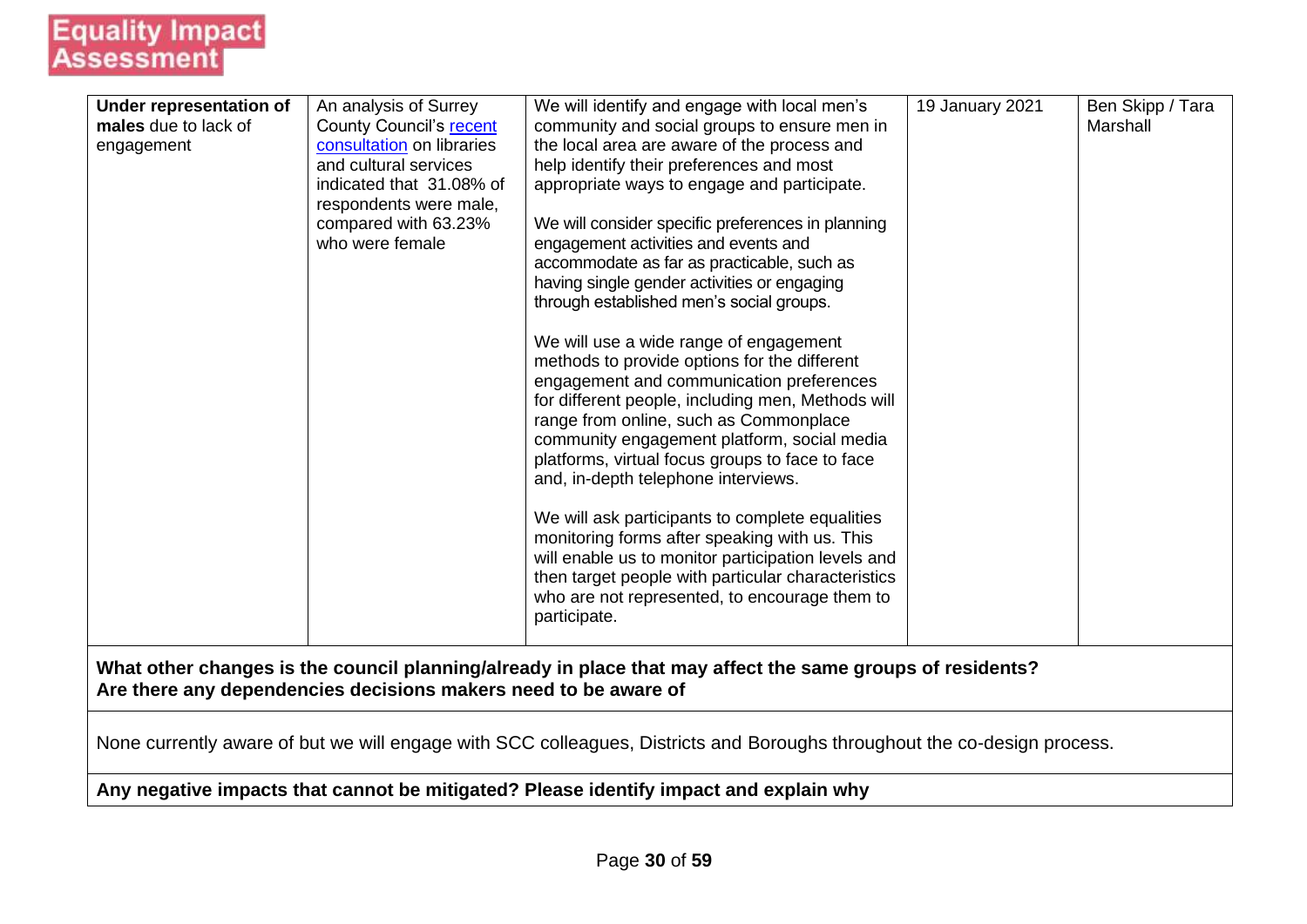None we are currently aware of.

The current COVID 19 pandemic means that the process may be impacted in unforeseen ways, for example by changes to government advice affected how the co-design work can be undertaken. This EIA is a live document, and if any negative impacts that cannot be mitigated come to light, they will be recorded in this section of the EIA.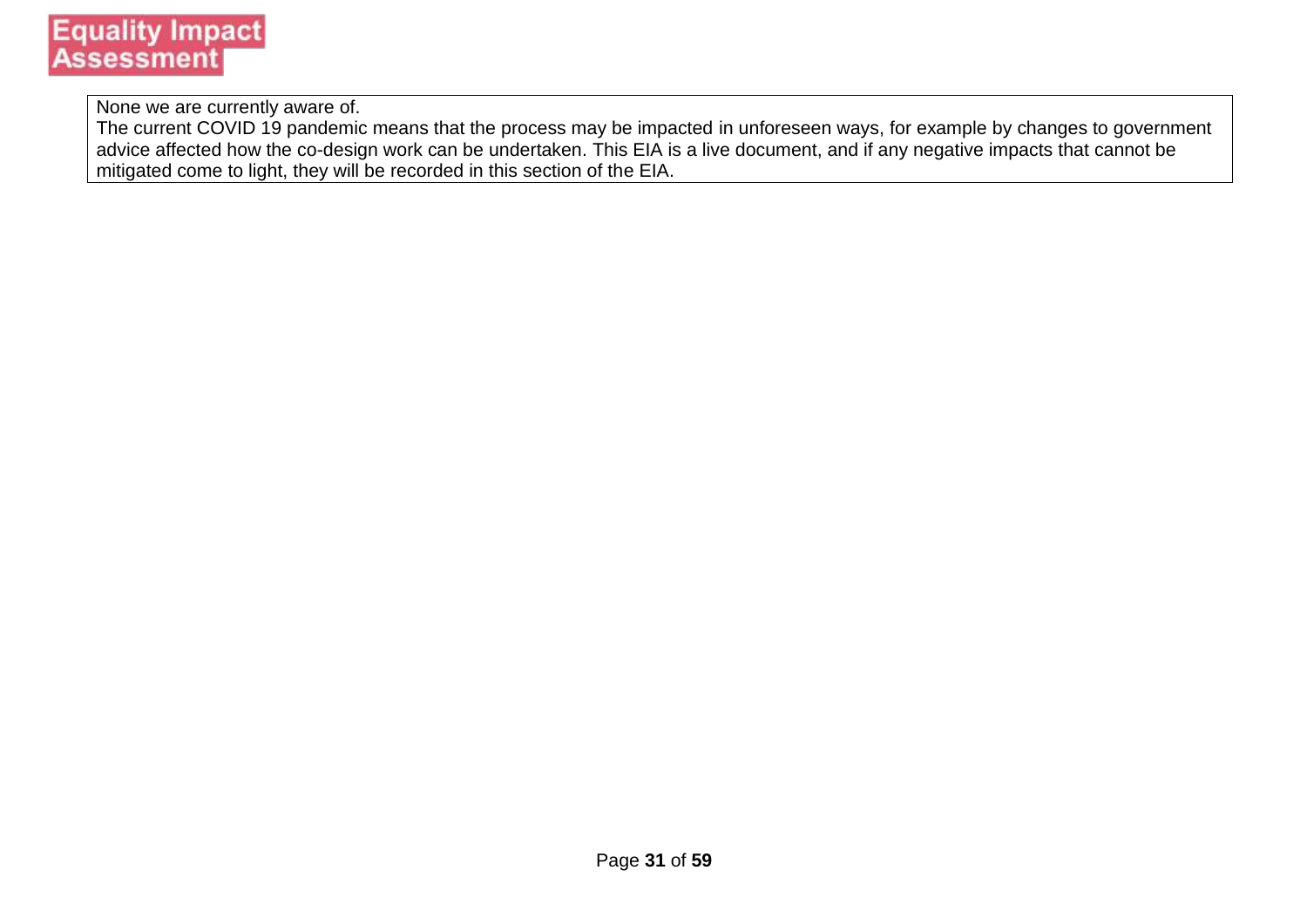|                                               |                                            | <b>CARERS PROTECTED BY ASSOCIATION</b>                                                                                                                              |                   |                                                                                                                                                                                                                                                                                                                                                                                                                                                                                                                                                                     |                      |       |
|-----------------------------------------------|--------------------------------------------|---------------------------------------------------------------------------------------------------------------------------------------------------------------------|-------------------|---------------------------------------------------------------------------------------------------------------------------------------------------------------------------------------------------------------------------------------------------------------------------------------------------------------------------------------------------------------------------------------------------------------------------------------------------------------------------------------------------------------------------------------------------------------------|----------------------|-------|
|                                               |                                            |                                                                                                                                                                     |                   | What information (data) do you have on affected service users/residents with this characteristic?                                                                                                                                                                                                                                                                                                                                                                                                                                                                   |                      |       |
|                                               |                                            |                                                                                                                                                                     |                   | Surrey County Council does not currently collect data from its library users in relation to carer status. However, we do have the below<br>information which gives us a baseline regarding those that might be affected by the co-design process.                                                                                                                                                                                                                                                                                                                   |                      |       |
|                                               |                                            | The 2011 Census gives the following information about carers in Surrey:                                                                                             |                   |                                                                                                                                                                                                                                                                                                                                                                                                                                                                                                                                                                     |                      |       |
|                                               | People providing unpaid care (Census 2011) |                                                                                                                                                                     |                   | Unpaid care (50+ hours per week) (Census 2011)                                                                                                                                                                                                                                                                                                                                                                                                                                                                                                                      |                      |       |
|                                               | 108,433                                    |                                                                                                                                                                     |                   | 18,474                                                                                                                                                                                                                                                                                                                                                                                                                                                                                                                                                              |                      |       |
|                                               | 9.6% (South East average = 9.8%)           |                                                                                                                                                                     |                   | 1.6% (South East average $= 2.0\%)$                                                                                                                                                                                                                                                                                                                                                                                                                                                                                                                                 |                      |       |
|                                               |                                            | [Source: 2011 Census as reported in the <b>Surrey area profile</b> 3 August 2020]                                                                                   |                   |                                                                                                                                                                                                                                                                                                                                                                                                                                                                                                                                                                     |                      |       |
| term work opportunities.                      |                                            | Surrey in 2016, this equates to 10% of the population.<br>[Source: Surrey Carers Strategy 2021-2024 - page 2]<br>[Source: <b>Surrey Uncovered 2017</b> - pages 4,5] |                   | Based on the 2011 Census and population projections we can estimate that in 2016 there were 115,216 carers of all ages living in<br>Surrey has an estimated 14,000 young carers and over 30,000 older carers. The county's increasing average age leads to higher levels<br>of illnesses such as depression and dementia. This in turn leads to a greater need for unpaid carers. Young people finding themselves in<br>the position of being a carer will experience a significant impact on their emotional and physical health, educational attainment and long- |                      |       |
| <b>Impacts</b><br>(Please tick or<br>specify) | Positive                                   |                                                                                                                                                                     | Negative          |                                                                                                                                                                                                                                                                                                                                                                                                                                                                                                                                                                     | <b>Both</b>          |       |
| <b>Impacts identified</b>                     |                                            | <b>Supporting evidence</b>                                                                                                                                          | negative impacts? | How will you maximise positive/minimise                                                                                                                                                                                                                                                                                                                                                                                                                                                                                                                             | When will<br>this be | Owner |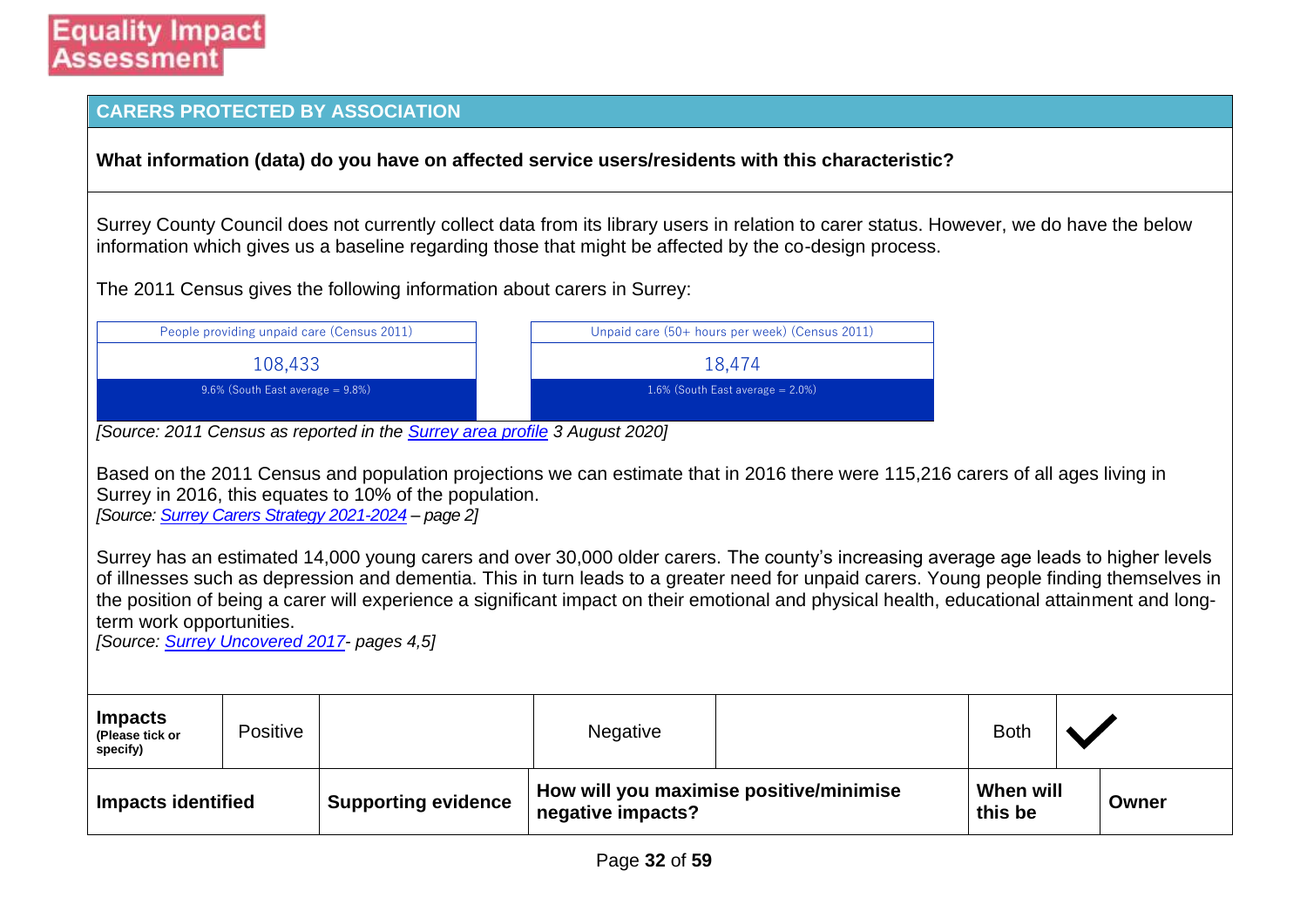|                                                                                                               |                                                                                                                                                                                                                         |                                                                                                                                                                                                                                                                                                                                                                                                                                                                                                                                                                                                                                                                                                                                                                                                                                                                                                                                                                                                                                                                                                                                                                                                                                                                                                                                                            | implemented<br>by? |                                     |
|---------------------------------------------------------------------------------------------------------------|-------------------------------------------------------------------------------------------------------------------------------------------------------------------------------------------------------------------------|------------------------------------------------------------------------------------------------------------------------------------------------------------------------------------------------------------------------------------------------------------------------------------------------------------------------------------------------------------------------------------------------------------------------------------------------------------------------------------------------------------------------------------------------------------------------------------------------------------------------------------------------------------------------------------------------------------------------------------------------------------------------------------------------------------------------------------------------------------------------------------------------------------------------------------------------------------------------------------------------------------------------------------------------------------------------------------------------------------------------------------------------------------------------------------------------------------------------------------------------------------------------------------------------------------------------------------------------------------|--------------------|-------------------------------------|
| What impacts have you<br><i>identified?</i>                                                                   | What are you basing this<br>on?                                                                                                                                                                                         | Actions to mitigate or enhance impacts                                                                                                                                                                                                                                                                                                                                                                                                                                                                                                                                                                                                                                                                                                                                                                                                                                                                                                                                                                                                                                                                                                                                                                                                                                                                                                                     | Due date           | Who is<br>responsible for<br>this?  |
| <b>Under-representation of</b><br>carers attending face-to-<br>face events due to caring<br>responsibilities. | In the <b>State of Caring</b><br>2017 survey, 40% of<br>carers said they hadn't<br>had a day off for more<br>than a year and 25% of<br>carers said they hadn't<br>had a day off from caring<br>for more than five years | We will engage with the national carers' charity (Carers<br>UK) and organisations in Surrey to help us reach carers<br>in the community. Examples of such organisations<br>include (but are not limited to):<br><b>Action for Carers</b><br>$\bullet$<br>FOCUS (Forum of Carers and People who Use our<br><b>Services</b> ) – Surrey and Borders Partnership NHS<br><b>Foundation Trust</b><br><b>Carers UK</b><br>$\bullet$<br>We will use a wide range of engagement methods to<br>provide options for the different engagement and<br>communication preferences for different people,<br>including carers. Certain online methods, including<br>social media platforms and community engagement<br>platform, such as Commonplace, are available 24/7 and<br>can fit around caring responsibilities.<br>Where there are face to face activities, such as virtual<br>or physical focus groups and in-depth telephone<br>interviews, we will schedule on different days / at<br>different times.<br>Where appropriate and practicable we will make use of<br>existing forums and meetings to connect with carers.<br>We will also use accessible event spaces and give carers<br>the option of bringing the person(s) they are caring for.<br>We will ask participants to complete equalities<br>monitoring forms after speaking with us. This will enable | 19 January<br>2021 | Ben Skipp /<br><b>Tara Marshall</b> |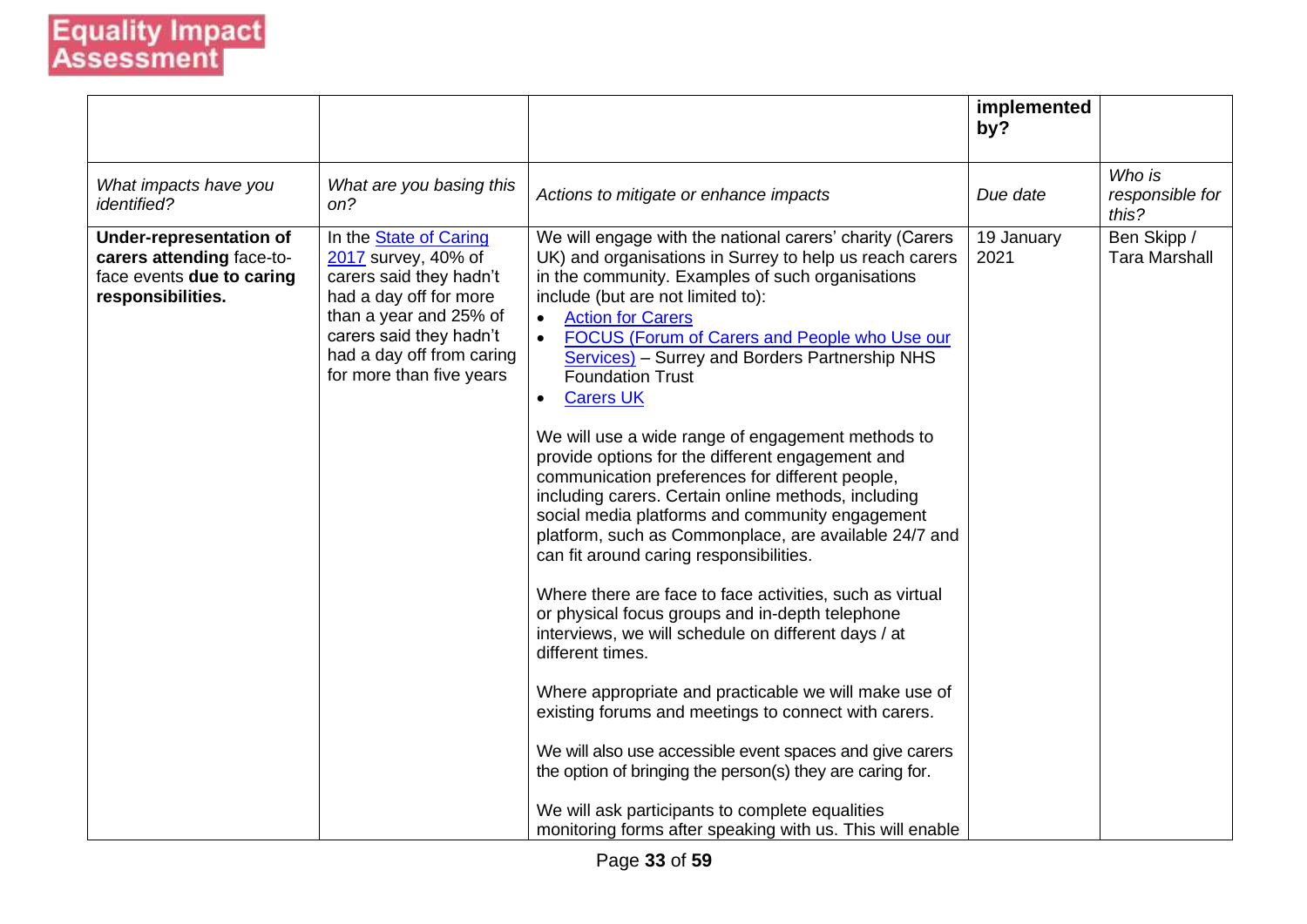|                                                                                                                                                                                                                                    |                              | us to monitor participation levels and then target people<br>with particular characteristics who are not represented,                                                                                                                                                                                                                                                                                                                                                                                                                                                                                                                                                                                                                                                                                                                                                                                                                                                                                                                                                                                                                                                                                                                                                                                                                                                                         |                    |                                     |
|------------------------------------------------------------------------------------------------------------------------------------------------------------------------------------------------------------------------------------|------------------------------|-----------------------------------------------------------------------------------------------------------------------------------------------------------------------------------------------------------------------------------------------------------------------------------------------------------------------------------------------------------------------------------------------------------------------------------------------------------------------------------------------------------------------------------------------------------------------------------------------------------------------------------------------------------------------------------------------------------------------------------------------------------------------------------------------------------------------------------------------------------------------------------------------------------------------------------------------------------------------------------------------------------------------------------------------------------------------------------------------------------------------------------------------------------------------------------------------------------------------------------------------------------------------------------------------------------------------------------------------------------------------------------------------|--------------------|-------------------------------------|
| <b>Under-representation of</b><br>carers who may avoid<br>face-to-face engagement<br>to protect a person they<br>are caring for who is in a<br>higher COVID-19 risk group<br>and/or if the government re-<br>introduces shielding. | <b>NHS official guidance</b> | to encourage them to participate.<br>We will engage with the national carers' charity (Carers<br>UK) and organisations in Surrey to help us reach carers<br>in the community, such as connecting with carers<br>through existing online forums and social media.<br>Examples of such organisations include (but are not<br>limited to):<br><b>Action for Carers</b><br>$\bullet$<br>FOCUS (Forum of Carers and People who Use our<br>Services) - Surrey and Borders Partnership NHS<br><b>Foundation Trust</b><br><b>Carers UK</b><br>$\bullet$<br>We will ensure that government guidelines around<br>COVID-19, are always followed, such as social<br>distancing, wearing face coverings when required and<br>increased hand washing to help protect the safety of<br>participants.<br>We will write and regularly update risk assessments to<br>ensure that all co-design activities and events are<br>conducted safely and in accordance with Health &<br>Safety protocols from Surrey County Council.<br>We will ensure there are alternative ways to engage<br>and participate where people are unable or unwilling to<br>attend physical and face to face activities and events.<br>We will enable people to engage and participate online.<br>This will include use of an online community<br>engagement platform, such as Commonplace, to gather<br>people's views about their area. | 19 January<br>2021 | Ben Skipp /<br><b>Tara Marshall</b> |
|                                                                                                                                                                                                                                    |                              | We will use SCC and library social media platforms to<br>communicate with and engage existing audiences.                                                                                                                                                                                                                                                                                                                                                                                                                                                                                                                                                                                                                                                                                                                                                                                                                                                                                                                                                                                                                                                                                                                                                                                                                                                                                      |                    |                                     |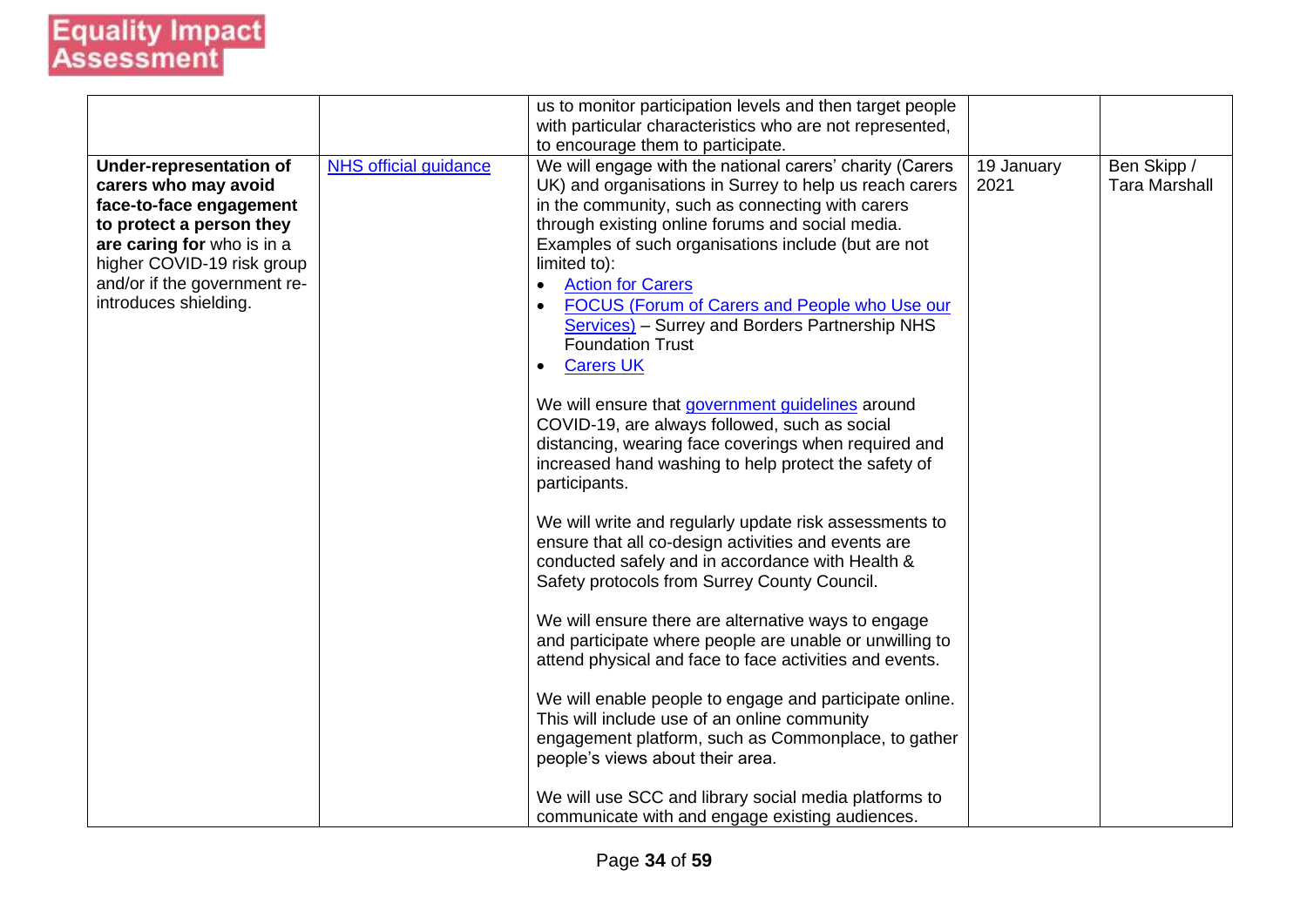|                                                                                                               | We will offer virtual methods, such as in-depth<br>interviews via video, over the telephone or surveys by<br>post.                                                                                                                                                 |  |
|---------------------------------------------------------------------------------------------------------------|--------------------------------------------------------------------------------------------------------------------------------------------------------------------------------------------------------------------------------------------------------------------|--|
| Are there any dependencies decisions makers need to be aware of                                               | What other changes is the council planning/already in place that may affect the same groups of residents?                                                                                                                                                          |  |
|                                                                                                               | None currently aware of but we will engage with SCC colleagues, Districts and Boroughs throughout the co-design process.                                                                                                                                           |  |
|                                                                                                               | Any negative impacts that cannot be mitigated? Please identify impact and explain why                                                                                                                                                                              |  |
| None we are currently aware of.<br>mitigated come to light, they will be recorded in this section of the EIA. | The current COVID 19 pandemic means that the process may be impacted in unforeseen ways, for example by changes to government<br>advice affected how the co-design work can be undertaken. This EIA is a live document, and if any negative impacts that cannot be |  |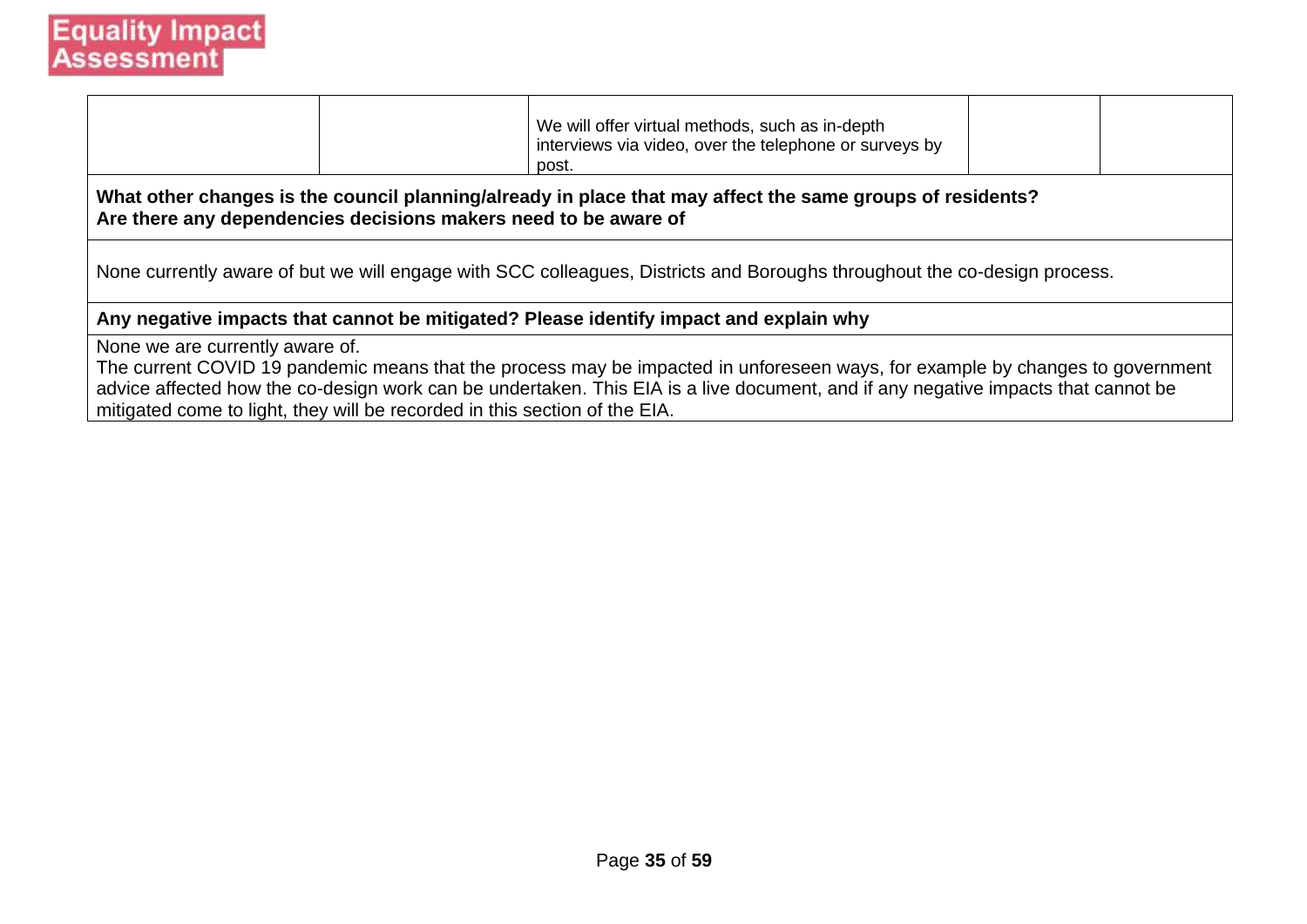#### **SOCIO-ECONOMIC DISADVANTAGE**

**What information (data) do you have on affected service users/residents with this characteristic?**

Surrey County Council does not directly collect data from its library users in relation to socio-economic status. However, we have done work on postcode analysis to match library membership to Lower Super Output Areas (LSOAs) and their relative levels of deprivation and need across the county.

We also have the below countywide information which gives us a baseline regarding those that might be affected by the co-design process.

The Department of Work & Pensions provide the following breakdown of unemployment figures in Surrey in June 2020:

| Unemployment Benefit (JSA and UC)<br>claimants (June-20) | Youth unemployment (JSA/UC) claimants aged 18-<br>24) (June-20)                                                                                                                                                                 | Older unemployed (JSA/UC claimants aged<br>$50+)$ (June-20) |                                           |
|----------------------------------------------------------|---------------------------------------------------------------------------------------------------------------------------------------------------------------------------------------------------------------------------------|-------------------------------------------------------------|-------------------------------------------|
| 28,445                                                   | 5,325                                                                                                                                                                                                                           | 7,170                                                       |                                           |
| $3.9\%$ (South East average = 5.1%)                      | 5.8% (South East average $= 7.6\%)$                                                                                                                                                                                             | 1.6% (South East average $= 2.0\%)$                         |                                           |
| Male unemployment claimants (JSA and UC)<br>$(June-20)$  | Female unemployment claimants (JSA and UC)<br>$(June-20)$                                                                                                                                                                       | Working age workless benefit claimants *<br>$(Nov-19)$      | Incapacity benefits claimants<br>(Nov-19) |
| 16,655                                                   | 11,765                                                                                                                                                                                                                          | 29,115                                                      | 20,745                                    |
| 4.6% (South East average $= 6.2\%)$                      | 3.2% (South East average $= 4.1\%)$                                                                                                                                                                                             | 4.0% (South East average $= 5.5\%)$                         | $2.8\%$ (South East average = 3.5%)       |
|                                                          | 'Working age workless benefit claimants' is a combination of 'Unemployment benefit claimants (JSA and Universal Credit)' + and<br>[Source: Department for Work & Pensions as reported in the Surrey area profile 3 August 2020] | Incapacity benefits claimants (IB/ESA)'                     |                                           |
|                                                          | Of those claiming unemployment benefits, a significant majority (98%) have been claiming for less than 12 months, but 2% have been                                                                                              |                                                             |                                           |

claiming for more than 12 months. *[Source: Department for Work & Pensions (June-20)]*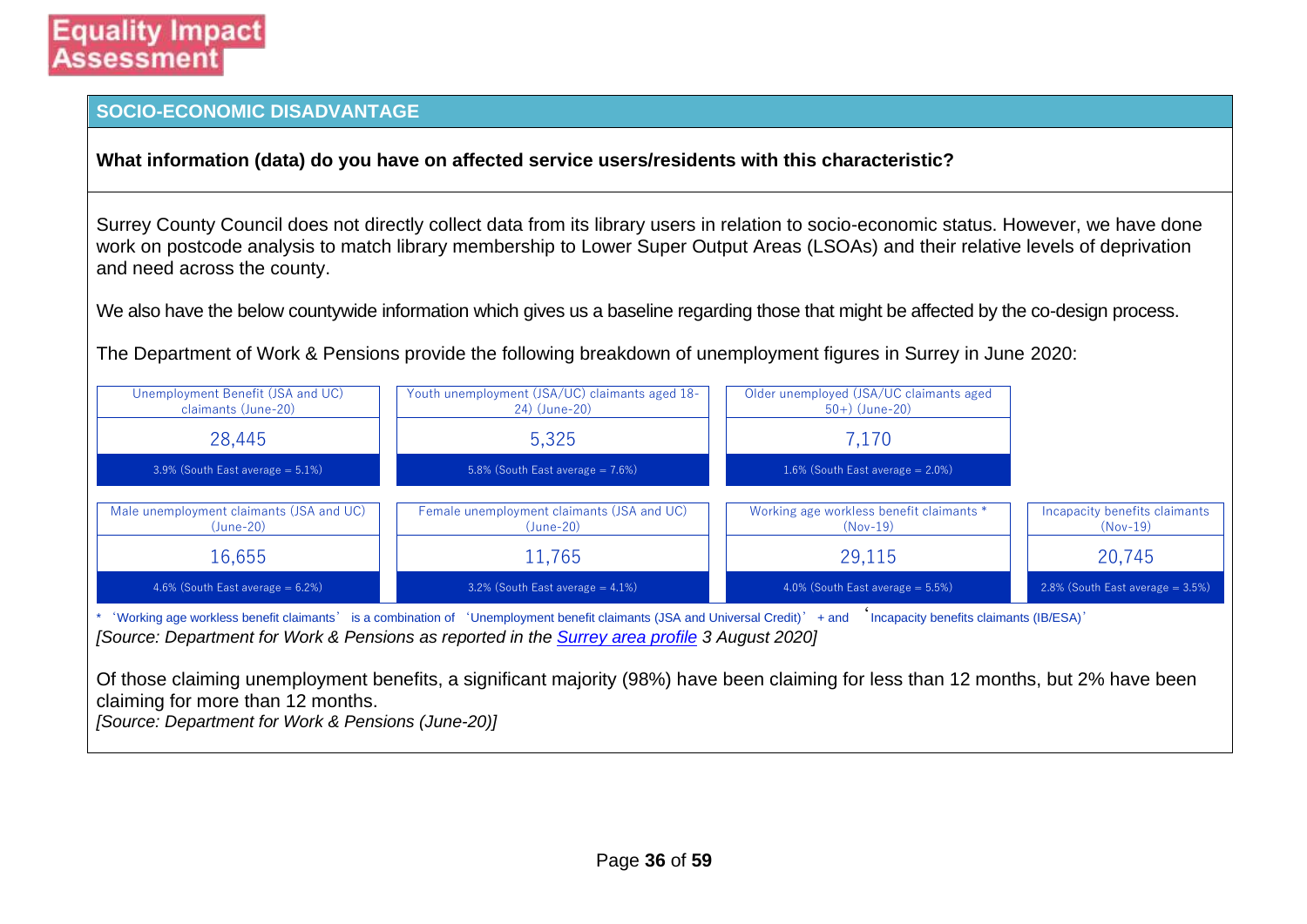In terms of overall need, while the majority of Surrey's LSOAs have low social need, there are a significant number of LSOAs falling into the top 30% nationally for social need. There is no simple north/south or east/west split rather, there is a patchwork.



The figure above shows the number of people in Surrey within each deprivation decile, on the Index of Multiple Deprivation 2019. *[Source: Ministry of Housing, Communities and Local Government (Indices of Deprivation 2019) as shown on [Surrey-i\]](https://www.surreyi.gov.uk/2019/10/29/indices-of-deprivation-2019-for-areas-in-surrey/)*

10% of jobs in the Southeast are open to those with no formal qualifications, this is set to drop to 1% by 2024.Individuals with low skills levels, around one in eight (13.5%) Surrey residents have progressed no further than NVQ2 in their education

Most areas of the county have low unemployment, yet in every district and borough are communities with levels of unemployment above both the Southeast average and the England average.

The children of Surrey's 21,200 lone parents are also likely to live in a low-income home. Children and teenagers aged 0-19 account for around 287,000 of Surrey's 1.2million residents. As of 2017 one in ten children (10%) were living in poverty across the county, often in towns but in rural areas too and often in areas not generally thought of as "deprived". In 17 areas of the county the level of children living in poverty is 30%. Most of these children are in working households. *[Source: [Surrey Uncovered 2017\]](https://www.cfsurrey.org.uk/publication/surrey-uncovered-update/#:~:text=This%20report%20reveals%20the%20reality,philanthropists%20to%20areas%20of%20support.).*

For school age children we know that around 11,200 Surrey children qualify for Free School Meals, and 24,000 are eligible for Pupil Premium payments – both being indicators of need.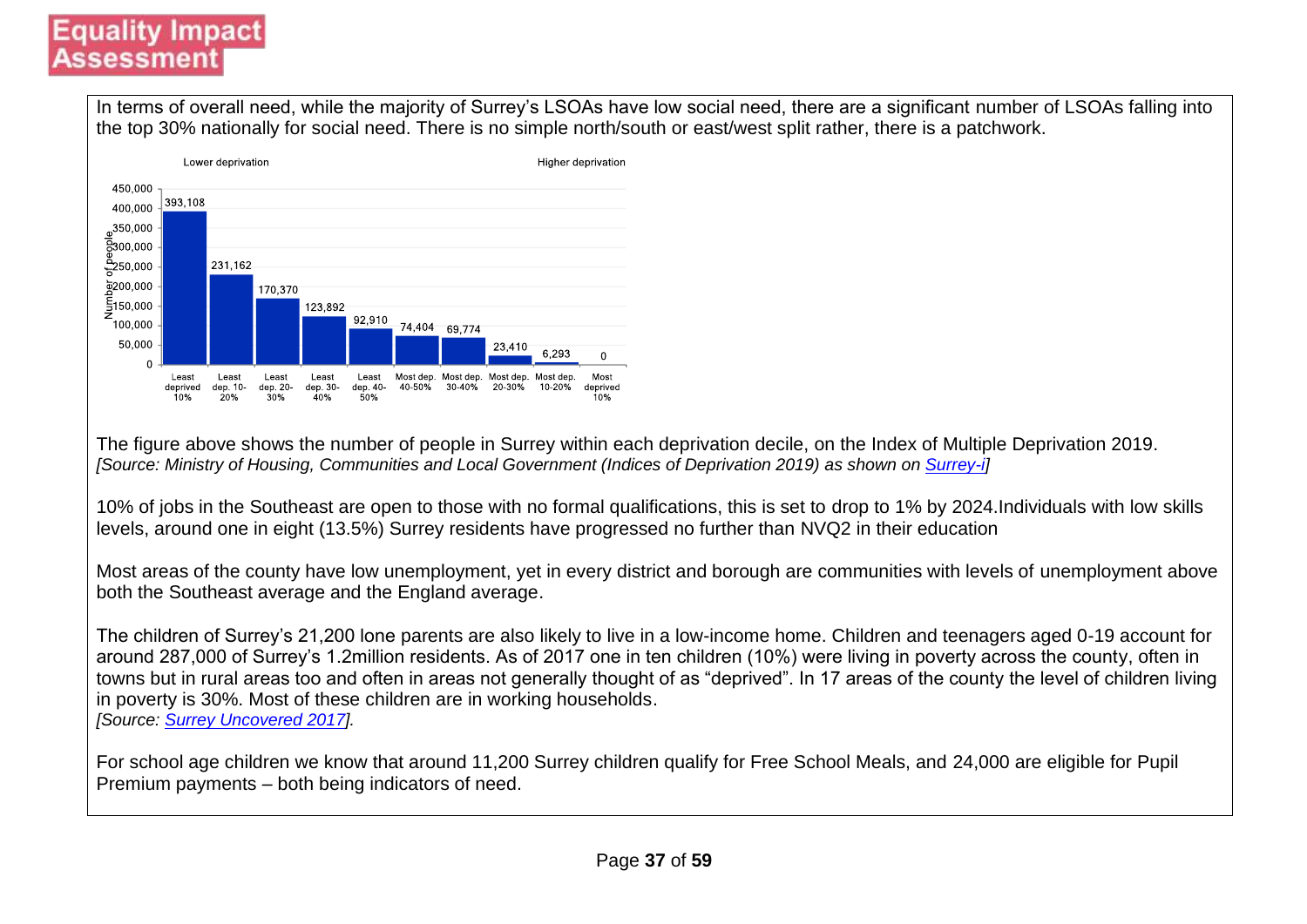In Surrey overall, 73% of children have good school-readiness, but this falls to 51% for children from low income households (defined as those eligible for Free School Meals)

In line with the general picture of social need, the data on skills shows enormous variation across the county. Generally, Surrey residents have good skills levels with 50.1% educated to NVQ4 or above (meaning some form of Higher Education) compared to 41.4% across the Southeast and 38.3% for England. At District and Borough level however, there are wide variations. For example, while 64.3% of the population of Woking have achieved NVQ4+ only 36.1% of the population of Spelthorne are educated to that level - a gap of 28.2 percentage points.

*[Source: [Libraries and Cultural Services Strategy 2020-2025](https://mycouncil.surreycc.gov.uk/documents/s64334/07%20-%20Annex%20A%20Library%20and%20Cultural%20Services%20Strategy%20v0.11%20-%20final.pdf) – pages 39, 40,41,]*

| <b>Impacts</b><br>(Please tick or<br>specify)                                                                                           | <b>Positive</b> |                                                                                                                                                       | <b>Negative</b>                                                                                               |                                                                                                                                                                                                                                                                                                                                                                                                                                                                                                                                                                                                                                                                                           | <b>Both</b>                          |                                    |
|-----------------------------------------------------------------------------------------------------------------------------------------|-----------------|-------------------------------------------------------------------------------------------------------------------------------------------------------|---------------------------------------------------------------------------------------------------------------|-------------------------------------------------------------------------------------------------------------------------------------------------------------------------------------------------------------------------------------------------------------------------------------------------------------------------------------------------------------------------------------------------------------------------------------------------------------------------------------------------------------------------------------------------------------------------------------------------------------------------------------------------------------------------------------------|--------------------------------------|------------------------------------|
| <b>Impacts identified</b>                                                                                                               |                 | <b>Supporting</b><br>evidence                                                                                                                         | negative impacts?                                                                                             | How will you maximise positive/minimise                                                                                                                                                                                                                                                                                                                                                                                                                                                                                                                                                                                                                                                   | When will this be<br>implemented by? | Owner                              |
| What impacts have you<br><i>identified?</i>                                                                                             |                 | What are you basing<br>this on?                                                                                                                       |                                                                                                               | Actions to mitigate or enhance impacts                                                                                                                                                                                                                                                                                                                                                                                                                                                                                                                                                                                                                                                    | Due date                             | Who is<br>responsible for<br>this? |
| Increased risk of under-<br>representation of lower<br>income groups due to lack<br>of internet connectivity<br>and/or telephony access |                 | <b>Access and Inclusion</b><br>$in 2018$ report<br>showing that lower<br>income groups are<br>less likely to have<br>internet and telephony<br>access | Citizen's Advice<br>$\bullet$<br>$\bullet$<br>insecurity.<br><b>DWP/Job Centres</b><br>$\bullet$<br>$\bullet$ | We are aware of the areas of higher need and<br>deprivation, through the use of IMD indices and<br>needs analysis for the Libraries Transformation<br>Programme. We will engage with organisations who<br>support or represent lower income groups to ensure<br>people in the local area are aware of and able to<br>participate in the process. Examples of such<br>organisations include (but are not limited to):<br><b>Trussel Trust local foodbanks</b><br><b>East Surrey Pathway to Employment run by</b><br>Raven Housing Trust) project works with<br>anyone aged $18 - 64$ years living in housing<br>Surrey Lifelong Learning Partnership<br><b>Gypsy and Traveller Support</b> | 19 January 2021                      | Ben Skipp / Tara<br>Marshall       |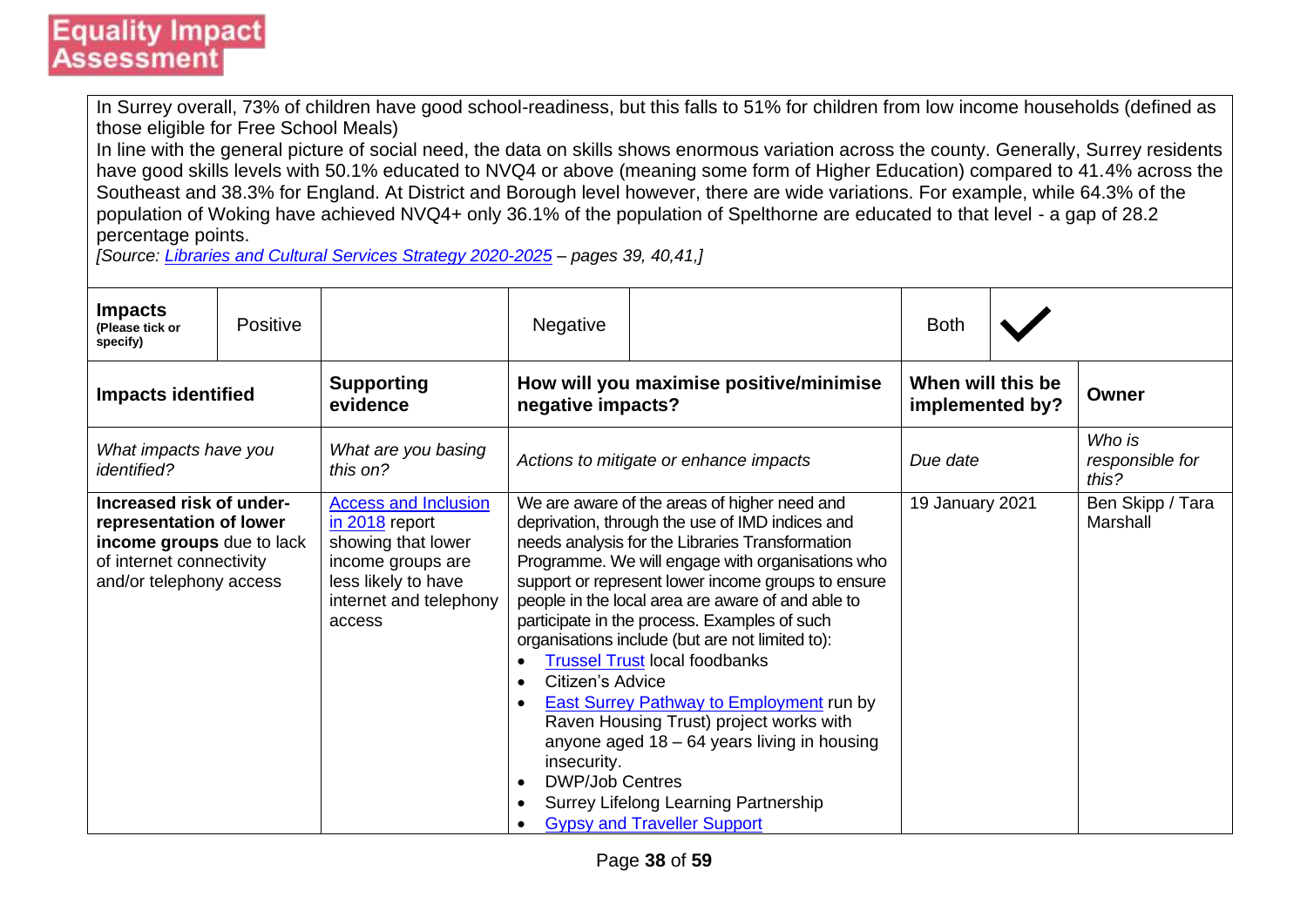|                                                                 | <b>Surrey County Council's REMA (Race</b><br>$\bullet$<br>Equality and Minorities Achievement) team<br>support children from Gypsy/Roma/Traveller<br>communities<br>We will also engage with social, health and |  |
|-----------------------------------------------------------------|-----------------------------------------------------------------------------------------------------------------------------------------------------------------------------------------------------------------|--|
|                                                                 | education providers, as well as relevant charities,                                                                                                                                                             |  |
|                                                                 | such as Crisis and <b>Friends</b> , Families and<br><b>Travellers</b> , to make connections. These                                                                                                              |  |
|                                                                 | organisations can also be used as an indirect                                                                                                                                                                   |  |
|                                                                 | means for people unable to directly participate.                                                                                                                                                                |  |
|                                                                 | People without technology at home will have the<br>option of attending virtual events using                                                                                                                     |  |
|                                                                 | technology in libraries, or participating in face-to-<br>face events at, for example community centres.                                                                                                         |  |
|                                                                 | We can also mitigate this risk through the option                                                                                                                                                               |  |
|                                                                 | of postal engagement using appropriate methods                                                                                                                                                                  |  |
|                                                                 | (e.g. Easy Read and surveys) and stamped<br>addressed envelopes.                                                                                                                                                |  |
|                                                                 |                                                                                                                                                                                                                 |  |
|                                                                 | We will plan events and activities that involve local<br>schools to help reach children from low income                                                                                                         |  |
|                                                                 | families, that are based in a school setting, such as                                                                                                                                                           |  |
|                                                                 | creative activities in the classroom.                                                                                                                                                                           |  |
|                                                                 | What other changes is the council planning/already in place that may affect the same groups of residents?                                                                                                       |  |
| Are there any dependencies decisions makers need to be aware of |                                                                                                                                                                                                                 |  |
|                                                                 | None currently aware of but we will engage with SCC colleagues, Districts and Boroughs throughout the co-design process.                                                                                        |  |
|                                                                 | Any negative impacts that cannot be mitigated? Please identify impact and explain why                                                                                                                           |  |
| None we are currently aware of.                                 |                                                                                                                                                                                                                 |  |
|                                                                 | The current COVID 19 pandemic means that the process may be impacted in unforeseen ways, for example by changes to government                                                                                   |  |

advice affected how the co-design work can be undertaken. This EIA is a live document, and if any negative impacts that cannot be mitigated come to light, they will be recorded in this section of the EIA.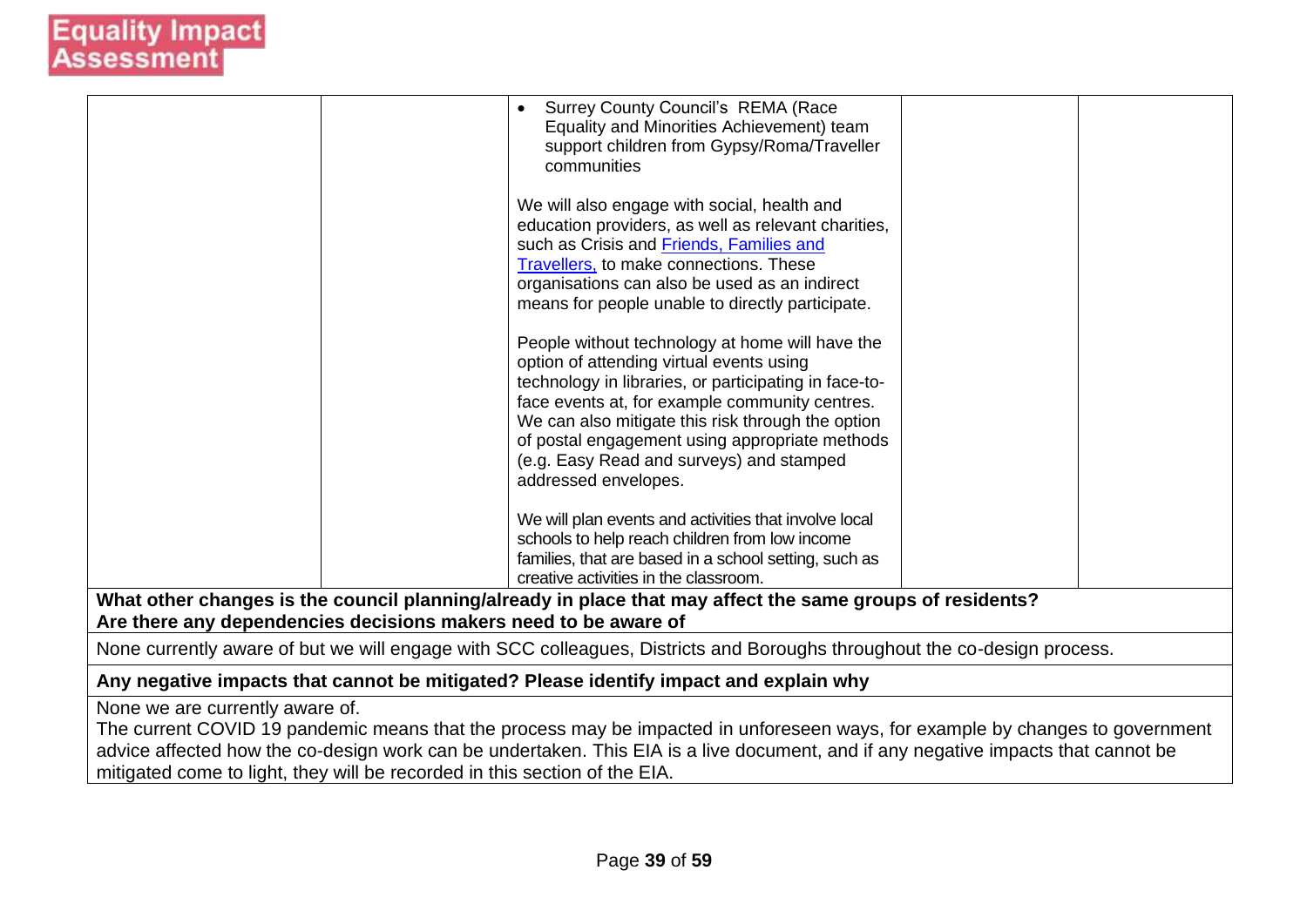#### **AGE including younger and older people**

**What information do you have on the affected staff with this characteristic?**

#### **Age of library staff:**

| Age group (years) |       |
|-------------------|-------|
| Under 30          | 21.6% |
| $30 - 39$         | 10.8% |
| $40 - 49$         | 13.7% |
| $50 - 59$         | 30.2% |
| $60 - 69$         | 19.7% |
| 70 and over       | 4.1%  |

*[Source: Surrey County Council HR data - 01.10.20]*

The data above shows that almost two thirds of library staff (63.6%) are between the age of 40 and 69, and less than a third (32.4%) are below the age of 40. The fewest number of staff are in the 70 and over age category (4.1%).

The library service also has 692 volunteers and their ages are shown as below:

| Age group (years)        |       |
|--------------------------|-------|
| Under 30                 | 24.3% |
| 30-39                    | 5.9%  |
| 40-49                    | 5.3%  |
| 50-59                    | 10.3% |
| 60-69                    | 18.2% |
| $70+$                    | 19.5% |
| Not declared but aged18+ | 16.5% |

*[Source: Library Service volunteer data – 09.11.20]*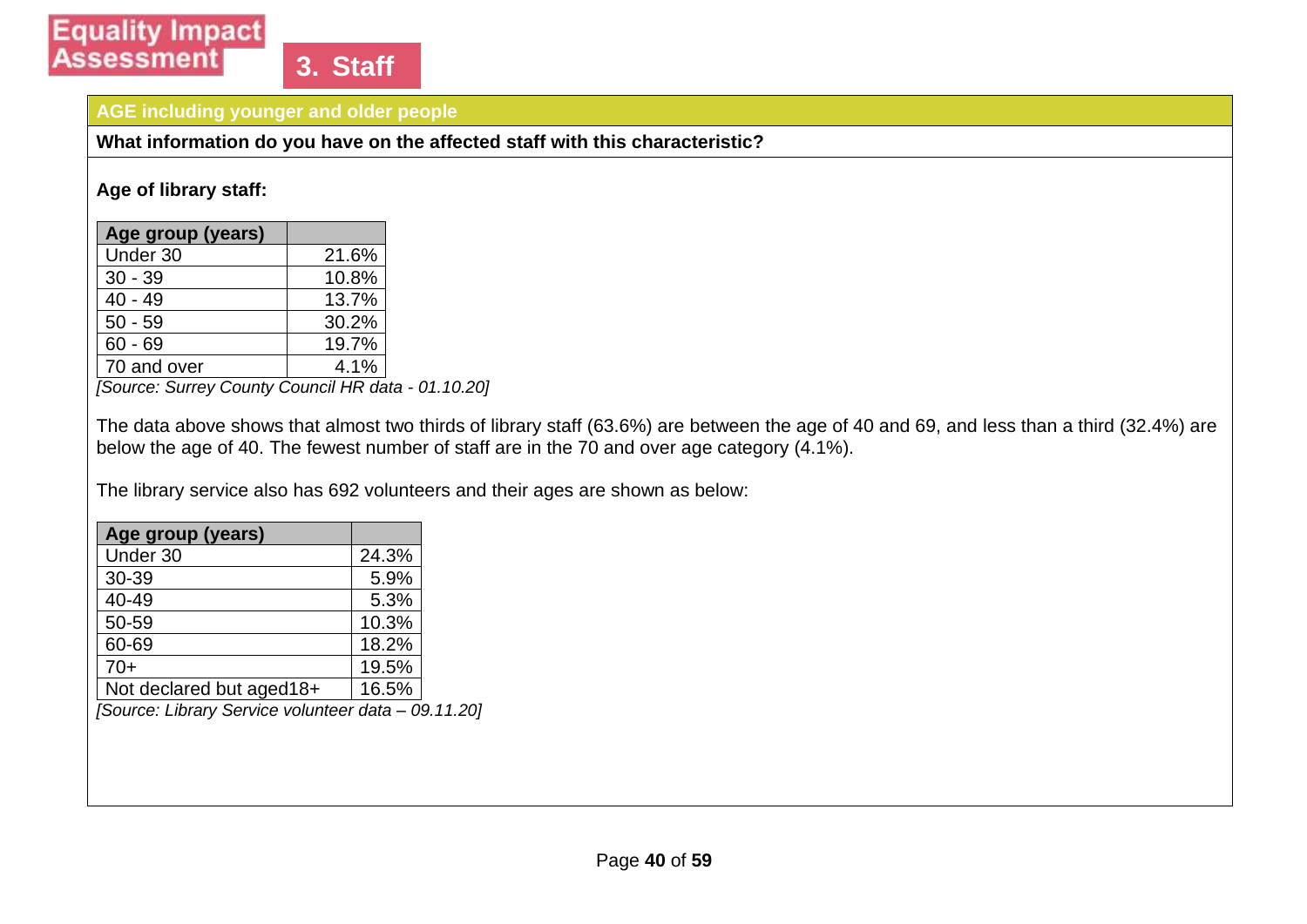| <b>Impacts</b>                                                                                                                                                                           | Positive |                                                                                               | Negative                                                                                                                                                                                                                                                                                                                                                                                                                                                                                  |  | <b>Both</b>                                |                                     |
|------------------------------------------------------------------------------------------------------------------------------------------------------------------------------------------|----------|-----------------------------------------------------------------------------------------------|-------------------------------------------------------------------------------------------------------------------------------------------------------------------------------------------------------------------------------------------------------------------------------------------------------------------------------------------------------------------------------------------------------------------------------------------------------------------------------------------|--|--------------------------------------------|-------------------------------------|
| <b>Impacts identified</b>                                                                                                                                                                |          | <b>Supporting evidence</b>                                                                    | How will you maximise positive/minimise<br>negative impacts?                                                                                                                                                                                                                                                                                                                                                                                                                              |  | When will this<br>be<br>implemented<br>by? | Owner                               |
| What impacts have you<br><i>identified?</i>                                                                                                                                              |          | What are you basing this<br>on?                                                               | Actions to mitigate or enhance impacts                                                                                                                                                                                                                                                                                                                                                                                                                                                    |  | Due date                                   | Who is<br>responsible for<br>this?  |
| <b>Risk of under-representation</b><br>of some age groups,<br>including library staff who are<br>aged 70 and over                                                                        |          | <b>Surrey County Council</b><br><b>Human Resources</b><br>Department data - see<br>data above | We will ask staff to complete equalities<br>monitoring forms, monitor participation levels<br>and then actively seek views and opinions from<br>those staff in age groups who are not well<br>represented, and ensure library staff including<br>volunteers, are encouraged to participate.<br>During the data analysis stage, we will give<br>equal weighting to the information we obtain<br>from different age groups to give everyone an<br>equal "voice".                            |  | 19 January 2021                            | Ben Skipp /<br><b>Tara Marshall</b> |
| <b>Under-representation of</b><br>older library staff avoiding<br>or unable to attend face-to-<br>face engagement due to<br>COVID-19 vulnerability and/or<br>local or national lockdown. |          | <b>Surrey County Council</b><br><b>Human Resources</b><br>Department data - see<br>data above | With face to face sessions we will ensure that<br>government guidelines and SCC Health &<br>Safety Protocols around COVID-19, are always<br>followed, such as social distancing, wearing<br>face coverings when required and increased<br>hand washing to help protect the safety of<br>participants.<br>We will use online methods of engagement<br>when there is a local or national lockdown,<br>where staff are working from home and where<br>staff unable to join the face-to-face. |  | 19 January 2021                            | Ben Skipp /<br><b>Tara Marshall</b> |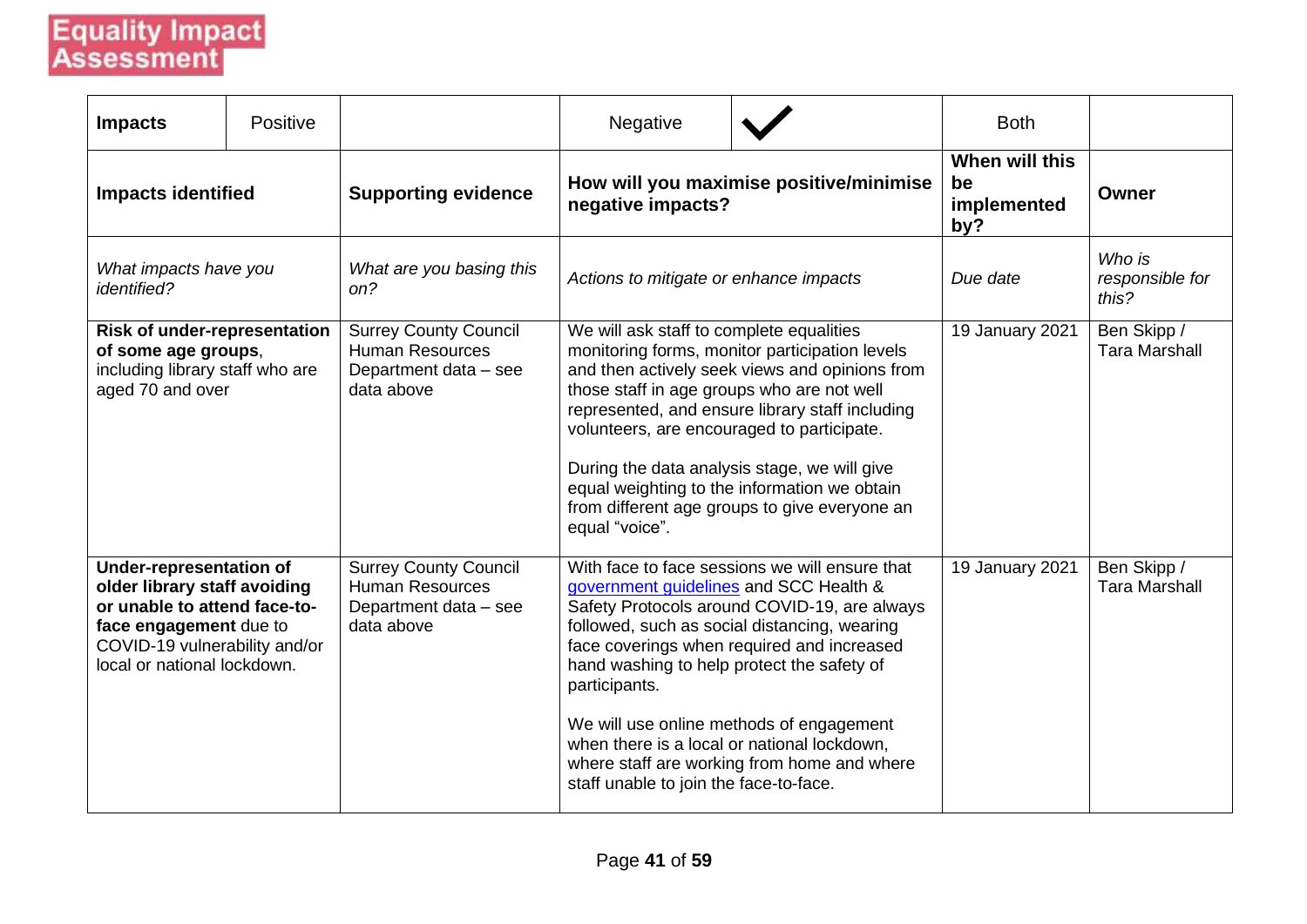|                                                                                                                                                         |                                                    | We will have online co-design staff sessions,<br>such as workshops through MS Teams and,<br>where required, will offer interviews via<br>telephone and surveys via email or online.                                                                                                                                                                                                                                                                                                                 |  |  |  |  |  |
|---------------------------------------------------------------------------------------------------------------------------------------------------------|----------------------------------------------------|-----------------------------------------------------------------------------------------------------------------------------------------------------------------------------------------------------------------------------------------------------------------------------------------------------------------------------------------------------------------------------------------------------------------------------------------------------------------------------------------------------|--|--|--|--|--|
| What other changes is the council planning that may affect the same groups of staff?<br>Are there any dependencies decisions makers need to be aware of |                                                    |                                                                                                                                                                                                                                                                                                                                                                                                                                                                                                     |  |  |  |  |  |
| • Staff email briefings<br>Jive community (staff intranet)<br>Staff meetings<br>Via their line manager                                                  | Visits to specific libraries by the co-design team | Surrey County Council are currently reviewing the existing processes and roles within the library service. We are mindful that service<br>changes could have an impact on staff and volunteer behaviours and willingness to engage in the co-design process. To mitigate this, all<br>staff will be encouraged to participate and engage with the co-design process through a wide variety of means, including:<br>Direct contact (email, phone, video call, internal post) with the co-design team |  |  |  |  |  |
| Any negative impacts that cannot be mitigated? Please identify impact and explain why                                                                   |                                                    |                                                                                                                                                                                                                                                                                                                                                                                                                                                                                                     |  |  |  |  |  |
| None                                                                                                                                                    |                                                    |                                                                                                                                                                                                                                                                                                                                                                                                                                                                                                     |  |  |  |  |  |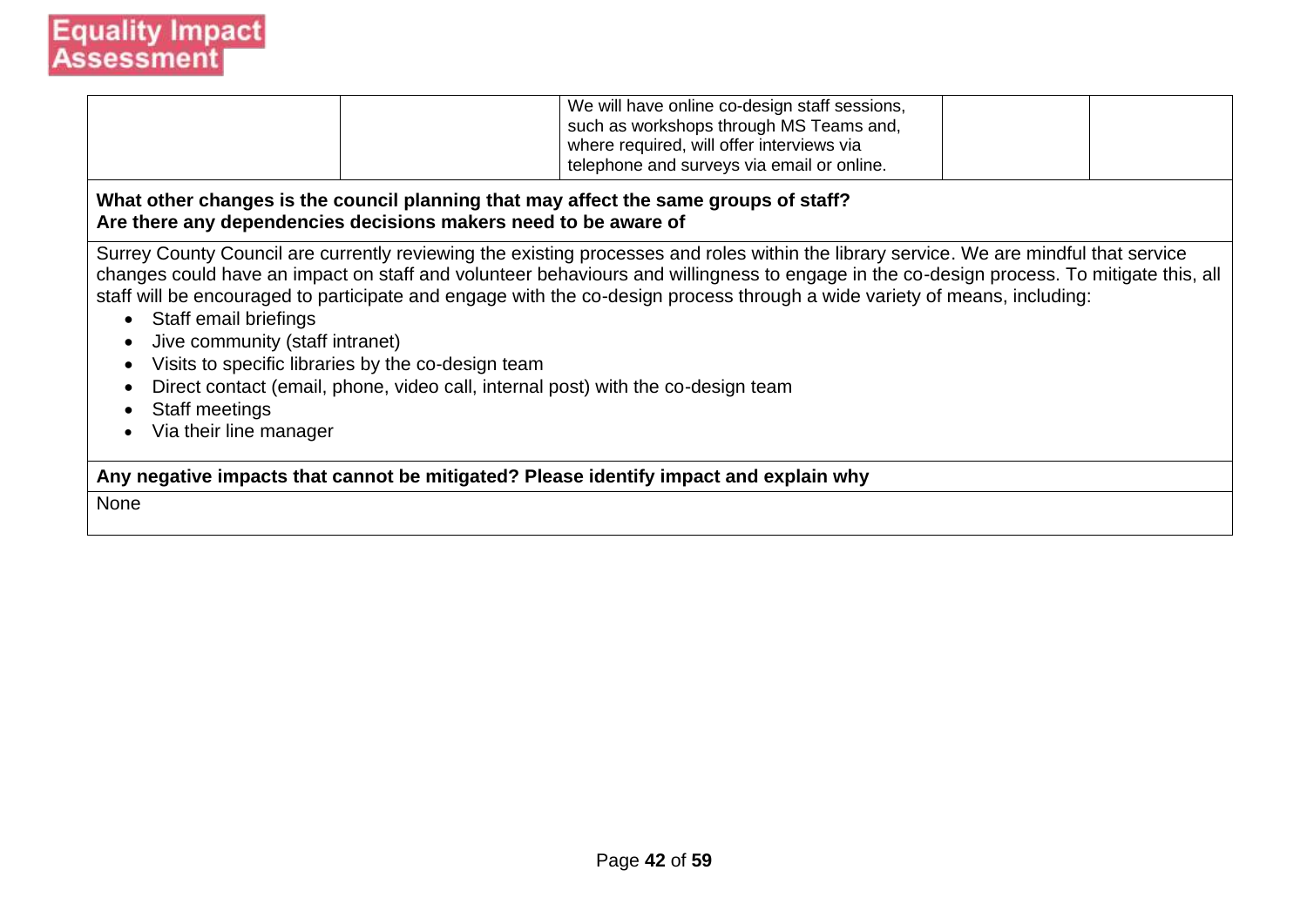#### **DISABILITY**

**What information do you have on the affected staff with this characteristic?**

#### **Library staff with a current or past disability:**

| <b>Disability</b>                        |       |
|------------------------------------------|-------|
| Has a disability (or previously had one) | 4.84% |
|                                          |       |

*[Source: Surrey County Council HR data - 01.10.20]*

For volunteers a similar percentage (4.8%) have declared a disability, however they are only asked about disabilities which may impact their volunteering role, so this figure could be higher.

*[Source: Library Service volunteer data – 09.11.20]*

| <b>Impacts</b>                              | Positive                                                                                                                                                                                                                                                                                                                                                                                                                                                                                                                                                                                                                                                |                              |           | Negative                                                                                                                                                                                                                                                                                                                                                                             |                                                     | <b>Both</b>                             |                                    |
|---------------------------------------------|---------------------------------------------------------------------------------------------------------------------------------------------------------------------------------------------------------------------------------------------------------------------------------------------------------------------------------------------------------------------------------------------------------------------------------------------------------------------------------------------------------------------------------------------------------------------------------------------------------------------------------------------------------|------------------------------|-----------|--------------------------------------------------------------------------------------------------------------------------------------------------------------------------------------------------------------------------------------------------------------------------------------------------------------------------------------------------------------------------------------|-----------------------------------------------------|-----------------------------------------|------------------------------------|
| <b>Impacts identified</b>                   |                                                                                                                                                                                                                                                                                                                                                                                                                                                                                                                                                                                                                                                         | <b>Supporting evidence</b>   |           | impacts?                                                                                                                                                                                                                                                                                                                                                                             | How will you maximise<br>positive/minimise negative | When will this<br>be implemented<br>by? | Owner                              |
| What impacts have you<br><i>identified?</i> |                                                                                                                                                                                                                                                                                                                                                                                                                                                                                                                                                                                                                                                         | What are you basing this on? |           | impacts                                                                                                                                                                                                                                                                                                                                                                              | Actions to mitigate or enhance                      | Due date                                | Who is<br>responsible<br>for this? |
| channels                                    | <b>Under-representation of</b><br>The British Social Attitudes Survey<br>disabled staff due to lack of<br>2011 found that disabled people are<br>significantly less likely to live in<br>access to the internet and<br>households with access to the internet<br>other communication<br>than non-disabled people. In 2011, 61%<br>of disabled people lived in households<br>with internet access, compared to 86%<br>of non-disabled people.<br>The 2018 Ofcom Disability Consumer<br>Research also indicated that most<br>disability groups have fewer<br>communication devices and services in<br>their household compared to non-<br>disabled people |                              | required. | Face-to-face co-design sessions will<br>be arranged with local library staff.<br>If staff are unable to join these<br>sessions and do not have the<br>required technology at home, they<br>will be able to use the technology<br>(including telephone and email) in<br>their workplace. If necessary, staff<br>will be given other options, such as<br>returning feedback by post if | 19 January 2021                                     | Ben Skipp /<br>Tara<br>Marshall         |                                    |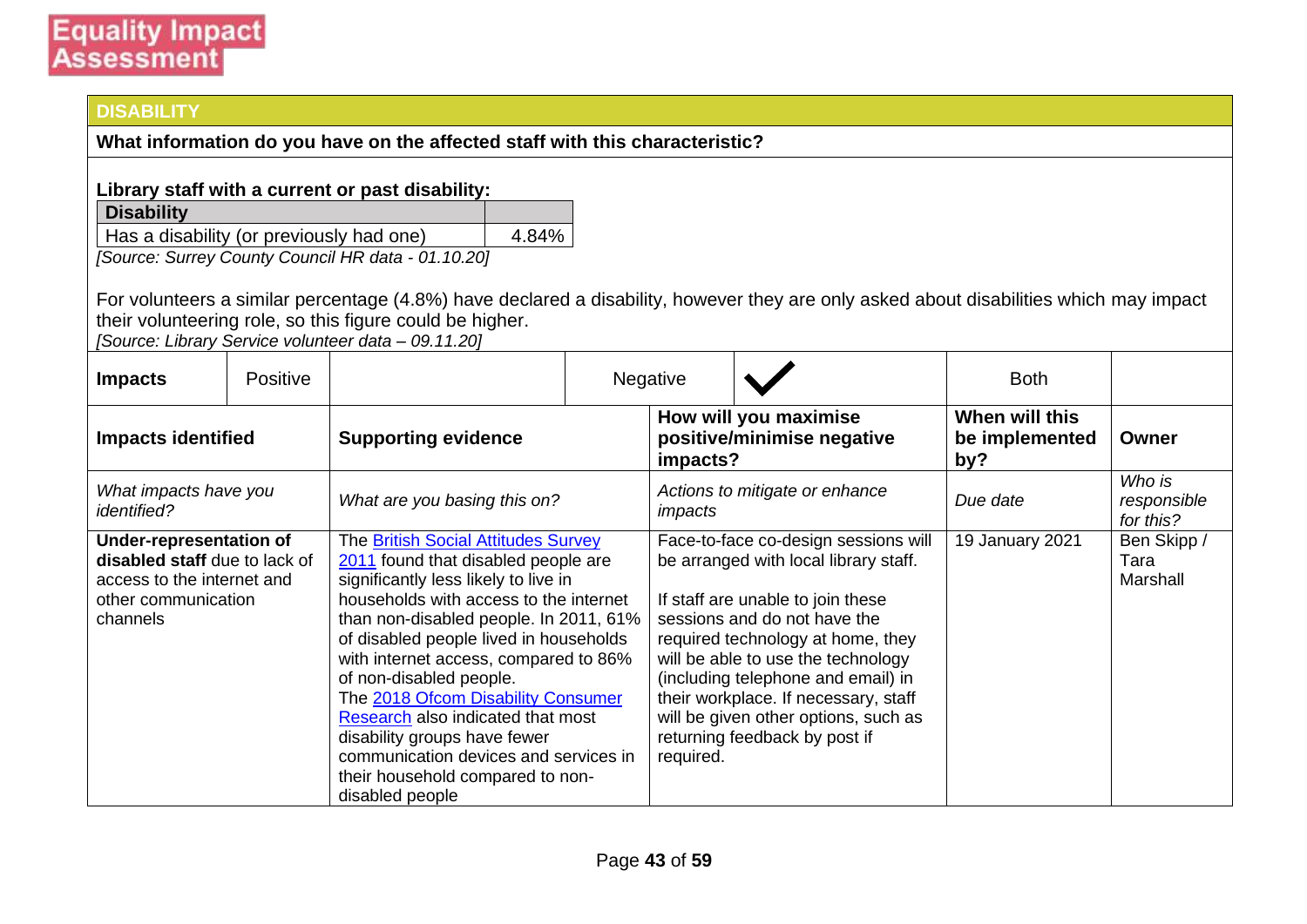| <b>Exclusion of library staff</b><br>with a hearing or visual<br>impairment who have<br>difficulty participating with<br>certain methods.                                             | <b>Information on Deafblind UK</b>                                             | We will ensure that we ask staff<br>whether they have any specific<br>requirements, such as a hearing<br>loop and sign language<br>interpretation, when planning and<br>inviting staff engagement activities.<br>We will offer alternative methods of<br>engagement for any staff member<br>where existing methods cannot<br>respond to their specific<br>requirements, such as online video<br>sessions where captions or sign<br>language interpretation may not<br>work effectively. Alternative methods<br>could include online surveys and<br>telephone interviews.                                                                       | 19 January 2021 | Ben Skipp /<br>Tara<br>Marshall |
|---------------------------------------------------------------------------------------------------------------------------------------------------------------------------------------|--------------------------------------------------------------------------------|------------------------------------------------------------------------------------------------------------------------------------------------------------------------------------------------------------------------------------------------------------------------------------------------------------------------------------------------------------------------------------------------------------------------------------------------------------------------------------------------------------------------------------------------------------------------------------------------------------------------------------------------|-----------------|---------------------------------|
| <b>Under-representation of</b><br>staff with a disability due to<br>certain long-term health<br>conditions in relation to<br>face-to-face engagement due<br>to COVID-19 vulnerability | NHS official guidance confirms higher<br>vulnerability and activities to avoid | With face to face sessions we will<br>ensure that government guidelines<br>and SCC Health & Safety Protocols<br>around COVID-19, are always<br>followed, such as social distancing,<br>wearing face coverings when<br>required and increased hand<br>washing to help protect the safety of<br>participants.<br>We will use online methods of<br>engagement when there is a local or<br>national lockdown, where staff are<br>working from home and where staff<br>unable to join the face-to-face.<br>We will have online co-design staff<br>sessions, such as workshops<br>through MS Teams and, where<br>required, will offer interviews via | 19 January 2021 | Ben Skipp /<br>Tara<br>Marshall |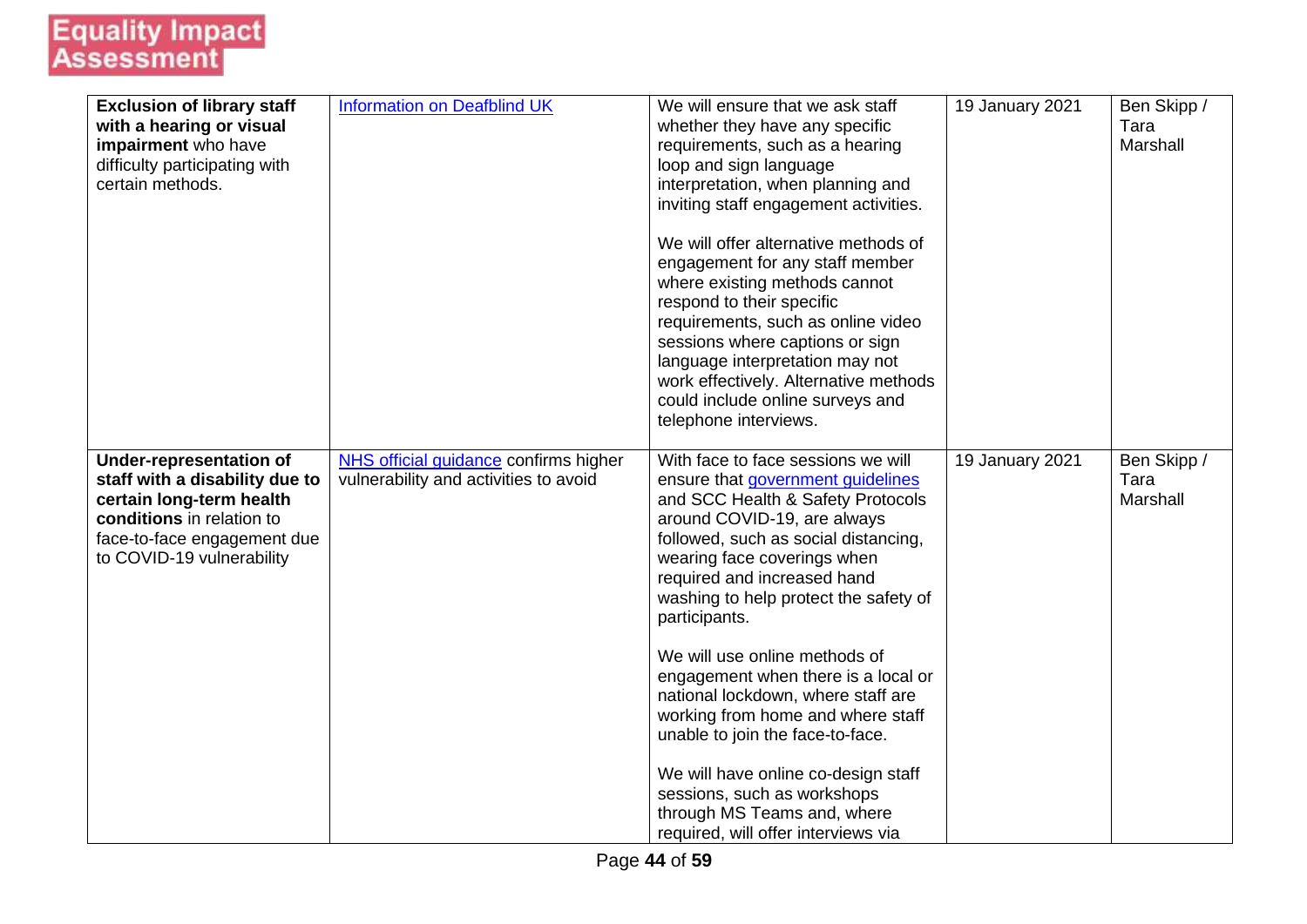|                                                                                                                                                         |                                                                                                                                                                                                                                                                                                                                                                                                                                                                                                                                                           | telephone and surveys via email or<br>online. |  |  |  |  |
|---------------------------------------------------------------------------------------------------------------------------------------------------------|-----------------------------------------------------------------------------------------------------------------------------------------------------------------------------------------------------------------------------------------------------------------------------------------------------------------------------------------------------------------------------------------------------------------------------------------------------------------------------------------------------------------------------------------------------------|-----------------------------------------------|--|--|--|--|
|                                                                                                                                                         |                                                                                                                                                                                                                                                                                                                                                                                                                                                                                                                                                           |                                               |  |  |  |  |
| What other changes is the council planning that may affect the same groups of staff?<br>Are there any dependencies decisions makers need to be aware of |                                                                                                                                                                                                                                                                                                                                                                                                                                                                                                                                                           |                                               |  |  |  |  |
| Staff email briefings<br>Jive community (staff intranet)<br>Staff meetings<br>Via their line manager                                                    | Surrey County Council are currently reviewing the existing processes and roles within the library service. We are mindful that service changes could<br>have an impact on staff and volunteer behaviours and willingness to engage in the co-design process. To mitigate this, all staff will be encouraged to<br>participate and engage with the co-design process through a wide variety of means, including:<br>Visits to specific libraries by the co-design team<br>Direct contact (email, phone, video call, internal post) with the co-design team |                                               |  |  |  |  |
| Any negative impacts that cannot be mitigated? Please identify impact and explain why                                                                   |                                                                                                                                                                                                                                                                                                                                                                                                                                                                                                                                                           |                                               |  |  |  |  |
| None                                                                                                                                                    |                                                                                                                                                                                                                                                                                                                                                                                                                                                                                                                                                           |                                               |  |  |  |  |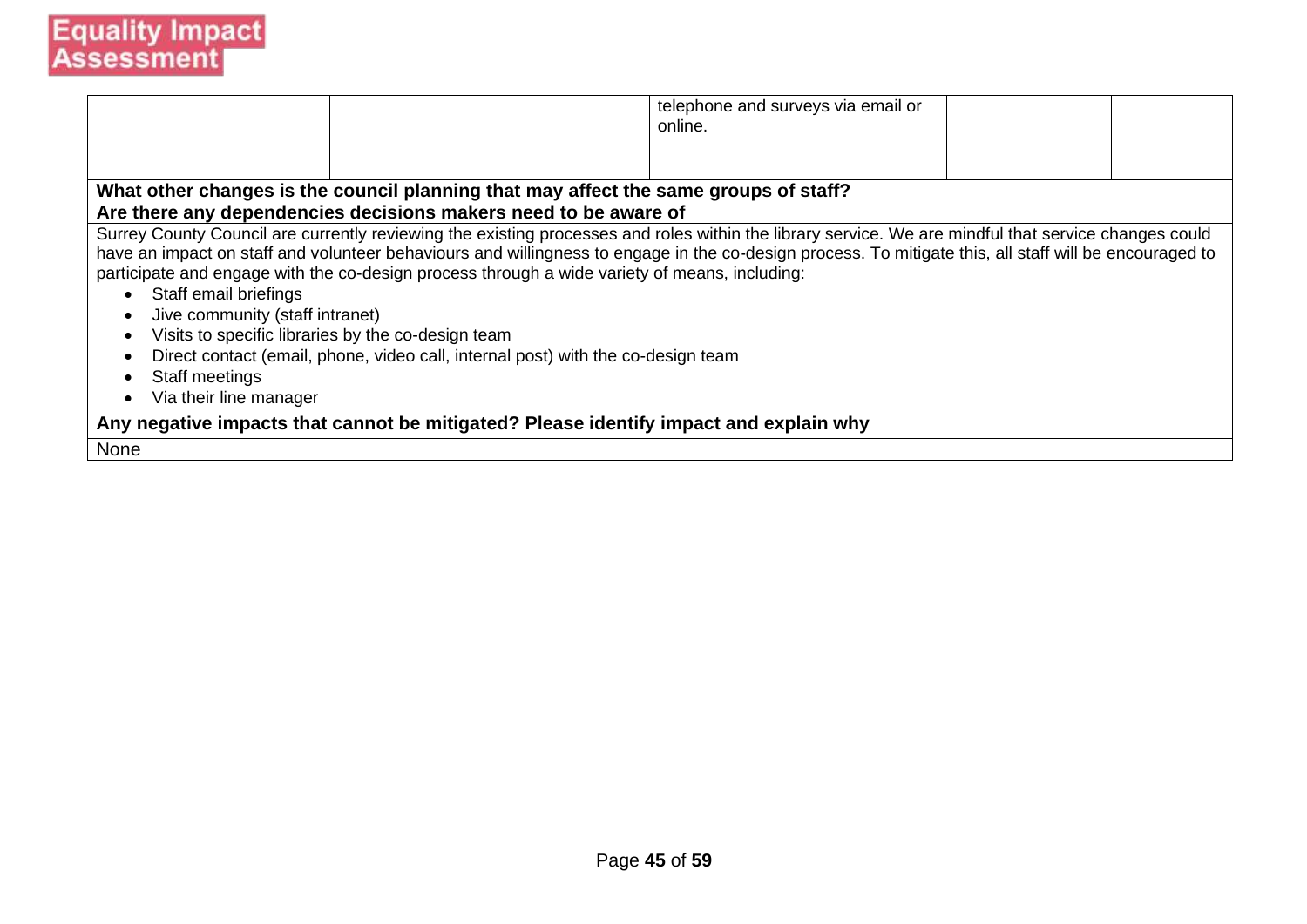### **PREGNANCY & MATERNITY**

#### **What information do you have on the affected staff with this characteristic?**

Surrey County Council does not hold data on pregnancy specifically but there is combined data available on members of library staff who are currently on maternity or paternity leave – see below.

#### **Library staff on maternity/paternity leave:**

| <b>Maternity/Paternity Leave</b> |       |
|----------------------------------|-------|
| On Maternity/Paternity Leave     | 0.24% |

*[Source: Surrey County Council HR data - 01.10.20]*

| <b>Impacts</b>                                                                         | <b>Positive</b> |                                                                                            |                                                                                                                                                                                                                                                                                                                                                                                                                                                          | <b>Negative</b>                         |                 | <b>Both</b>                        |  |
|----------------------------------------------------------------------------------------|-----------------|--------------------------------------------------------------------------------------------|----------------------------------------------------------------------------------------------------------------------------------------------------------------------------------------------------------------------------------------------------------------------------------------------------------------------------------------------------------------------------------------------------------------------------------------------------------|-----------------------------------------|-----------------|------------------------------------|--|
| <b>Impacts identified</b>                                                              |                 | How will you maximise positive/minimise<br><b>Supporting evidence</b><br>negative impacts? |                                                                                                                                                                                                                                                                                                                                                                                                                                                          | When will this<br>be implemented<br>by? | Owner           |                                    |  |
| What impacts have you<br><i>identified?</i>                                            |                 | What are you basing this<br>on?                                                            | Actions to mitigate or enhance impacts                                                                                                                                                                                                                                                                                                                                                                                                                   |                                         | Due date        | Who is<br>responsible<br>for this? |  |
| Risk of under-<br>representation of staff<br>who are pregnant or on<br>maternity leave |                 | <b>Surrey County Council HR</b><br>data – see data above.                                  | We will engage with Libraries line managers / team<br>leaders to understand whether there are staff in<br>their areas or teams that we need to consider, such<br>as those who are pregnant or on maternity leave<br>and make sure that those staff are informed of<br>activities.<br>During the data analysis stage, we will give equal<br>weighting to the information we obtain from<br>pregnant/maternity staff to give everyone an equal<br>"voice". |                                         | 19 January 2021 | Ben Skipp /<br>Tara<br>Marshall    |  |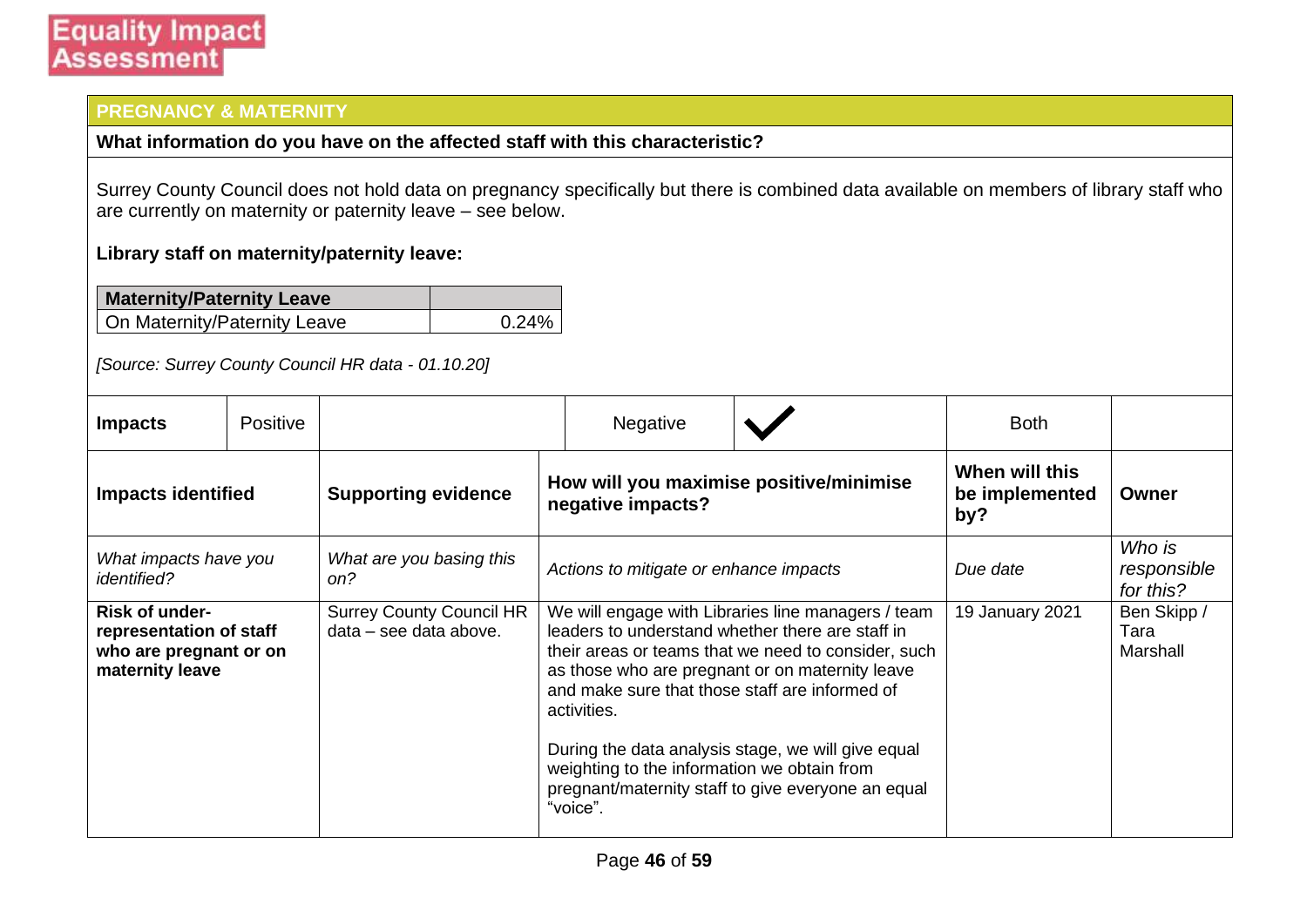| <b>Under-representation of</b><br>library staff absent from                           | <b>Surrey County Council HR</b><br>data - see data above                         | Libraries line managers / team leaders will ensure<br>that those who are absent due to pregnancy or on                                                 | 19 January 2021 | Ben Skipp /<br>Tara |  |  |  |
|---------------------------------------------------------------------------------------|----------------------------------------------------------------------------------|--------------------------------------------------------------------------------------------------------------------------------------------------------|-----------------|---------------------|--|--|--|
| work due to pregnancy or                                                              |                                                                                  | maternity/paternity leave area appropriately                                                                                                           |                 | Marshall            |  |  |  |
| maternity/paternity leave                                                             |                                                                                  | informed of what is happening and options for                                                                                                          |                 |                     |  |  |  |
|                                                                                       |                                                                                  | taking part in co-design activities, such as online                                                                                                    |                 |                     |  |  |  |
|                                                                                       |                                                                                  | surveys and co-design sessions, as well as                                                                                                             |                 |                     |  |  |  |
|                                                                                       |                                                                                  | alternative methods such as telephone interviews<br>and email surveys.                                                                                 |                 |                     |  |  |  |
| <b>Under-representation of</b>                                                        | <b>NHS official guidance</b>                                                     | With face to face sessions we will ensure that                                                                                                         | 19 January 2021 | Ben Skipp /         |  |  |  |
| pregnant library staff                                                                | confirms that pregnant                                                           | government guidelines and SCC Health & Safety                                                                                                          |                 | Tara                |  |  |  |
| avoiding or unable to                                                                 | women have been placed                                                           | Protocols around COVID-19, are always followed,                                                                                                        |                 | Marshall            |  |  |  |
| attend face-to-face                                                                   | in the moderate risk group                                                       | such as social distancing, wearing face coverings                                                                                                      |                 |                     |  |  |  |
| engagement due to                                                                     | for COVID-19 as a                                                                | when required and increased hand washing to help                                                                                                       |                 |                     |  |  |  |
| COVID-19 vulnerability<br>and/or local or national                                    | precaution                                                                       | protect the safety of participants.                                                                                                                    |                 |                     |  |  |  |
| lockdown.                                                                             |                                                                                  | We will use online methods of engagement when                                                                                                          |                 |                     |  |  |  |
|                                                                                       |                                                                                  | there is a local or national lockdown, where staff                                                                                                     |                 |                     |  |  |  |
|                                                                                       |                                                                                  | are working from home and where staff unable to                                                                                                        |                 |                     |  |  |  |
|                                                                                       |                                                                                  | join the face-to-face.                                                                                                                                 |                 |                     |  |  |  |
|                                                                                       |                                                                                  |                                                                                                                                                        |                 |                     |  |  |  |
|                                                                                       |                                                                                  | We will have online co-design staff sessions, such<br>as workshops through MS Teams and, where                                                         |                 |                     |  |  |  |
|                                                                                       |                                                                                  | required, will offer interviews via telephone and                                                                                                      |                 |                     |  |  |  |
|                                                                                       |                                                                                  | surveys via email or online.                                                                                                                           |                 |                     |  |  |  |
|                                                                                       |                                                                                  | What other changes is the council planning that may affect the same groups of staff?                                                                   |                 |                     |  |  |  |
|                                                                                       | Are there any dependencies decisions makers need to be aware of                  |                                                                                                                                                        |                 |                     |  |  |  |
|                                                                                       |                                                                                  | Surrey County Council are currently reviewing the existing processes and roles within the library service. We are mindful that service changes could   |                 |                     |  |  |  |
|                                                                                       |                                                                                  | have an impact on staff and volunteer behaviours and willingness to engage in the co-design process. To mitigate this, all staff will be encouraged to |                 |                     |  |  |  |
|                                                                                       |                                                                                  | participate and engage with the co-design process through a wide variety of means, including:                                                          |                 |                     |  |  |  |
| Staff email briefings                                                                 |                                                                                  |                                                                                                                                                        |                 |                     |  |  |  |
| Jive community (staff intranet)<br>Visits to specific libraries by the co-design team |                                                                                  |                                                                                                                                                        |                 |                     |  |  |  |
|                                                                                       |                                                                                  |                                                                                                                                                        |                 |                     |  |  |  |
| Staff meetings<br>$\bullet$                                                           | Direct contact (email, phone, video call, internal post) with the co-design team |                                                                                                                                                        |                 |                     |  |  |  |
| Via their line manager                                                                |                                                                                  |                                                                                                                                                        |                 |                     |  |  |  |
|                                                                                       |                                                                                  | Any negative impacts that cannot be mitigated? Please identify impact and explain why                                                                  |                 |                     |  |  |  |
| None                                                                                  |                                                                                  |                                                                                                                                                        |                 |                     |  |  |  |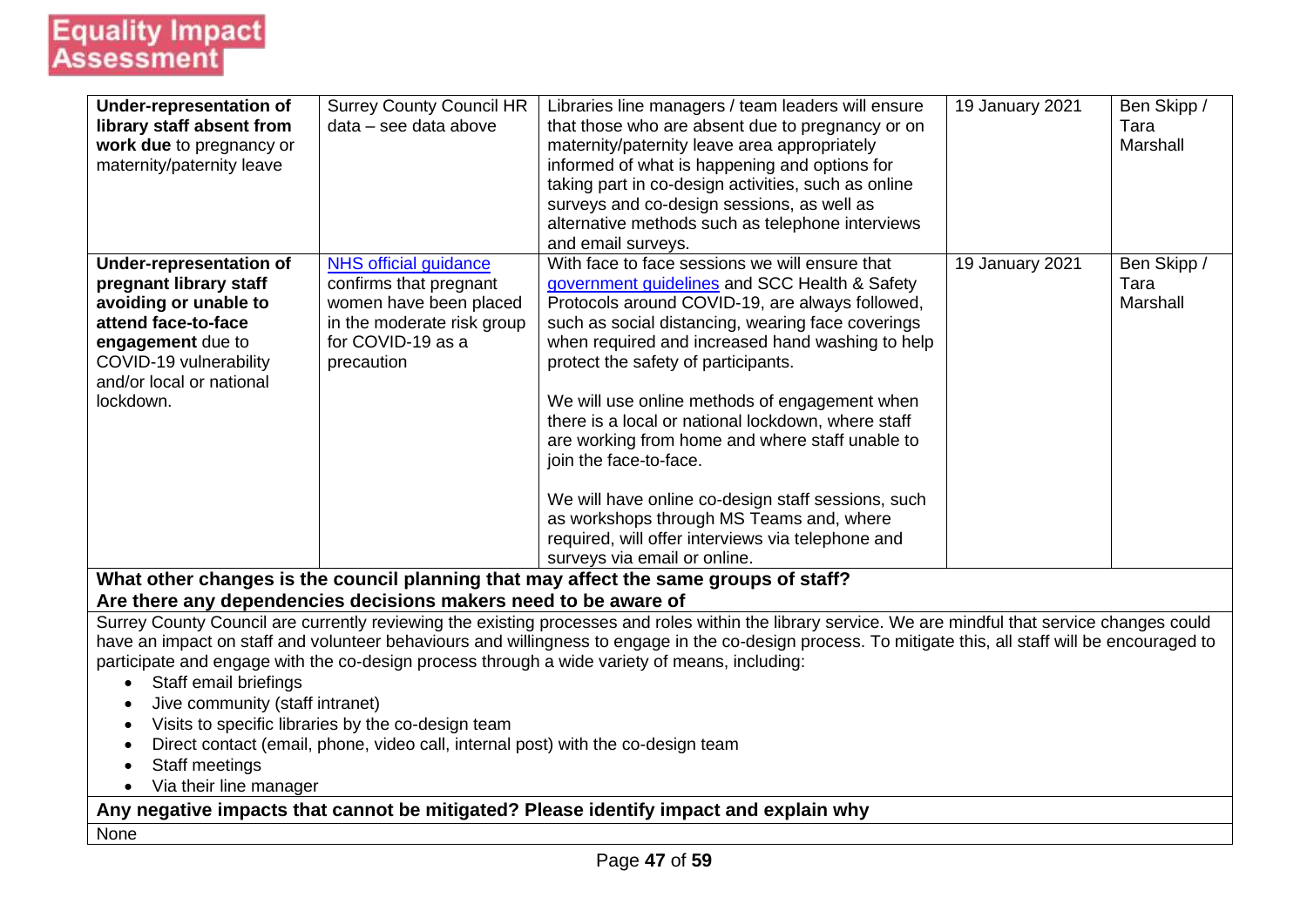#### **RACE including ethnic or national origins, colour or nationality**

**What information do you have on the affected staff with this characteristic?**

#### **Library staff ethnicity:**

| <b>Ethnicity</b>                                   |        |  |  |  |  |
|----------------------------------------------------|--------|--|--|--|--|
| Asian or Asian British - Chinese                   | 0.24%  |  |  |  |  |
| Asian or Asian British - Indian                    | 0.48%  |  |  |  |  |
| Asian or Asian British - Pakistani                 | 0.24%  |  |  |  |  |
| Eastern European                                   | 0.24%  |  |  |  |  |
| Mixed - Any other Mixed Background                 | 0.48%  |  |  |  |  |
| Mixed - White and Asian                            | 1.45%  |  |  |  |  |
| Mixed - White and Black African                    | 0.24%  |  |  |  |  |
| Mixed - White and Black Caribbean                  | 0.48%  |  |  |  |  |
| Other Ethnic Background - Any Other                | 0.48%  |  |  |  |  |
| White - Any other background                       | 5.33%  |  |  |  |  |
| White - Irish                                      | 1.69%  |  |  |  |  |
| <b>White - Other British</b>                       | 0.24%  |  |  |  |  |
| White - English /Northern Irish/Scottish /Welsh    | 77.48% |  |  |  |  |
| Prefer not to say                                  | 5.33%  |  |  |  |  |
| <b>Not Stated</b>                                  | 5.57%  |  |  |  |  |
| [Source: Surrey County Council HR data - 01.10.20] |        |  |  |  |  |

Surrey County Council's library workforce is predominantly 'White - English /Northern Irish/Scottish /Welsh' (77.48%); only 11.59% of are from a different ethnic background.

| <b>Impacts</b>            | Positive |                            | <b>Negative</b>   |                                         | <b>Both</b>                                |       |
|---------------------------|----------|----------------------------|-------------------|-----------------------------------------|--------------------------------------------|-------|
| <b>Impacts identified</b> |          | <b>Supporting evidence</b> | negative impacts? | How will you maximise positive/minimise | When will<br>this be<br>implemented<br>by? | Owner |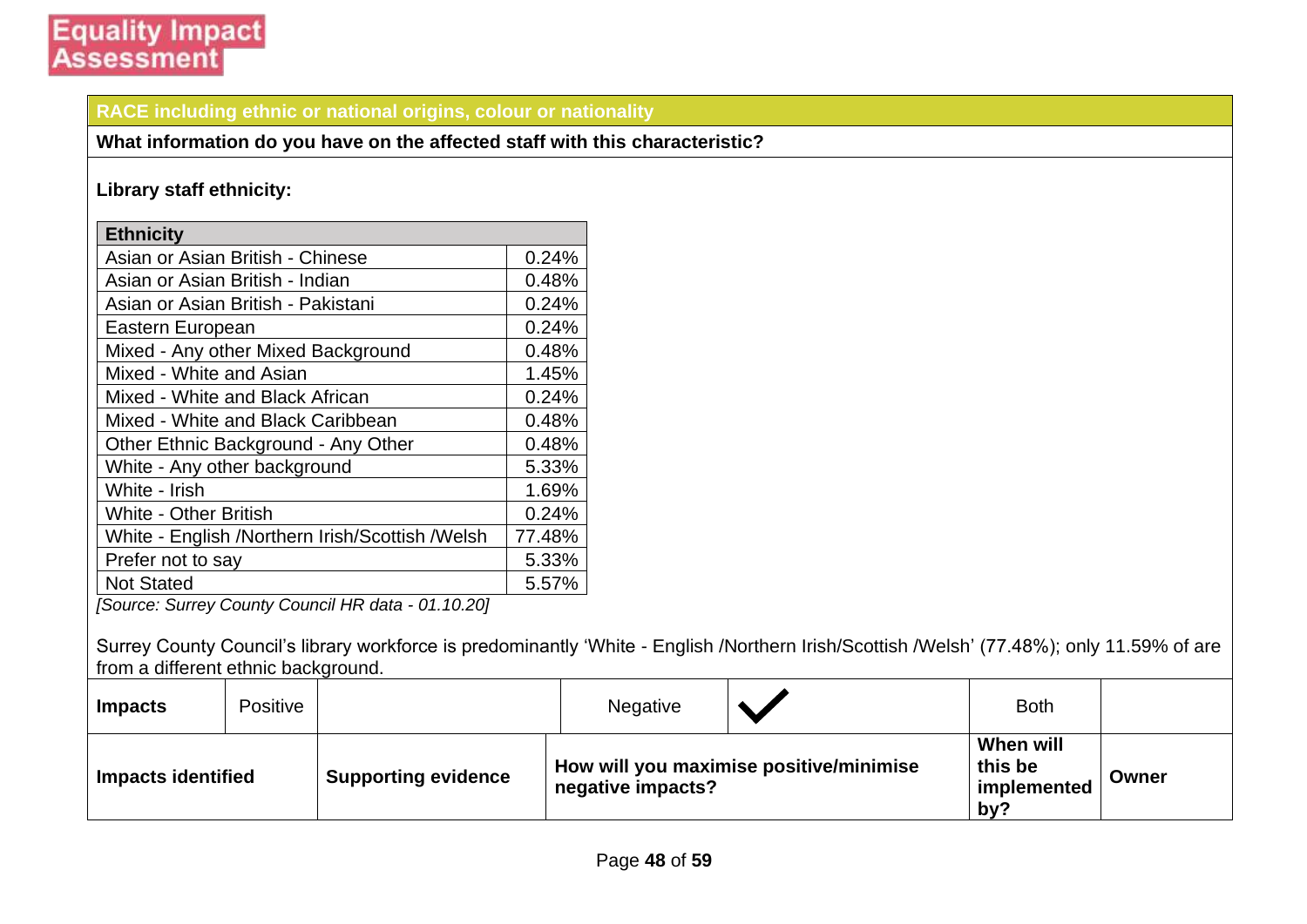| What impacts have you<br><i>identified?</i>                                                                                                                                        | What are you basing this<br>on?                                                                                                                                                                                                                    | Actions to mitigate or enhance impacts                                                                                                                                                                                                                                                                                                                                                                                                                                                 | Due date           | Who is<br>responsible for<br>this?  |
|------------------------------------------------------------------------------------------------------------------------------------------------------------------------------------|----------------------------------------------------------------------------------------------------------------------------------------------------------------------------------------------------------------------------------------------------|----------------------------------------------------------------------------------------------------------------------------------------------------------------------------------------------------------------------------------------------------------------------------------------------------------------------------------------------------------------------------------------------------------------------------------------------------------------------------------------|--------------------|-------------------------------------|
| <b>Risk that not all ethnic</b><br>groups will be<br>represented in the data<br>due to a predominantly<br>White English /Northern<br>Irish /Scottish /Welsh)<br>library workforce. | <b>Surrey County Council HR</b><br>data - see data above                                                                                                                                                                                           | We will ask staff to complete equalities monitoring<br>forms, monitor participation levels and then actively<br>seek views and opinions from those staff in ethnic<br>groups who are not well represented, and ensure all<br>library staff are encouraged to participate.<br>During the data analysis stage, we will give equal<br>weighting to the information we obtain from staff from<br>different ethnic backgrounds to give everyone an<br>equal "voice".                        | 19 January<br>2021 | Ben Skipp /<br><b>Tara Marshall</b> |
| <b>Risk that some staff are</b><br>not able to participate in<br>the face-to-face co-design<br>staff sessions due to<br>cultural reasons                                           | <b>Surrey County Council HR</b><br>data - see data above                                                                                                                                                                                           | Staff will be made aware (by email or via line<br>managers) of the alternative ways of participating<br>should they be unable to attend the face-to-face co-<br>design staff sessions for cultural reasons.<br>We will have online co-design staff sessions, such as<br>workshops through MS Teams and, where required,<br>will offer interviews via telephone and surveys via<br>email or online.                                                                                     | 19 January<br>2021 | Ben Skipp /<br><b>Tara Marshall</b> |
| <b>Under-representation of</b><br>staff from a Black, Asian<br>or minority ethnic<br>background from face-to-<br>face engagement due to<br>COVID-19 vulnerability                  | A report commissioned by<br><b>Public Health England</b><br>found that people from<br>Black ethnic groups are<br>more likely to be diagnosed<br>with COVID-19. Death rates<br>are also highest among<br>people of Black and Asian<br>ethnic groups | With face to face sessions we will ensure that<br>government guidelines and SCC Health & Safety<br>Protocols around COVID-19, are always followed,<br>such as social distancing, wearing face coverings<br>when required and increased hand washing to help<br>protect the safety of participants.<br>We will use online methods of engagement when<br>there is a local or national lockdown, where staff are<br>working from home and where staff unable to join the<br>face-to-face. | 19 January<br>2021 | Ben Skipp /<br><b>Tara Marshall</b> |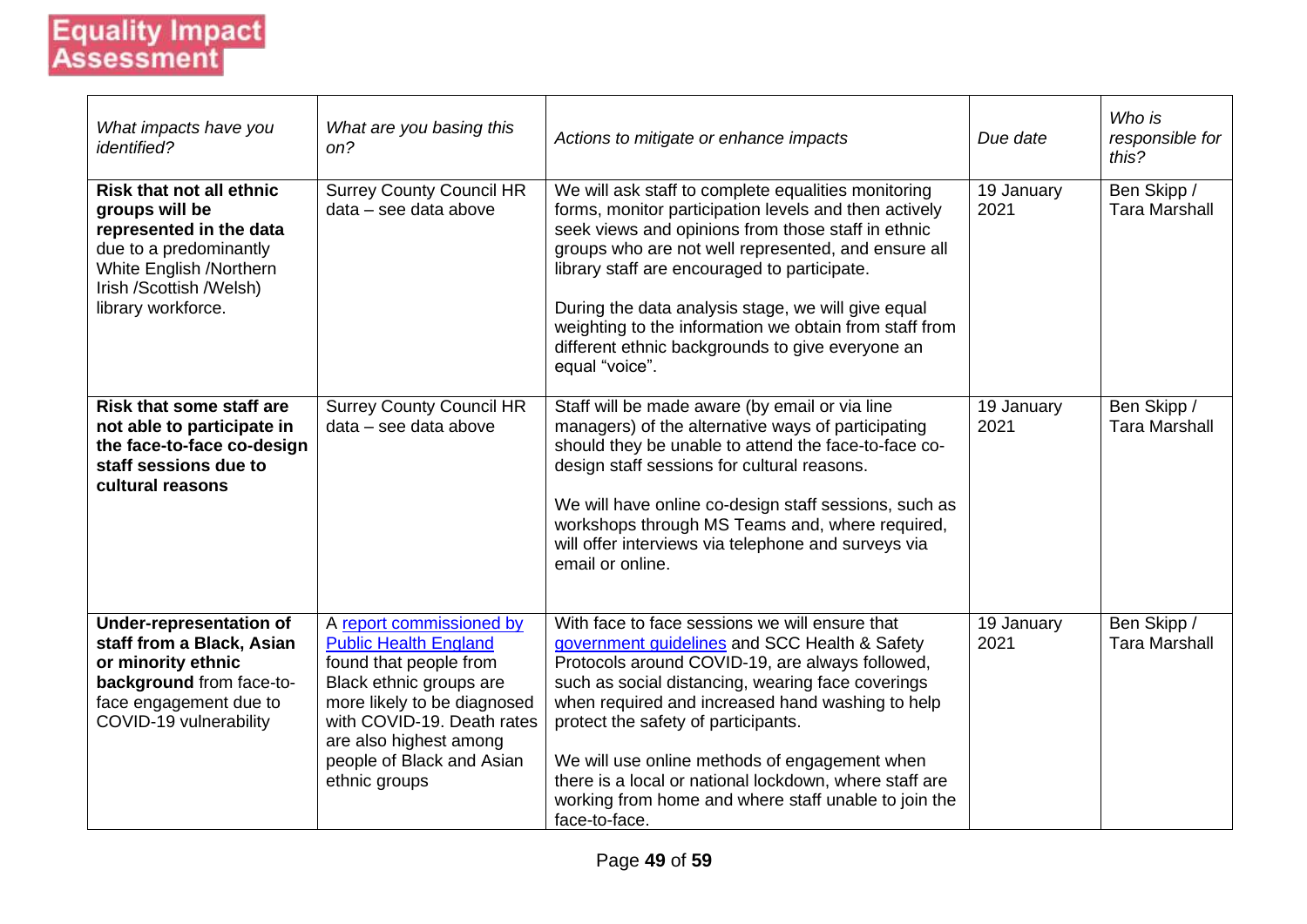|                                                                                                                                                         |                                                                                                                                                                                                                                                              | We will have online co-design staff sessions, such as<br>workshops through MS Teams and, where required,<br>will offer interviews via telephone and surveys via<br>email or online. |  |  |  |  |  |  |
|---------------------------------------------------------------------------------------------------------------------------------------------------------|--------------------------------------------------------------------------------------------------------------------------------------------------------------------------------------------------------------------------------------------------------------|-------------------------------------------------------------------------------------------------------------------------------------------------------------------------------------|--|--|--|--|--|--|
| What other changes is the council planning that may affect the same groups of staff?<br>Are there any dependencies decisions makers need to be aware of |                                                                                                                                                                                                                                                              |                                                                                                                                                                                     |  |  |  |  |  |  |
|                                                                                                                                                         | Surrey County Council are currently reviewing the existing processes and roles within the library service. We are mindful that service changes could<br>have an impact on staff and volunteer behaviours and willingness to engage in the co-design process. |                                                                                                                                                                                     |  |  |  |  |  |  |
| Staff email briefings<br>$\bullet$                                                                                                                      |                                                                                                                                                                                                                                                              | To mitigate this, all staff will be encouraged to participate and engage with the co-design process through a wide variety of means, including:                                     |  |  |  |  |  |  |
| Jive community (staff intranet)                                                                                                                         |                                                                                                                                                                                                                                                              |                                                                                                                                                                                     |  |  |  |  |  |  |
| $\bullet$                                                                                                                                               | Visits to specific libraries by the co-design team<br>$\bullet$<br>Direct contact (email, phone, video call, internal post) with the co-design team                                                                                                          |                                                                                                                                                                                     |  |  |  |  |  |  |
| Staff meetings<br>$\bullet$                                                                                                                             |                                                                                                                                                                                                                                                              |                                                                                                                                                                                     |  |  |  |  |  |  |
| Via their line manager<br>$\bullet$                                                                                                                     |                                                                                                                                                                                                                                                              |                                                                                                                                                                                     |  |  |  |  |  |  |
|                                                                                                                                                         |                                                                                                                                                                                                                                                              | Any negative impacts that cannot be mitigated? Please identify impact and explain why                                                                                               |  |  |  |  |  |  |
| None                                                                                                                                                    |                                                                                                                                                                                                                                                              |                                                                                                                                                                                     |  |  |  |  |  |  |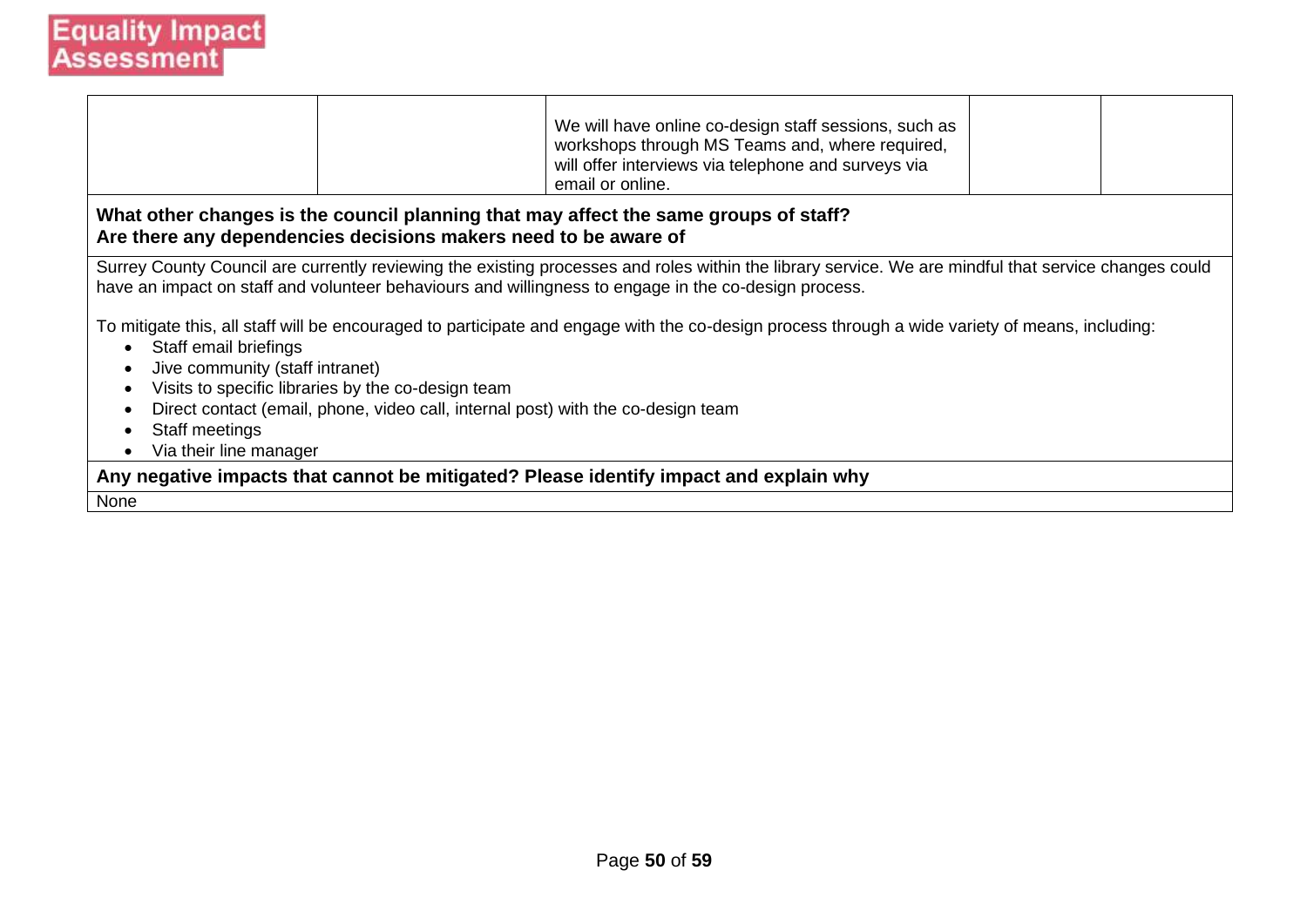#### **RELIGION AND BELIEF**

**What information do you have on the affected staff with this characteristic?**

#### **Library staff religious beliefs:**

| <b>Religion</b>          |        |
|--------------------------|--------|
| Hindu                    | 0.48%  |
| Muslim                   | 1.21%  |
| <b>Atheist</b>           | 0.73%  |
| Agnostic                 | 0.97%  |
| <b>Buddhist</b>          | 0.24%  |
| Shi'a Muslim             | 0.24%  |
| No Faith / Religion      | 24.70% |
| Christian - all faiths   | 37.05% |
| Any other Faith/Religion | 1.69%  |
| Prefer not to say        | 7.75%  |
| Not Stated/Unknown       | 24.94% |

*[Source: Surrey County Council HR data - 01.10.20]*

Over one third of library staff have identified with being of Christian faith (37.05%) and a quarter have confirmed they have no faith (24.70%). Only 5.56% of library staff have identified with any other faith.

| <b>Impacts</b>                                     | Positive |                            | <b>Negative</b>                                              |                                        | <b>Both</b>                             |                                    |
|----------------------------------------------------|----------|----------------------------|--------------------------------------------------------------|----------------------------------------|-----------------------------------------|------------------------------------|
| <b>Impacts identified</b>                          |          | <b>Supporting evidence</b> | How will you maximise positive/minimise<br>negative impacts? |                                        | When will this<br>be implemented<br>by? | Owner                              |
| What impacts have you<br><i>identified?</i><br>on? |          | What are you basing this   |                                                              | Actions to mitigate or enhance impacts | Due date                                | Who is<br>responsible<br>for this? |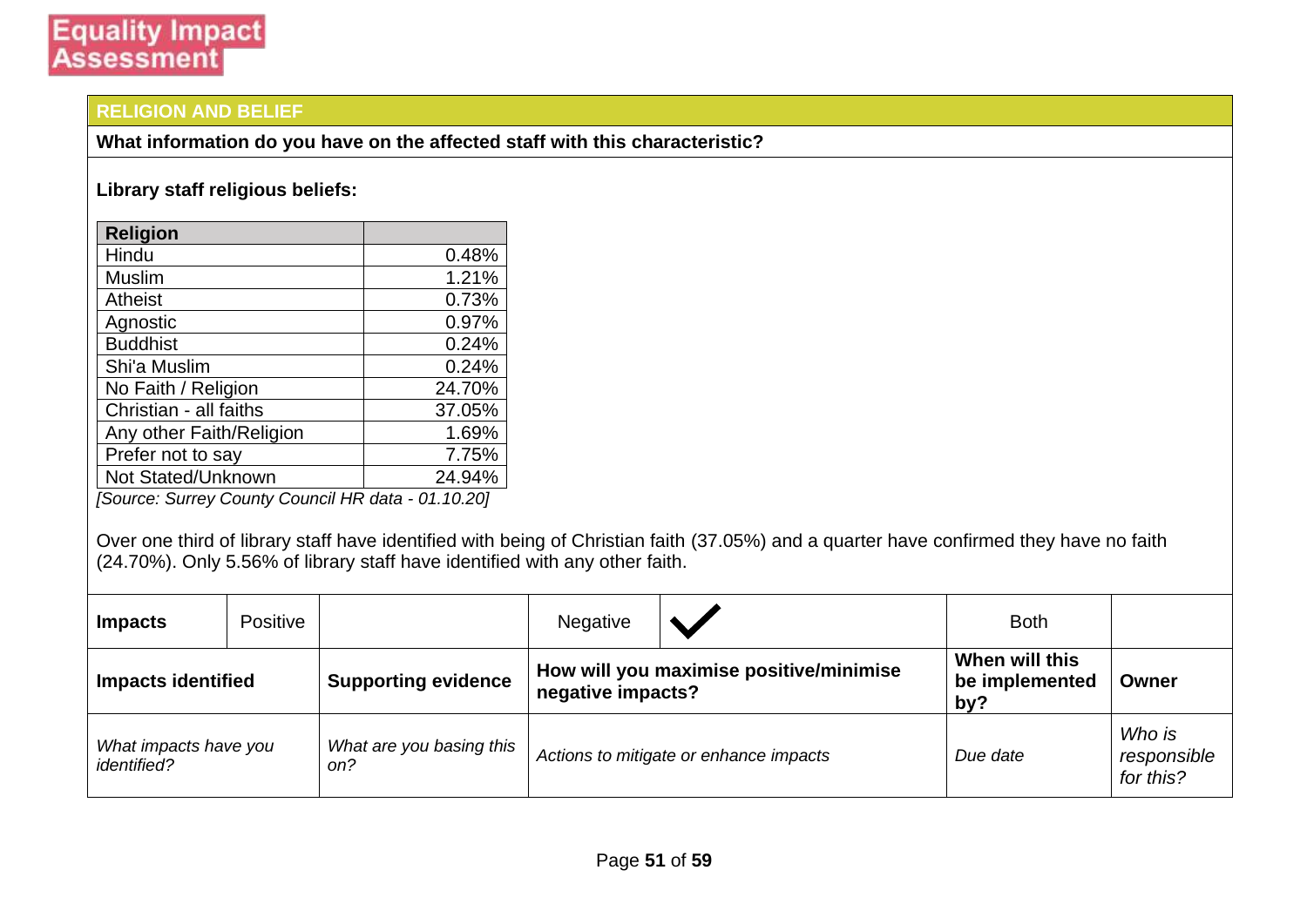| <b>Risk that not all religious</b>                                               | <b>Surrey County Council</b> | We will ask staff to complete equalities monitoring                                                                                                    | 19 January 2021 | Ben Skipp / |  |  |  |
|----------------------------------------------------------------------------------|------------------------------|--------------------------------------------------------------------------------------------------------------------------------------------------------|-----------------|-------------|--|--|--|
| groups are represented in                                                        | $HR data - see data$         | forms, monitor participation levels and then actively                                                                                                  |                 | Tara        |  |  |  |
| the co-design data.                                                              | above                        | seek views and opinions from those staff in religious                                                                                                  |                 | Marshall    |  |  |  |
|                                                                                  |                              | groups who are not well represented, and ensure all                                                                                                    |                 |             |  |  |  |
|                                                                                  |                              | library staff are encouraged to participate.                                                                                                           |                 |             |  |  |  |
|                                                                                  |                              | During the data analysis stage, we will give equal                                                                                                     |                 |             |  |  |  |
|                                                                                  |                              | weighting to the information we obtain from staff with                                                                                                 |                 |             |  |  |  |
|                                                                                  |                              | different religious beliefs to give everyone an equal                                                                                                  |                 |             |  |  |  |
|                                                                                  |                              | "voice".                                                                                                                                               |                 |             |  |  |  |
| Are there any dependencies decisions makers need to be aware of                  |                              | What other changes is the council planning that may affect the same groups of staff?                                                                   |                 |             |  |  |  |
|                                                                                  |                              | Surrey County Council are currently reviewing the existing processes and roles within the library service. We are mindful that service changes could   |                 |             |  |  |  |
|                                                                                  |                              | have an impact on staff and volunteer behaviours and willingness to engage in the co-design process. To mitigate this, all staff will be encouraged to |                 |             |  |  |  |
|                                                                                  |                              | participate and engage with the co-design process through a wide variety of means, including:                                                          |                 |             |  |  |  |
| Staff email briefings                                                            |                              |                                                                                                                                                        |                 |             |  |  |  |
| Jive community (staff intranet)                                                  |                              |                                                                                                                                                        |                 |             |  |  |  |
| Visits to specific libraries by the co-design team                               |                              |                                                                                                                                                        |                 |             |  |  |  |
| Direct contact (email, phone, video call, internal post) with the co-design team |                              |                                                                                                                                                        |                 |             |  |  |  |
| Staff meetings                                                                   |                              |                                                                                                                                                        |                 |             |  |  |  |
| Via their line manager                                                           |                              |                                                                                                                                                        |                 |             |  |  |  |

**Any negative impacts that cannot be mitigated? Please identify impact and explain why**

None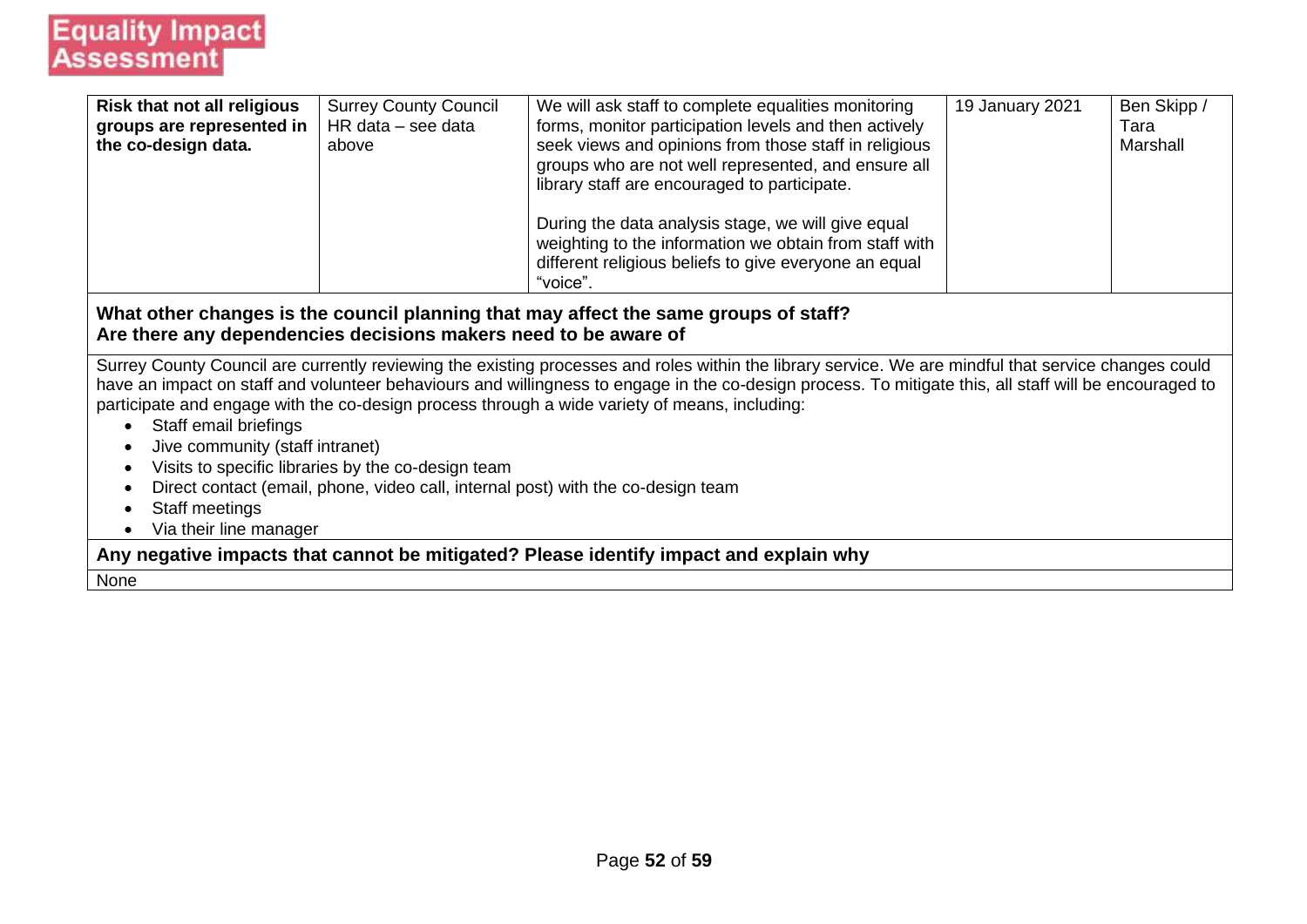#### **SEX**

**What information do you have on the affected staff with this characteristic?**

#### **Library staff sex:**

| <b>Sex</b> |        |
|------------|--------|
| Female     | 87.17% |
| Male       | 12.83% |

*[Source: Surrey County Council HR data - 01.10.20]*

Females are significantly over-represented in the library staff workforce; only 12.83% of staff are male.

A similar ratio is shown within our current volunteers too:

| <b>Sex</b> |         |
|------------|---------|
| Female     | 87.17%  |
| Male       | 12.83%  |
| Not given  | $0.7\%$ |

*[Source: Library Service volunteer data – 09.11.20]*

| <b>Impacts</b>                                                                                                           | Positive |                            | <b>Negative</b>                                              |  | <b>Both</b>                             |       |
|--------------------------------------------------------------------------------------------------------------------------|----------|----------------------------|--------------------------------------------------------------|--|-----------------------------------------|-------|
| <b>Impacts identified</b>                                                                                                |          | <b>Supporting evidence</b> | How will you maximise positive/minimise<br>negative impacts? |  | When will this<br>be implemented<br>by? | Owner |
| What are you basing this<br>What impacts have you<br>Actions to mitigate or enhance impacts<br><i>identified?</i><br>on? |          | Due date                   | Who is<br>responsible<br>for this?                           |  |                                         |       |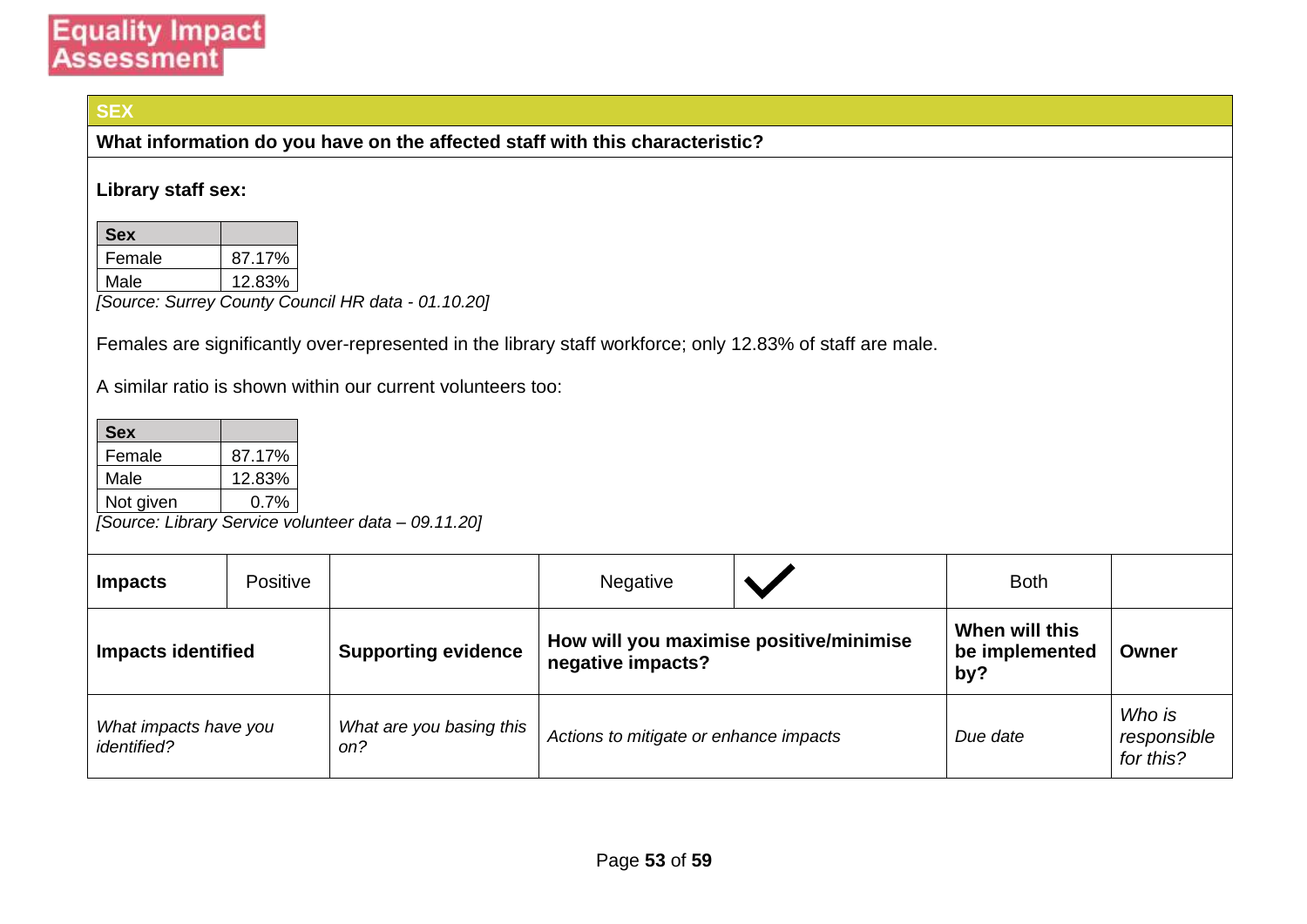| <b>Under-representation of</b><br>males due to a<br>predominantly female<br>workforce                                                       | <b>Surrey County Council</b><br>$HR data - see data$<br>above | We will ask staff to complete equalities monitoring<br>forms, monitor participation levels and then actively<br>seek views and opinions from male staff if they are<br>not well represented, and ensure all library staff are<br>encouraged to participate.                                                                                                                                                                                                                                         | 19 January 2021 | Ben Skipp /<br>Tara<br>Marshall |  |  |  |
|---------------------------------------------------------------------------------------------------------------------------------------------|---------------------------------------------------------------|-----------------------------------------------------------------------------------------------------------------------------------------------------------------------------------------------------------------------------------------------------------------------------------------------------------------------------------------------------------------------------------------------------------------------------------------------------------------------------------------------------|-----------------|---------------------------------|--|--|--|
| Are there any dependencies decisions makers need to be aware of                                                                             |                                                               | What other changes is the council planning that may affect the same groups of staff?                                                                                                                                                                                                                                                                                                                                                                                                                |                 |                                 |  |  |  |
| Staff email briefings<br>Jive community (staff intranet)<br>$\bullet$<br>$\bullet$<br>Staff meetings<br>$\bullet$<br>Via their line manager | Visits to specific libraries by the co-design team            | Surrey County Council are currently reviewing the existing processes and roles within the library service. We are mindful that service changes could<br>have an impact on staff and volunteer behaviours and willingness to engage in the co-design process. To mitigate this, all staff will be encouraged to<br>participate and engage with the co-design process through a wide variety of means, including:<br>Direct contact (email, phone, video call, internal post) with the co-design team |                 |                                 |  |  |  |
| Any negative impacts that cannot be mitigated? Please identify impact and explain why                                                       |                                                               |                                                                                                                                                                                                                                                                                                                                                                                                                                                                                                     |                 |                                 |  |  |  |
| None                                                                                                                                        |                                                               |                                                                                                                                                                                                                                                                                                                                                                                                                                                                                                     |                 |                                 |  |  |  |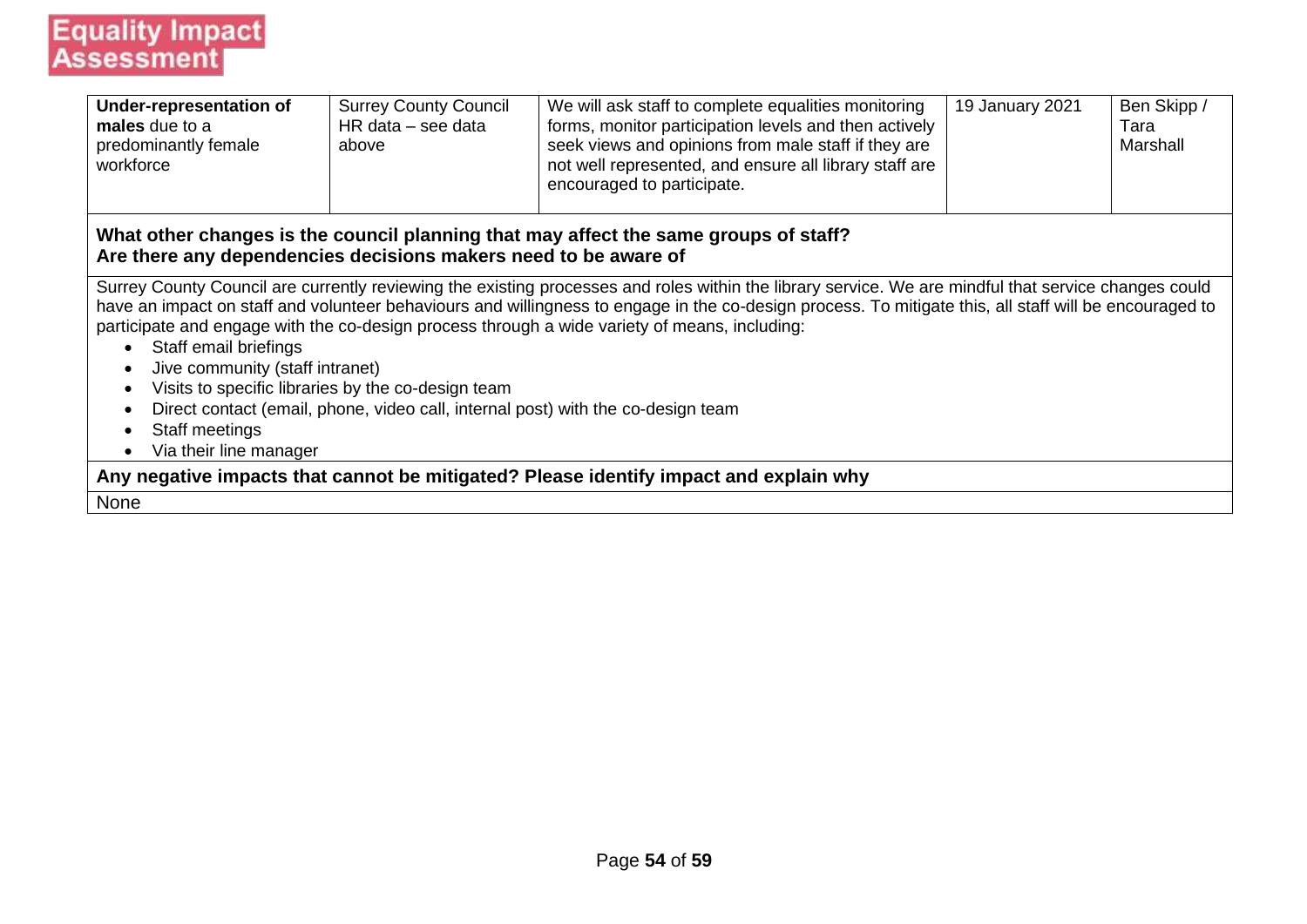### **CARERS PROTECTED BY ASSOCIATION**

**What information do you have on the affected staff with this characteristic?**

|                                                                     |     | % of total staff | % of staff with<br>caring<br>responsibilities |
|---------------------------------------------------------------------|-----|------------------|-----------------------------------------------|
| <b>Total staff</b>                                                  | 424 |                  |                                               |
| Total staff with caring responsibilities                            | 127 | 29.95%           |                                               |
| Staff caring for school age children, or children with a disability | 58  | 13.68%           | 45.67%                                        |
| Staff caring for a partner                                          | 16  | 3.77%            | 12.60%                                        |
| Staff caring for parents                                            | 45  | 10.61%           | 35.43%                                        |

*[Source: Library Service data on employees – Sept 2020]*

Over a quarter of library staff have caring responsibilities (29.95%).

| <b>Impacts</b>                                                   | Positive |                                                                                                                                                                                                                           | <b>Negative</b>                                                                                                                                                                                                                                                                    |  | <b>Both</b>                                |                                    |
|------------------------------------------------------------------|----------|---------------------------------------------------------------------------------------------------------------------------------------------------------------------------------------------------------------------------|------------------------------------------------------------------------------------------------------------------------------------------------------------------------------------------------------------------------------------------------------------------------------------|--|--------------------------------------------|------------------------------------|
| <b>Impacts identified</b>                                        |          | <b>Supporting evidence</b>                                                                                                                                                                                                | How will you maximise<br>positive/minimise negative impacts?                                                                                                                                                                                                                       |  | When will this<br>be<br>implemented<br>by? | Owner                              |
| What impacts have you<br><i>identified?</i>                      |          | What are you basing this on?                                                                                                                                                                                              | Actions to mitigate or enhance impacts                                                                                                                                                                                                                                             |  | Due date                                   | Who is<br>responsible<br>for this? |
| Under-representation of<br>staff with caring<br>responsibilities |          | The State of Caring 2019 report<br>explains the difficulties of juggling<br>paid work with caring. For example,<br>only 4% of respondents of all ages<br>said that caring has had no impact<br>on their capacity to work. | We will offer and promote alternative methods<br>of engagement for any member of staff unable<br>to join the face-to-face or online co-design staff<br>sessions, such as interviews via telephone and<br>surveys via email or online that they can<br>access at a convenient time. |  | 19 January 2021                            | Ben Skipp /<br>Tara<br>Marshall    |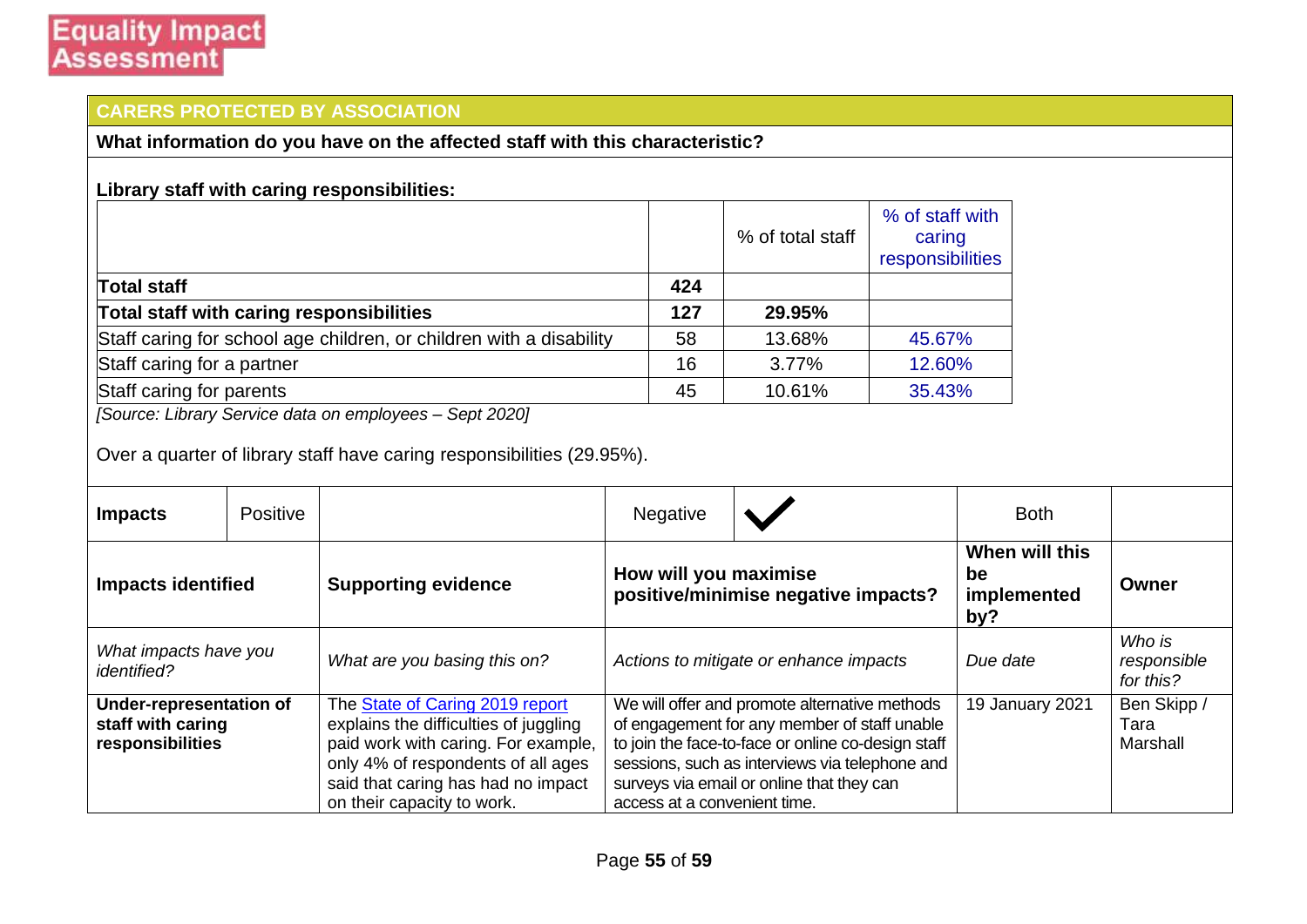| Under-representation of    | NHS official guidance       | We will offer and promote alternative methods      | 19 January 2021 | Ben Skipp   |
|----------------------------|-----------------------------|----------------------------------------------------|-----------------|-------------|
| library staff with caring  |                             | of engagement for any member of staff unable       |                 | (Programme  |
| responsibilities who may   | <b>SCC Coronavirus FAQs</b> | to join the face-to-face or online co-design staff |                 | Manager     |
| be unable to attend        |                             | sessions, such as interviews via telephone and     |                 | leading the |
| specific engagement        |                             | surveys via email or online that they can          |                 | co-design   |
| sessions as unable to work |                             | access at a convenient time.                       |                 | work)       |
| because of caring          |                             |                                                    |                 |             |
| responsibilities or where  |                             | We will hold staff sessions at different times     |                 |             |
| work hours have changed.   |                             | to provide options for staff with caring           |                 |             |
|                            |                             | activities to attend.                              |                 |             |
|                            |                             |                                                    |                 |             |

#### **What other changes is the council planning that may affect the same groups of staff? Are there any dependencies decisions makers need to be aware of**

Surrey County Council are currently reviewing the existing processes and roles within the library service. We are mindful that service changes could have an impact on staff and volunteer behaviours and willingness to engage in the co-design process. To mitigate this, all staff will be encouraged to participate and engage with the co-design process through a wide variety of means, including:

- Staff email briefings
- Jive community (staff intranet)
- Visits to specific libraries by the co-design team
- Direct contact (email, phone, video call, internal post) with the co-design team
- Staff meetings
- Via their line manager

**Any negative impacts that cannot be mitigated? Please identify impact and explain why**

None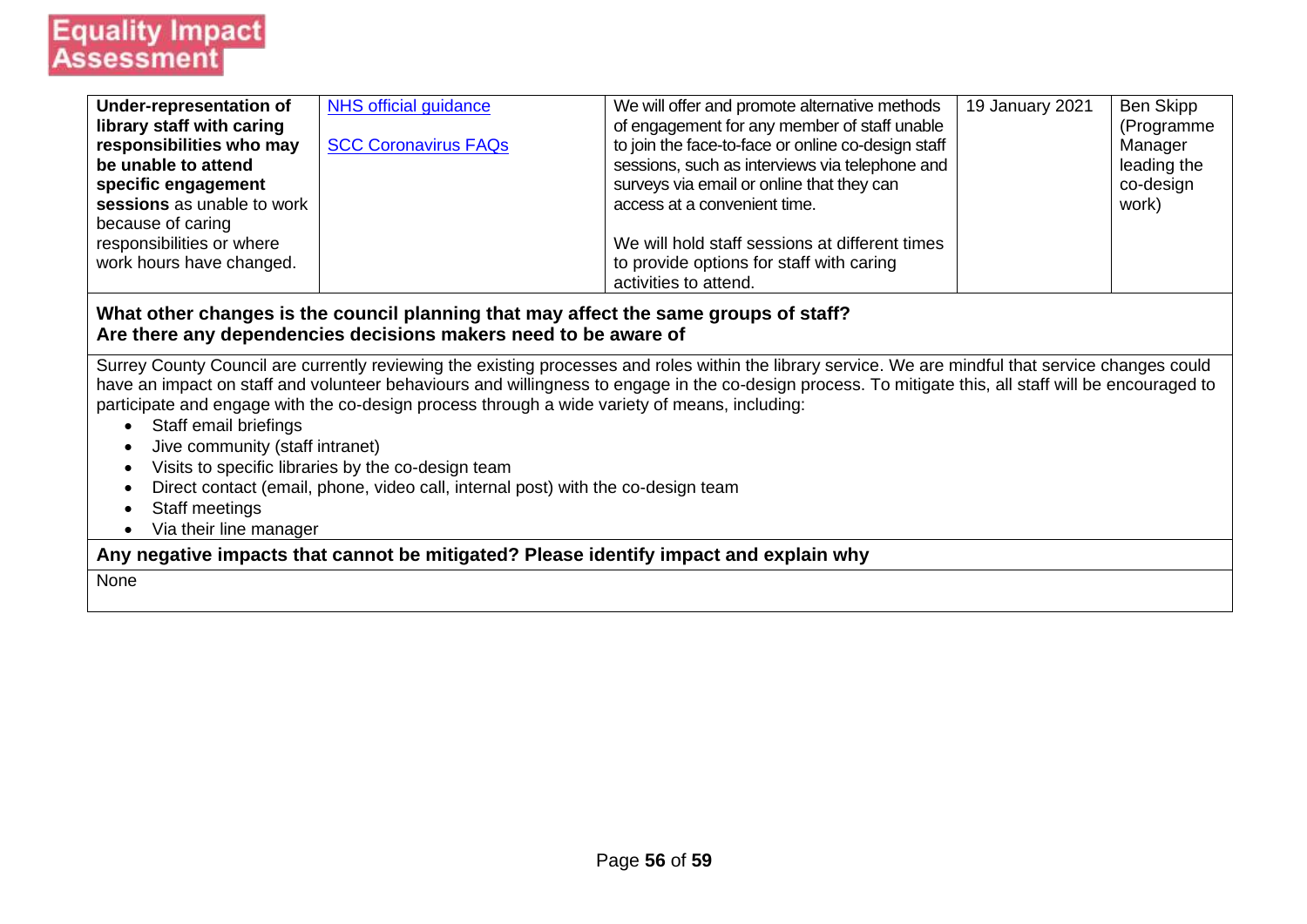#### **SOCIO-ECONOMIC DISADVANTAGE**

#### **What information do you have on the affected staff with this characteristic?**

Surrey County Council does not collect data from its staff in relation to socio-economic status.

| <b>Impacts</b>                                                                       | Positive                                                                                                                                                                                                                                                                                                                                                                                                      |                                 | Negative                                                     |                 | <b>Both</b>                             |                                    |
|--------------------------------------------------------------------------------------|---------------------------------------------------------------------------------------------------------------------------------------------------------------------------------------------------------------------------------------------------------------------------------------------------------------------------------------------------------------------------------------------------------------|---------------------------------|--------------------------------------------------------------|-----------------|-----------------------------------------|------------------------------------|
| <b>Impacts identified</b>                                                            |                                                                                                                                                                                                                                                                                                                                                                                                               | <b>Supporting evidence</b>      | How will you maximise<br>positive/minimise negative impacts? |                 | When will this<br>be implemented<br>by? | Owner                              |
| What impacts have you<br><i>identified?</i>                                          |                                                                                                                                                                                                                                                                                                                                                                                                               | What are you basing this<br>on? | Actions to mitigate or enhance impacts                       |                 | Due date                                | Who is<br>responsible for<br>this? |
| telephony access                                                                     | Increased risk of under-<br>Library staff without technology at home will<br>Access and Inclusion in<br>have the option of using technology at work<br>representation of staff with<br>2018 report showing that<br><b>lower incomes</b> due to lack of<br>and participating while at work.<br>lower income groups are<br>less likely to have internet<br>internet connectivity and/or<br>and telephony access |                                 |                                                              | 19 January 2021 | Ben Skipp /<br><b>Tara Marshall</b>     |                                    |
| What other changes is the council planning that may affect the same groups of staff? |                                                                                                                                                                                                                                                                                                                                                                                                               |                                 |                                                              |                 |                                         |                                    |

#### **Are there any dependencies decisions makers need to be aware of**

Surrey County Council are currently reviewing the existing processes and roles within the library service. We are mindful that service changes could have an impact on staff and volunteer behaviours and willingness to engage in the co-design process. To mitigate this, all staff will be encouraged to participate and engage with the co-design process through a wide variety of means, including:

- Staff email briefings
- Jive community (staff intranet)
- Visits to specific libraries by the co-design team
- Direct contact (email, phone, video call, internal post) with the co-design team
- Staff meetings
- Via their line manager

**Any negative impacts that cannot be mitigated? Please identify impact and explain why**

None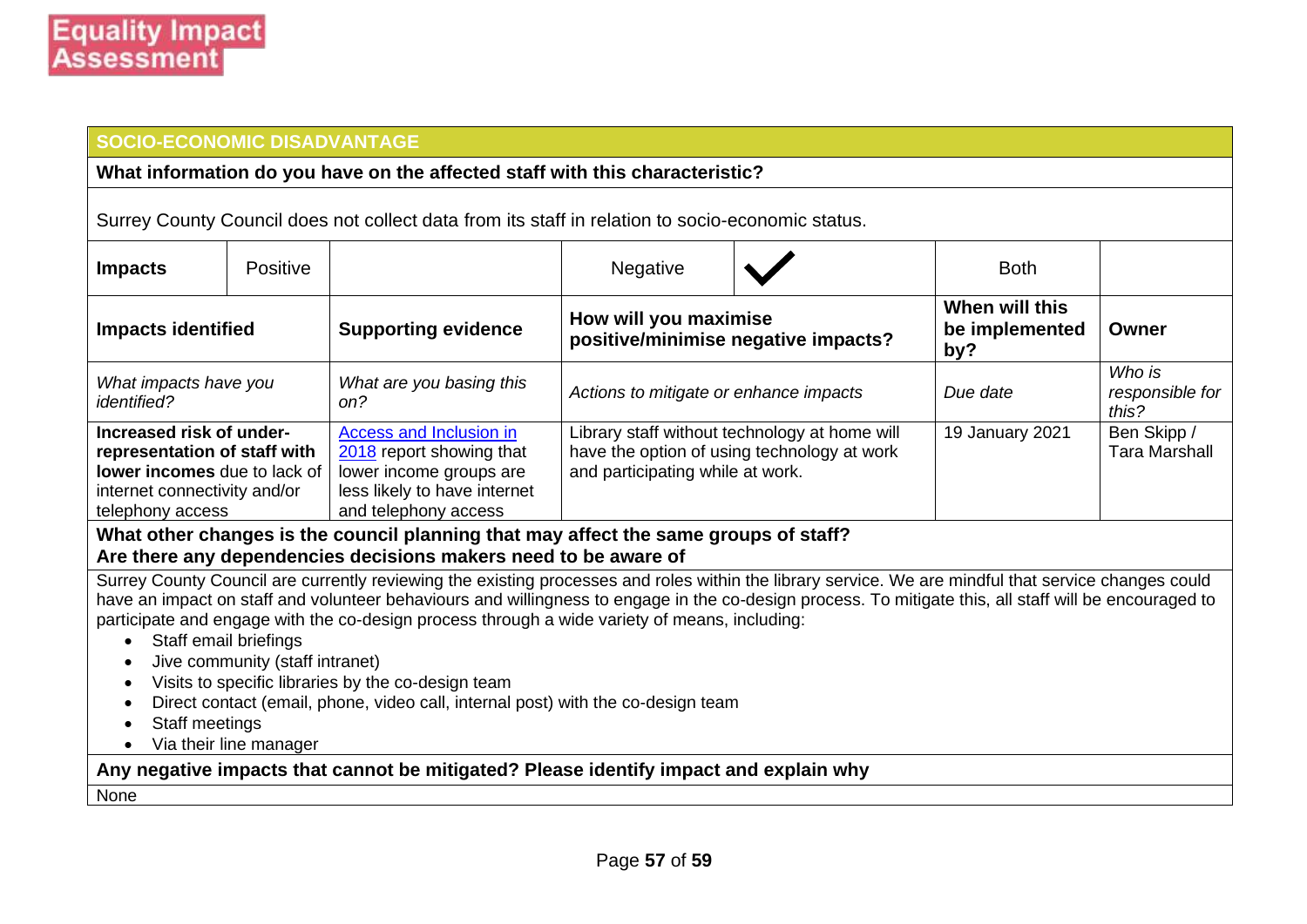### **4. Amendments to the proposals**

| <b>CHANGE</b>                                       | <b>REASON FOR CHANGE</b>          |
|-----------------------------------------------------|-----------------------------------|
| What changes have you made as a result of this EIA? | Why have these changes been made? |
|                                                     |                                   |
|                                                     |                                   |

### **5. Recommendation**

Based your assessment, please indicate which course of action you are recommending to decision makers. You should explain your recommendation in the in the blank box below.

| <b>Outcome Number</b>                                                                     | <b>Description</b>                                                                                                                                                                                                                                                                                                                                                                                                                                | <b>Tick</b> |  |
|-------------------------------------------------------------------------------------------|---------------------------------------------------------------------------------------------------------------------------------------------------------------------------------------------------------------------------------------------------------------------------------------------------------------------------------------------------------------------------------------------------------------------------------------------------|-------------|--|
| <b>Outcome One</b>                                                                        | No major change to the policy/service/function required.<br>This EIA has not identified any potential for discrimination or<br>negative impact, and all opportunities to promote equality<br>have been undertaken                                                                                                                                                                                                                                 |             |  |
| <b>Outcome Two</b>                                                                        | Adjust the policy/service/function to remove barriers<br>identified by the EIA or better advance equality. Are you<br>satisfied that the proposed adjustments will remove the<br>barriers you identified?                                                                                                                                                                                                                                         |             |  |
| <b>Outcome Three</b>                                                                      | Continue the policy/service/function despite potential for<br>negative impact or missed opportunities to advance equality<br>identified. You will need to make sure the EIA clearly sets out<br>the justifications for continuing with it. You need to consider<br>whether there are:<br>Sufficient plans to stop or minimise the negative impact<br>Mitigating actions for any remaining negative impacts<br>plans to monitor the actual impact. |             |  |
| <b>Outcome Four</b>                                                                       | Stop and rethink the policy when the EIA shows actual or<br>potential unlawful discrimination<br>(For guidance on what is unlawful discrimination, refer to the Equality and Human<br>Rights Commission's guidance and Codes of Practice on the Equality Act<br>concerning employment, goods and services and equal pay, available here).                                                                                                         |             |  |
| Please use the box on<br>the right to explain the<br>rationale for your<br>recommendation | The co-design process will cover a range of engagement methods to<br>ensure that all those who live, work and study in Surrey have the<br>opportunity to be involved in the process.<br>Specific groups, typically underrepresented, will be targeted to ensure<br>that their views are represented by the findings of the co-design work.                                                                                                        |             |  |